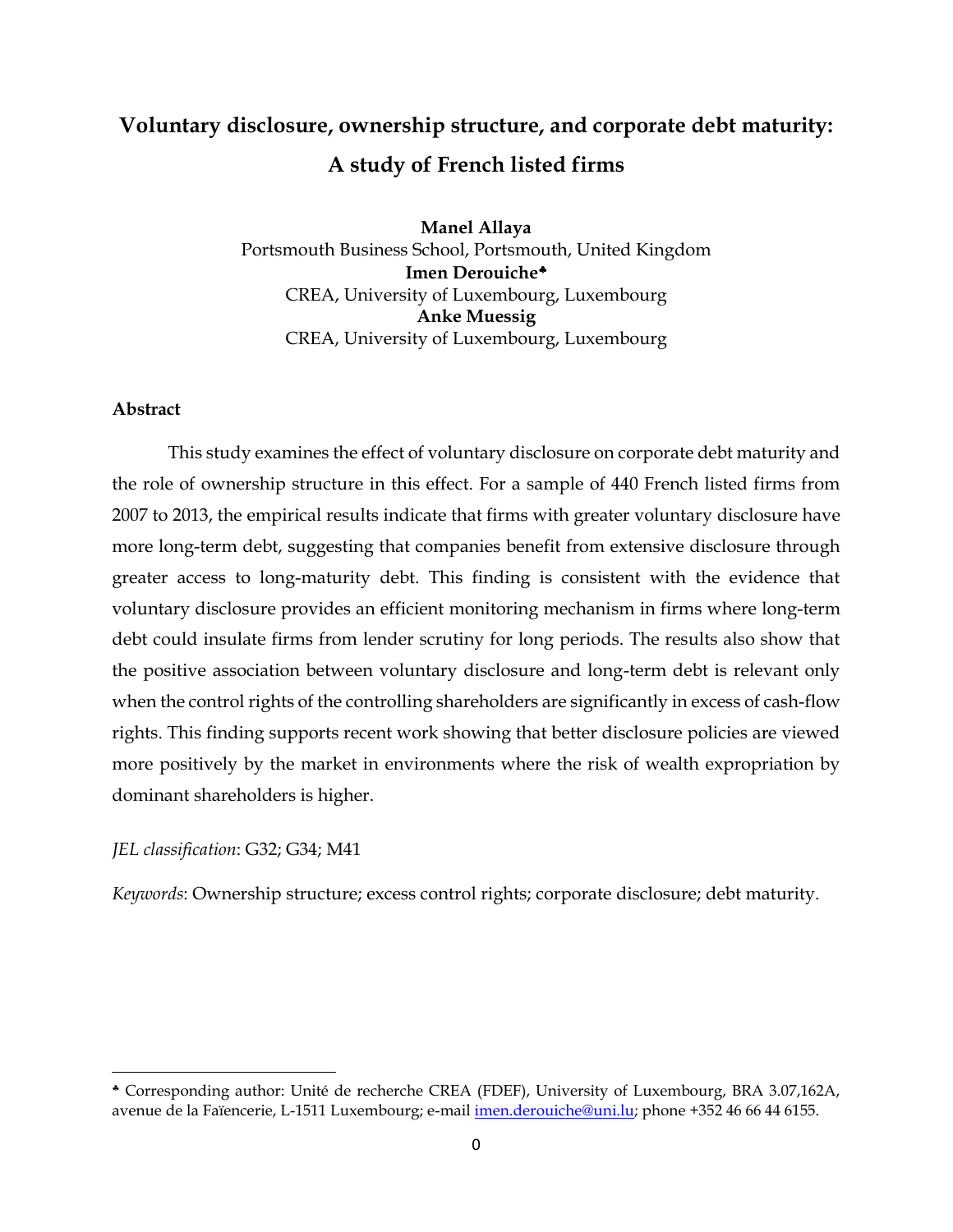#### **1. Introduction**

 $\overline{\phantom{a}}$ 

A long line of research documents the importance of agency and information asymmetry problems in the design of debt covenants (e.g., Armstrong et al., 2010; Christensen et al., 2016; Diamond, 1991).<sup>1</sup> However, how these problems affect the choice between short- and long-term debt remains unclear. Some empirical studies show that firms issue more short-term debt in the presence of efficient governance mechanisms, such as high levels of managerial ownership (Datta et al., 2005), strong boards of directors (Harford et al., 2008), or high contestability of the largest shareholder's control (Ben-Nasr et al., 2015). Other work provides evidence that debt maturities are longer in firms with a better information and monitoring environment, such as one with a higher quality of financial reporting (Bharath et al., 2008; García-Teruel et al., 2010) or stronger external audits (El Ghoul et al., 2016).

The present study extends this line of research by examining the effect of voluntary disclosure on debt maturity structure. This topic is particularly salient but underexplored in firms that predominantly feature concentrated control, such as French firms. It is surprising that this issue has received such scant research attention, given that agency problems arising from concentrated control are dominant in most countries, as argued by La Porta et al. (2002). Indeed, unlike agency problems between shareholders and managers in dispersed ownership firms (Type I agency problems), central agency problems in firms with concentrated control arise from the likelihood of controlling shareholders—who are insiders in this environment expropriating minority shareholders and creditors (Type II agency problems).

France provides an excellent laboratory-style setting for studying excess control rights, given the ubiquitous use by French firms of patterns that create a divergence between control rights and cash-flow rights. Indeed, French corporate law allows faithful shareholders (generally the largest shareholders) to be granted a second vote *when they hold registered shares beyond a given period*. The implementation of double voting rights can be introduced in the

 $1$  The agency costs of debt can take different forms. For example, firms may invest in high-risk-high-return projects from which shareholders can benefit handsomely while debtholders would bear most of the cost. Firms can also engage in underinvestment—by undergoing profitable projects—while most of the generated cash flows will be used to pay the debt service. In addition, insiders may pursue short-term capital gains by selecting short-term investment projects at the expense of long-term projects with high net present value (Jensen and Meckling,1976).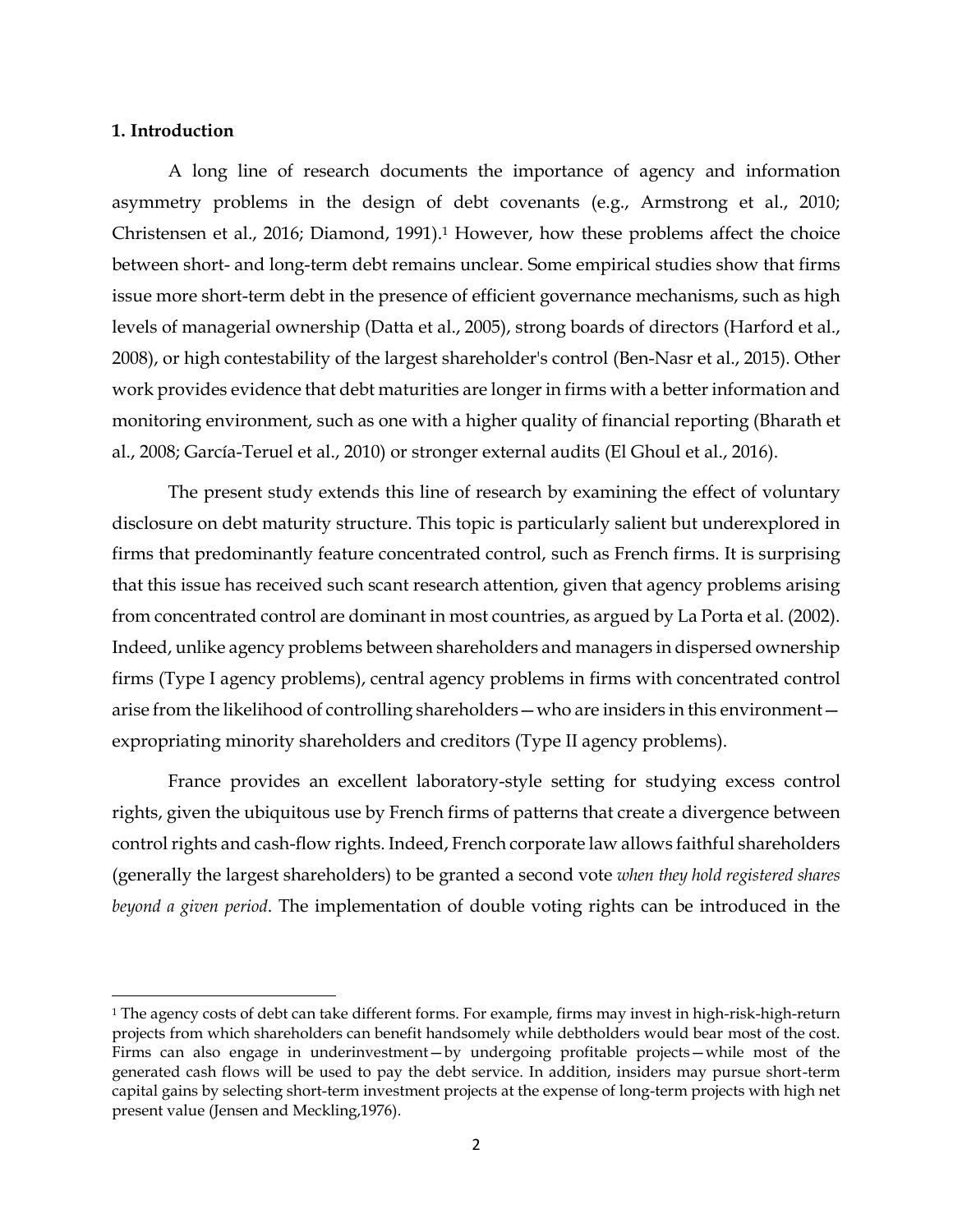articles of incorporation or in the by-laws (Lannoo, 1999).<sup>2</sup> French firms are also allowed to create non-voting shares (e.g., preferred shares and investment certificates) that give priority in dividends over other types of shares while being deprived of the right of vote. The corporate law generally limits the issuance of nonvoting shares to a relatively small proportion of total equity capital.<sup>3</sup> Further, it is common for a shareholder to hold an entity through a cascade of listed and unlisted intermediate firms (i.e., pyramid structures), allowing the shareholder to have substantial control over this entity while holding much less equity (Boubaker, 2007). This setting is even more interesting when we consider that France is a civil-law country, which, contrary to common-law countries, provides little protection to minority investors and poor law enforcement, making controlling shareholders more likely to engage in selfdealing behavior (Djankov et al., 2008). Moreover, the literature on debt maturity is largely conducted with data from the United States, which is a common-law country with a capital market-oriented economy that provides a strong protection of creditor rights (La Porta et al., 1997). France—a bank-oriented economy—offers, however, rather poor protection for creditors and exposes lenders to high credit risk (Davydenko and Franks, 2008), making it interesting to understand corporate debt maturity structure in such an environment.<sup>4,5</sup>

Building on the premise that extensive voluntary disclosure is valuable to market participants, especially lenders, we argue that firms can obtain better access to long-term debt when they demonstrate greater voluntary disclosure.<sup>6</sup> Indeed, increased voluntary disclosure sends a positive signal to the market because it is generally associated with decreased

 $\overline{\phantom{a}}$ 

<sup>&</sup>lt;sup>2</sup> These shares are not allowed to be traded on the stock exchanges or they would be deprived of the second vote.

<sup>3</sup> Examples of these firms are Bouygues, Casino Guichard, Essilor, Legrand, L'Oreal, Pechiney, Sagem, and Société du Louvre.

<sup>4</sup> France receives the score of 0 according the creditor rights index of La Porta et al. (1997) that ranges from a minimum of 0 to a maximum of four.

<sup>&</sup>lt;sup>5</sup> The authors contend that the French bankruptcy law is "creditor unfriendly" and explain that:

*French bankruptcy courts are given control of the bankruptcy process and are not mandated to sell firm assets to the highest bidder. The role of creditors is reduced to an advisory function, and their approval is not required by the court in determining a reorganization plan* (p. 566).

<sup>6</sup> In relation to our topic pertaining to the information environment, it is more relevant to examine the maturity of the debt from the offer side. A voluntary disclosure environment would influence the behavior of market participants being more able to form an opinion of the firm risk, which is determinant in a lender's decision to extend credit to the firm (Cole, 1998). Moreover, there are two distinct parties to the implementation of each voluntary disclosure policy and lending policy—the firm and the lending entity, respectively—such that the decision to lend for a long or short period is a response to the firm's observed disclosure strategy. Many papers adopt the offer side perspective when examining debt maturity such as Bharath et al., (2008), García-Teruel et al. (2010), and El Ghoul et al. (2016).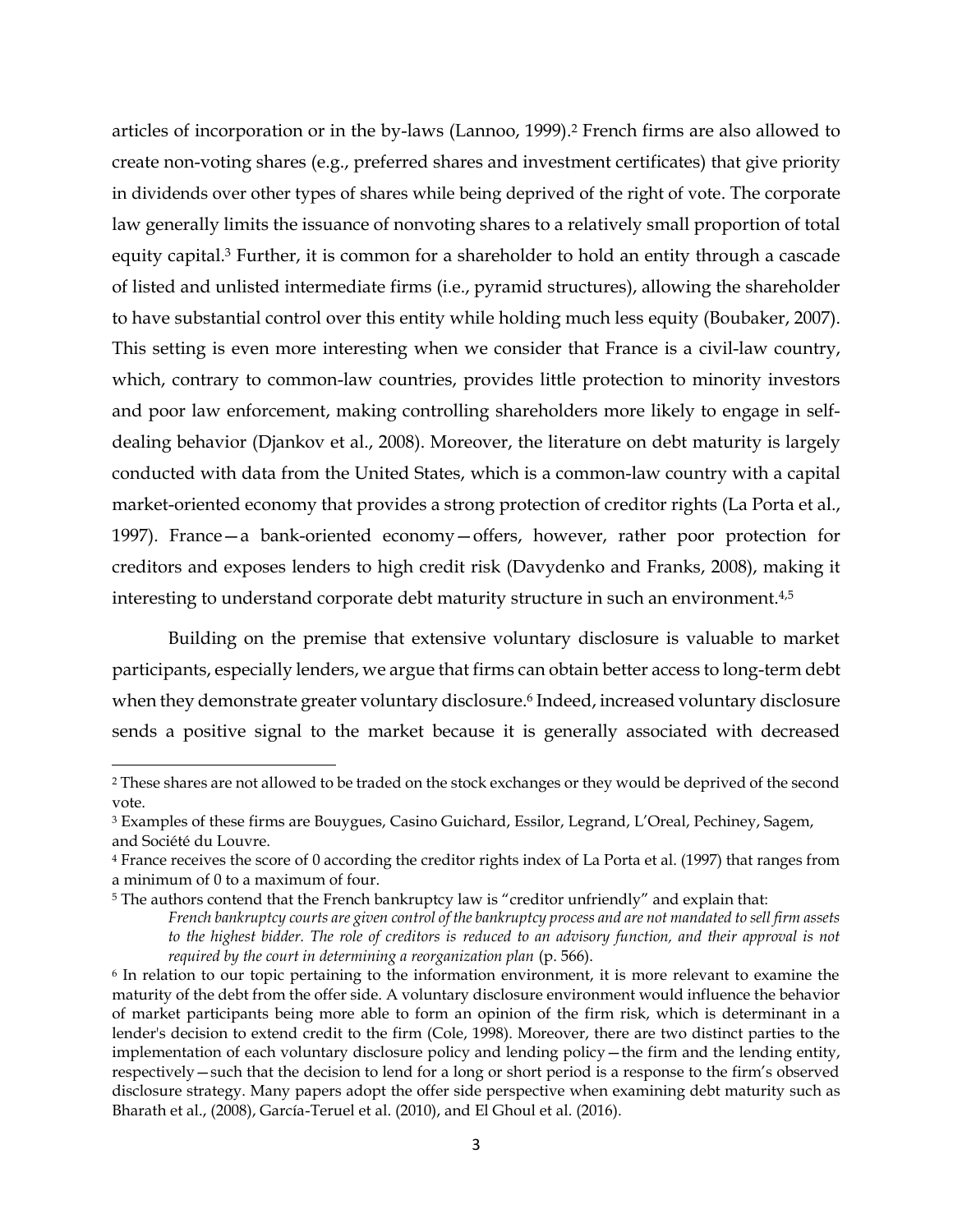information asymmetry and better observability of insider actions (Bushman and Smith, 2001; Chung et al., 2015; Lang an[d Lundholm,](https://scholar.google.lu/citations?user=igcXitsAAAAJ&hl=fr&oi=sra) 2000). That is, lenders can protect their interests by relying on extensive voluntary disclosure as an effective monitoring device, which is reflected in the ability of firms to issue more long-term debt.

Focusing on 440 French listed firms from 2007 to 2013, univariate analysis shows that the different voluntary disclosure variables are strongly positively correlated with debt maturity, suggesting that firms have more long-maturity debt when they voluntarily divulge a large amount of information. This positive association is substantiated by the results of multivariate analysis that accounts for the joint determination of debt maturity and leverage by estimating a two-stage least squares (2SLS) regression.

We sharpen our analysis by examining how the association between voluntary disclosure and debt maturity varies with the likelihood of controlling shareholders entrenching themselves due to their control rights in excess of cash-flow rights, that is, excess control rights.<sup>7</sup> This inquiry is motivated by the very evidence from prior studies that controlling shareholders with excess control rights are inclined to misuse firm resources in pursuit of private benefits (e.g., Bennedsen and Nielsen, 2010; Claessens et al., 2002; Johnson et al., 2000). In this context, firms with excess control rights typically exhibit greater corporate transparency to avoid unfavorable financing conditions and alleviate agency costs (Chung et al., 2015; Morris et al., 2011). We argue that the voluntary disclosure of these firms is more valuable to lenders because their greater transparency would facilitate information gathering and increase management monitoring to a greater extent, implying a stronger association between voluntary disclosure and long-term debt.

Evidence from empirical analysis indicates that the positive disclosure effect on debt maturity is significant only for high levels of excess control rights. This means that greater entrenchment of dominant shareholders induces lenders to place more weight on voluntary disclosure in their decision to grant long-maturity debt. This argument lends credence to the contention that better disclosure policies are viewed more positively by the market in

 $\overline{a}$ 

<sup>7</sup> Research in the French context (e.g., Boubaker, 2007; Faccio and Lang, 2002) documents the ubiquitous use of control-enhancing mechanisms such as double voting shares, nonvoting shares, and/or pyramiding structures.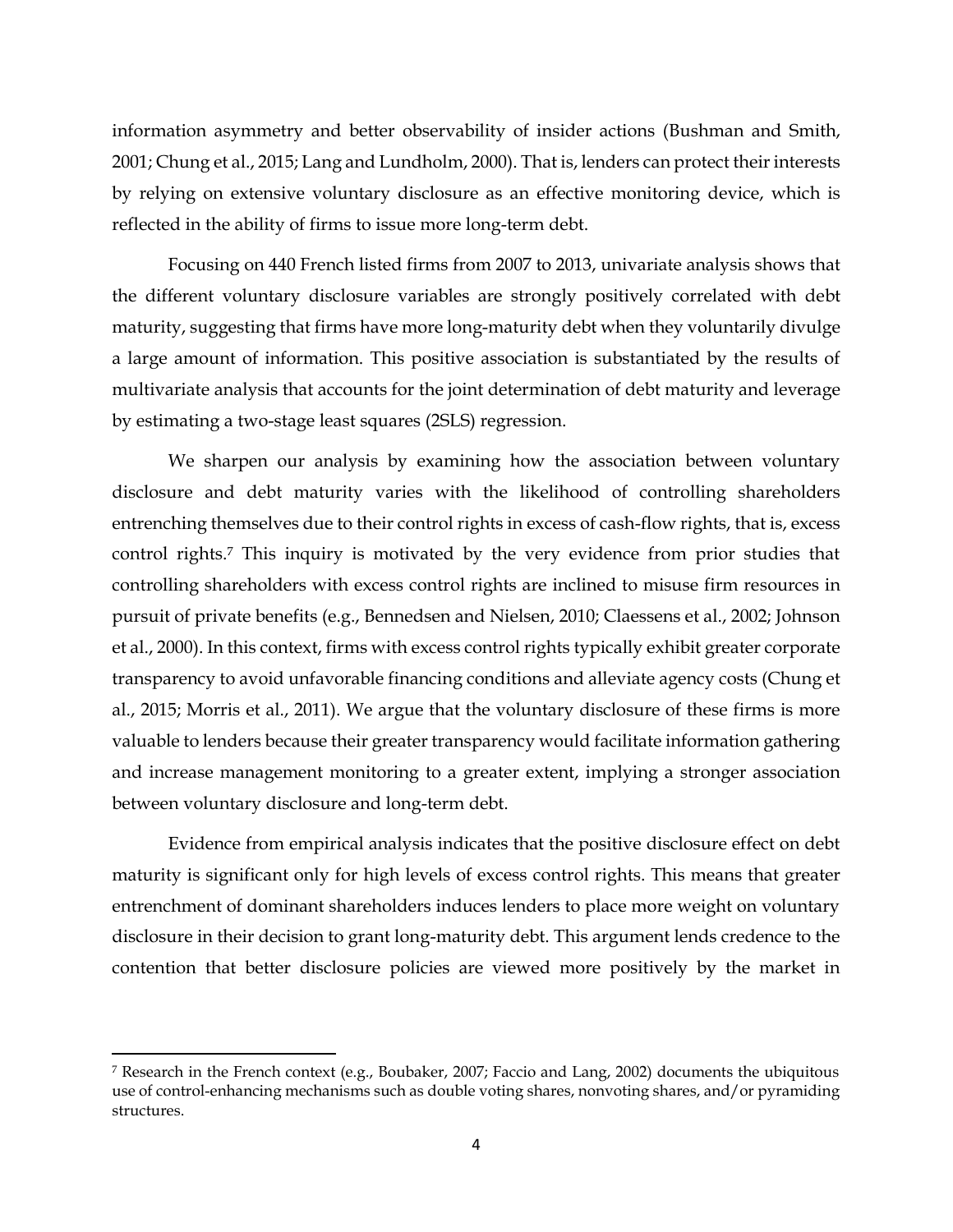environments with a higher risk of wealth expropriation by controlling shareholders. Our conclusions are robust to a set of sensitivity tests and endogeneity.

This study contributes to the literature in several ways. First, we significantly advance the debt-contracting literature by studying whether voluntary disclosure can substitute for short-term debt in its monitoring role, resulting in more long-term debt in high-disclosure firms. Second, we extend corporate governance studies showing that firms are granted longer debt maturity when they already offer better monitoring through higher-quality financial reporting (García-Teruel et al., 2010) or stronger external audits (El Ghoul et al., 2016). Our work differs, however, from these studies by addressing voluntary disclosure as a disciplinary device. Third, our research complements the literature on the relationship between ownership structure and voluntary disclosure (e.g., Awartani et al., 2016; Chau and Gray, 2002; Donnelly and Mulcahy, 2008; Jankensgård, 2018; Luo et al., 2006) by exploring the joint effect of excess control rights and voluntary disclosure on debt maturity.<sup>8</sup> Our work also differs from prior studies since it focuses on ultimate ownership of the largest controlling shareholder rather than on its direct ownership. Fourth, to the best of our knowledge, no prior study investigates the interplay between excess control rights, voluntary disclosure, and debt maturity. Our finding in this respect adds to recent evidence (e.g., Chen et al., 2014; Fang et al., 2017; Hong, 2013; Morris et al., 2011) suggesting that the information environment of firms with concentrated control can be positively perceived by the market.

Our study has relevant implications for both academics and practitioners. It is documented that, in France, listed firms have high fractions of long-term debt in their capital structure, while lenders face an unfavorable institutional environment.<sup>9</sup> The information environment could thus be a countervailing and viable mechanism through which lenders circumvent any institutional inadequacies and firms benefit from more advantageous financing conditions. This paper provides empirical evidence that corporate disclosure is valuable and economically important for market participants in France, which can be extended to most European countries. Moreover, the study of voluntary disclosure in France is timely, since, in recent years, French firms have gradually adopted the provisions of the

 $\overline{\phantom{a}}$ 

<sup>8</sup> See, Khlif et al. (2017) for an overview of the main empirical studies on the effect of ownership structure on voluntary disclosure.

<sup>9</sup> El Ghoul et al. (2016) and Zheng et al. (2012) report that France is among the European countries whose firms have the most long-term debt, with an average of 56.9% total debt over the period 1991–2006. This fraction is 53.74% for the period 1998–2013 according to Ben-Nasr et al. (2015).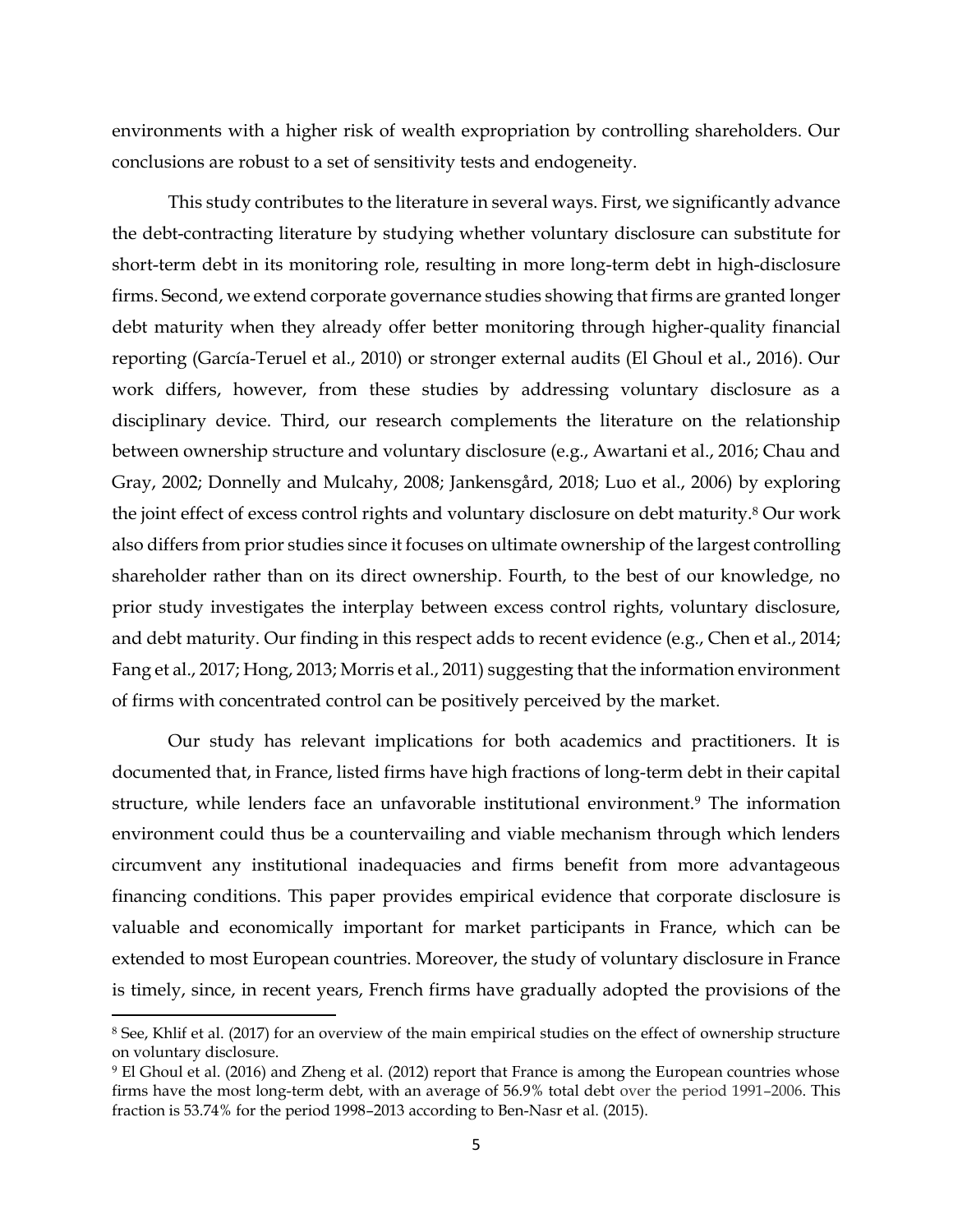European Transparency Directive along with the recommendations of the main French reports on corporate governance introducing, inter alia, the publication of several additional items of information in the annual report.

The remainder of the paper is organized as follows. Section 2 motivates and develops the research hypotheses. Section 3 describes the data and the main variables of the empirical analysis, as well as the results of the univariate analysis. Section 4 presents the empirical design and discusses the results of the multivariate analysis. Section 5 reports the results of robustness checks, additional analysis, and endogeneity tests. Section 6 summarizes the main findings and concludes the paper.

# **2. Hypothesis development**

 $\overline{\phantom{a}}$ 

#### *2.1. Voluntary disclosure and debt maturity*

Since the promulgation of the Transparency Directive (Directive 2004/109/EC), competent authorities in France have joined together in an effort to implement appropriate guidelines that facilitate the compliance of French public firms with this directive.<sup>10</sup> In particular, many recommendations for improving voluntary disclosure in annuals reports have been developed by specialized organizations such as the *Association française des entreprises privées–Mouvement des entreprises de France* (Afep–Medef) and *Association française de la gestion financière* (AFG).<sup>11</sup> The French regulatory authority *Autorité des Marchés Financiers*  (AMF) enforces many of these recommendations through "implementing" provisions. 12

The accounting literature is replete with arguments expounding the merits of voluntary disclosure in reducing adverse selection and moral hazard problems. Indeed,

<sup>&</sup>lt;sup>10</sup> Apart of information in the annual reports, the Transparency Directive requires the publication of halfyearly financial reports comprising condensed financial statements, as well as a narrative interim management statement describing the firm's financial position and performance. The transposition of the revised Transparency Directive into French law was completed in December 2015.

<sup>&</sup>lt;sup>11</sup> For example, a recent version (issued in 2016) of the AFG report suggests that the annual report includes detailed information on non-executive chairperson compensation, as well as the auditor's special report on related-party transactions. It also encourages the use of a language other than French, notably the English language.

<sup>12</sup> For example, in 2008, 88.5% of SBF 120 companies complied with Afep–Medef's recommendation to report detailed information on individual executive compensation in conformity with an AMF implementation provision (see Y. Le Galès, "Salaires: Les patrons plus transparents," *Le Figaro*, November 18, 2009).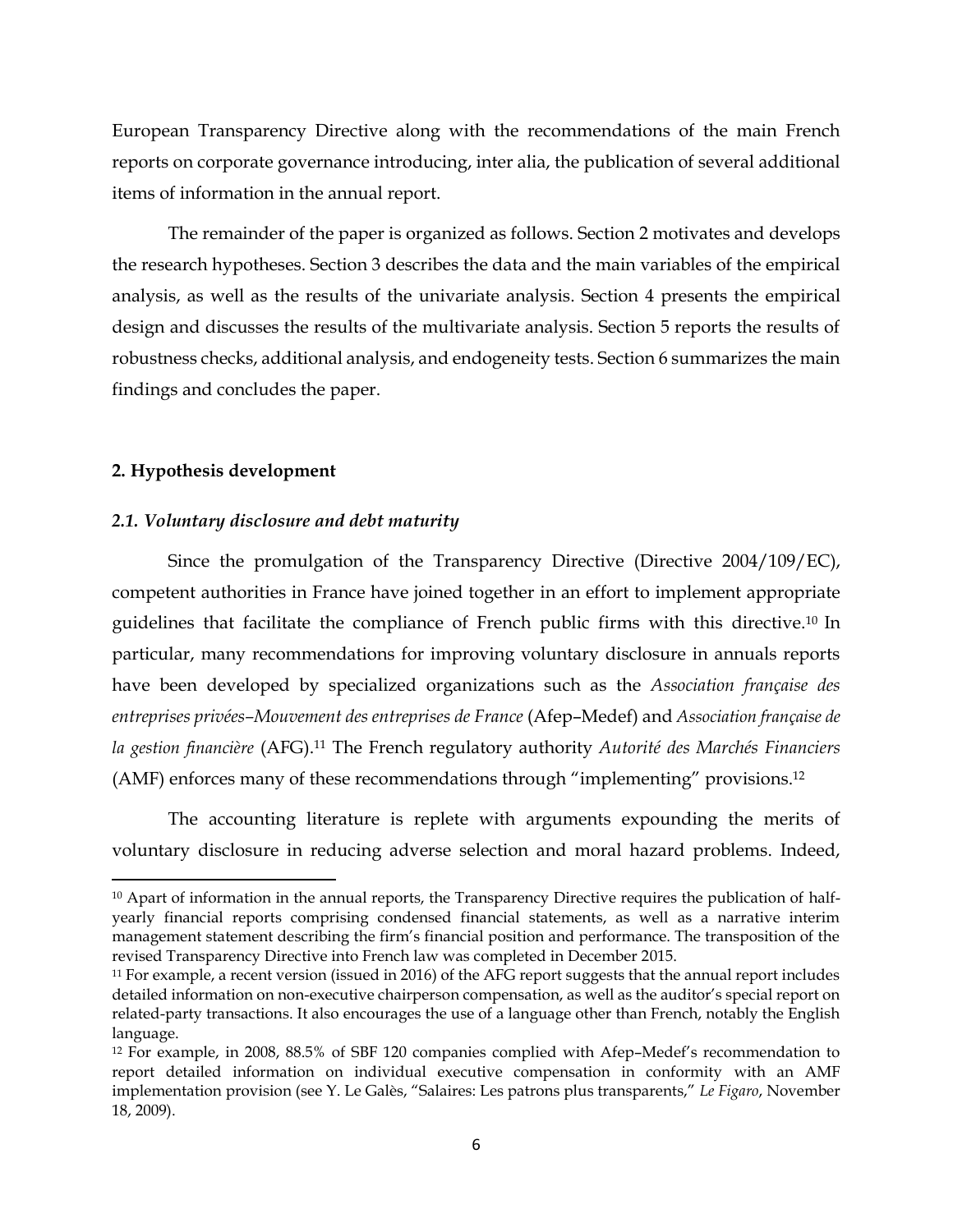increased voluntary disclosure is generally associated with decreased information asymmetry and the greater ability of outsiders to monitor management (Bushman and Smith, 2001; Chung et al., 2015; Haggard et al., 2008; Hermalin and Weisbach, 2012). This involves disclosing bad news that would warn the market of negative earnings surprises, such that firms can mitigate litigation costs and preserve reputation (Kasznik and Lev, 1995). Nondisclosure is negatively interpreted by the market, since it offers great opportunities for misreporting (Dhaliwal et al., 2011a). In sum, comprehensive voluntary disclosure sends a positive signal to the market because it reflects the efforts of insiders toward increasing the observability of their actions and mitigating agency problems.

Voluntary disclosure can be especially valuable to lenders, who can use private information to appropriately assess a firm's creditworthiness (Healy and Palepu, 2001), as well as verify and monitor corporate compliance with debt covenants (El Ghoul et al., 2016). A number of studies support the debt-related benefits of voluntary disclosure by showing, for example, that higher disclosure levels are associated with the reduced cost of capital (Dhaliwal et al., 2011a; Easley and O'Hara, 2004) and lower costs of debt (Mazumdar and Sengupta, 2005).<sup>13</sup> With respect to debt maturity, an extensive literature documents that short-term debt implies lower agency costs to the extent that, under information asymmetry, the frequent renewal of this debt allows for the recurrent monitoring of managerial actions (e.g., Barclay and Clifford, 1995; Barnea et al., 1980; Myers, 1977).<sup>14</sup> However, greater corporate transparency can increase lenders' confidence in a firm and thus substitute for short-term debt in its monitoring role, leading to more long-term debt (Berger et al., 2005; Godlewski, 2015). 15

Consistent with this view, La Porta et al. (2003) and Charumilind et al. (2006) show that firms with close ties with banks are more likely to issue long-term debt, because bankers

 $\overline{a}$ 

<sup>&</sup>lt;sup>13</sup> Despite the potential disadvantages of disclosure such as proprietary information leakage, the disclosure gains resulting from obtaining financing at favorable terms generally seems to outweigh the disclosure costs (Verrecchia, 1983, 2001).

<sup>14</sup> Even though this is the dominant view in the literature, Roberts and Sufi (2009) report that, in practice, more than 90% of long-term loans are renegotiated before they mature—and this following the availability of new information on the borrower or following macroeconomic fluctuations. This finding also suggests that corporate debt maturity structure is influenced by factors outside the firm's control, which reinforces the offer side adopted by the present research.

<sup>&</sup>lt;sup>15</sup> Lenders are also encouraged to grant firms long-term debt because this allows them to control the firms' credit risk and increases their bargaining power, since they can seize and liquidate collateral in the event of default (Shleifer and Vishny, 2011).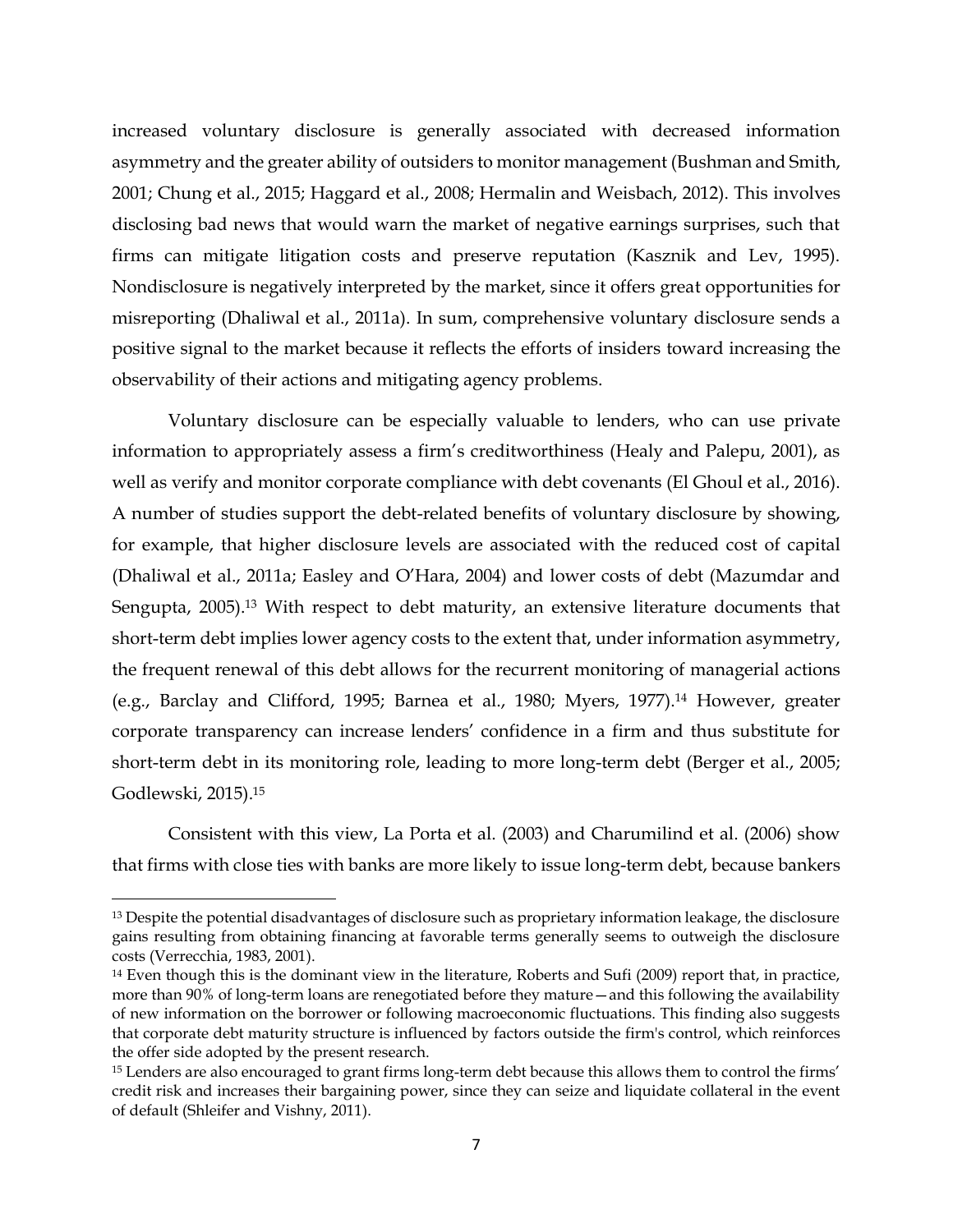can more easily obtain private information about "related firms" and use this information to monitor managerial investment decisions. Bharath et al. (2008) and García-Teruel et al. (2010) report that higher reporting quality can substitute for the monitoring role of short-maturity debt, allowing firms to have longer-maturity debt. Similarly, El Ghoul et al. (2016) show that strong external monitoring by a Big Four auditor implies more long-term debt.

Given that an expanded disclosure policy is consistent with an improvement in the firm's information and monitoring environment, the above arguments suggest that firms would issue more long-term debt when they have greater voluntary disclosure. Therefore, we formulate our first hypothesis as follows.

# **H1: Firms with higher levels of voluntary disclosure have more long-term debt.**

# *2.2. Excess control rights, voluntary disclosure, and debt maturity*

Assuming that firms with higher voluntary disclosure are more entitled to longmaturity debt, we investigate whether this hinges on the entrenchment of controlling shareholders with control rights in excess of cash-flow rights, that is, excess control rights. Consistent with the corporate governance literature, more excess control rights are associated with a higher likelihood of controlling shareholders misusing firm resources in pursuit of private benefits (e.g., Bennedsen and Nielsen, 2010; Claessens et al., 2002; Johnson et al., 2000).<sup>16</sup>

Since excess control rights are a typical channel of private benefit extraction by controlling shareholders, corporate disclosure could represent a form of outsider protection that reduces the scope of these benefits (Östberg, 2006). The dissemination of high-quality information, in particular, increases outsiders' ability to monitor managerial actions and avert any opportunistic behavior [\(Berglöf](https://scholar.google.lu/citations?user=yiWZrd0AAAAJ&hl=fr&oi=sra) and [Pajuste,](https://scholar.google.lu/citations?user=aSLAGzwAAAAJ&hl=fr&oi=sra) 2005). In this respect, Morris et al. (2011) report that, following the Asian financial crisis, the demand for the transparency of firms involved in pyramid structures—where the divergence between control rights and cash-flow rights is ubiquitous and tunneling through related-party transactions is more likely—increased as a remedy for the potentially high private benefits of controlling shareholders in these structures.

 $\overline{a}$ 

<sup>&</sup>lt;sup>16</sup> These benefits can take different forms, such as engaging in unprofitable investments that generate private gains for the controlling shareholder, transferring cash and profits to other firms under that shareholder's control, paying low dividends, or issuing loan guarantees using the firm's assets.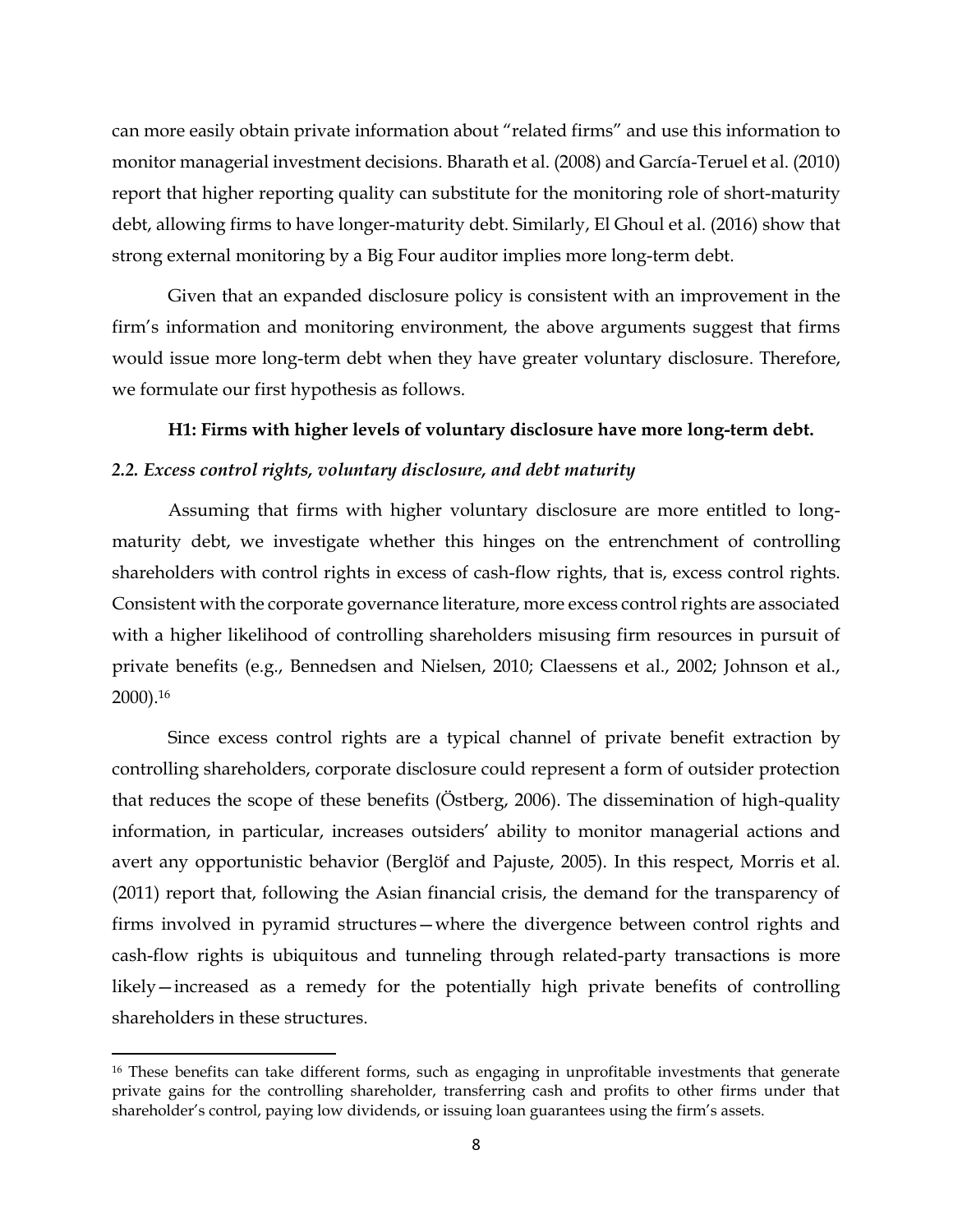In support of this view, Hong (2013) finds that the adoption of mandatory International Financial Reporting Standards (IFRS) in dual-class firms provides an effective mechanism for constraining private benefits. Chung et al. (2015) show that the role of voluntary disclosure in mitigating agency costs associated with excessive executive compensation is more prominent among group-affiliated firms than among independent firms. In a related vein, Fang et al. (2017) show that Chinese group-affiliated firms are more likely to select the top 10 audit firms to improve reporting quality. The authors also report that group firms benefit from such strong external monitoring because they enjoy higher value and cheaper equity financing. This result is in line with the claim of Boubaker and Labégorre (2008) that the private information of firms with greater excess control rights is valued more highly by the market, leading to a larger analyst following.

Lenders are particularly aware of the risk of being expropriated by controlling shareholders, which explains the tighter debt terms that are often imposed on firms with excess control rights, such as higher costs of debt (Boubakri and Ghouma, 2010) or borrowing costs (Lin et al., 2011). This can create a context wherein corporate disclosure serves as a valid signal of value to the market. In this respect, Chen et al. (2014) show that the positive effect of corporate transparency on debt maturity is more pronounced among family firms compared to other firms, because the greater transparency of family firms would be more valuable to outsiders as a mechanism for reducing the scope for expropriation by the controlling families.

Taking all the above arguments into account, we predict that voluntary disclosure will be more valuable to lenders in firms with higher excess control rights because the greater transparency of such firms would facilitate information gathering and increase management monitoring to a greater extent. This matters because of higher demand for private information about firms in which the likelihood of expropriation is higher (Chen et al., 2014; Fang et al., 2017) such as firms with excess control. Therefore, assuming that the (positive) effect of voluntary disclosure on debt maturity reflects the disciplinary role of corporate disclosure, we expect this effect to be more prevalent among firms with higher levels of excess control rights. We thus suggest the following hypothesis.

**H2: The (positive) effect of voluntary disclosure on debt maturity is more pronounced among firms with higher excess control rights.**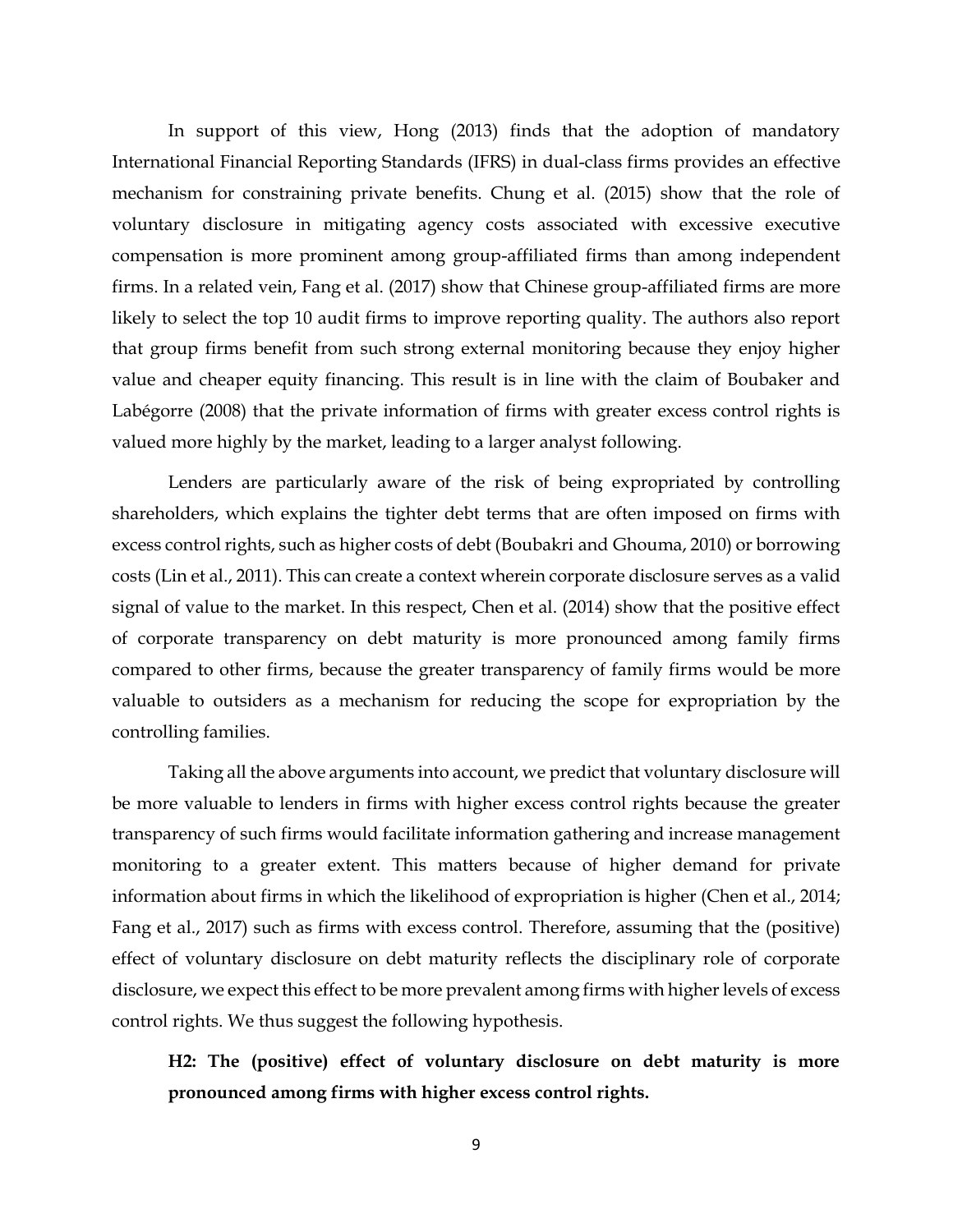# **3. Data**

This section describes the sample selection procedure and data sources and discusses the construction of the voluntary disclosure indexes, as well as the choice of control variables. It also presents descriptive statistics and the results of the univariate analysis.

# *3.1. Sample selection and data sources*

The initial sample includes all publicly listed French firms available in the Worldscope database for the 2007–2013 period. We end the analysis in 2013 because of the promulgation in 2014 of the Florange Act stipulating, in particular, that double voting is the default rule for any nominative listed stock that is held for at least two years (unless the one share, one vote principle is explicitly included in the company's bylaws). Such a provision could increase the separation of control and cash-flow rights in a substantial way, thus altering our analysis of the effect of excess control rights on corporate debt structure. Financial firms (Standard Industrial Classification, or SIC, codes 6000–6999) and regulated utilities (SIC codes 4900–4999) are excluded because of their specific legal and regulatory requirements, consistent with prior literature. Observations missing financial or governance data are also discarded from the sample. The screening process results in a total of 440 firms for 2,485 firm–year observations. Data on voluntary disclosure are manually gathered from the companies' annual reports. Financial data are retrieved from the Worldscope database.

# *3.2. Main variables*

#### *3.2.1. The voluntary disclosure indexes*

To measure voluntary disclosure, we identify a subset of nonmandatory information items that are disclosed in firm annual reports and we construct different voluntary disclosure indexes. Voluntary disclosure in annuals reports is of great interest for several reasons. First, disclosing additional information beyond mandatory requirements reflects the flow of private communications from the firm, which is the primary concern for lenders (Dhaliwal et al., 2011b). The level of disclosure in annual reports also tends to be positively associated with the extent of other types of public disclosure, such as those conveyed via investor relations services (Lang and Lundholm, 1993). Second, annual reports divulge a variety of financial and nonfinancial information, which allows different aspects of voluntary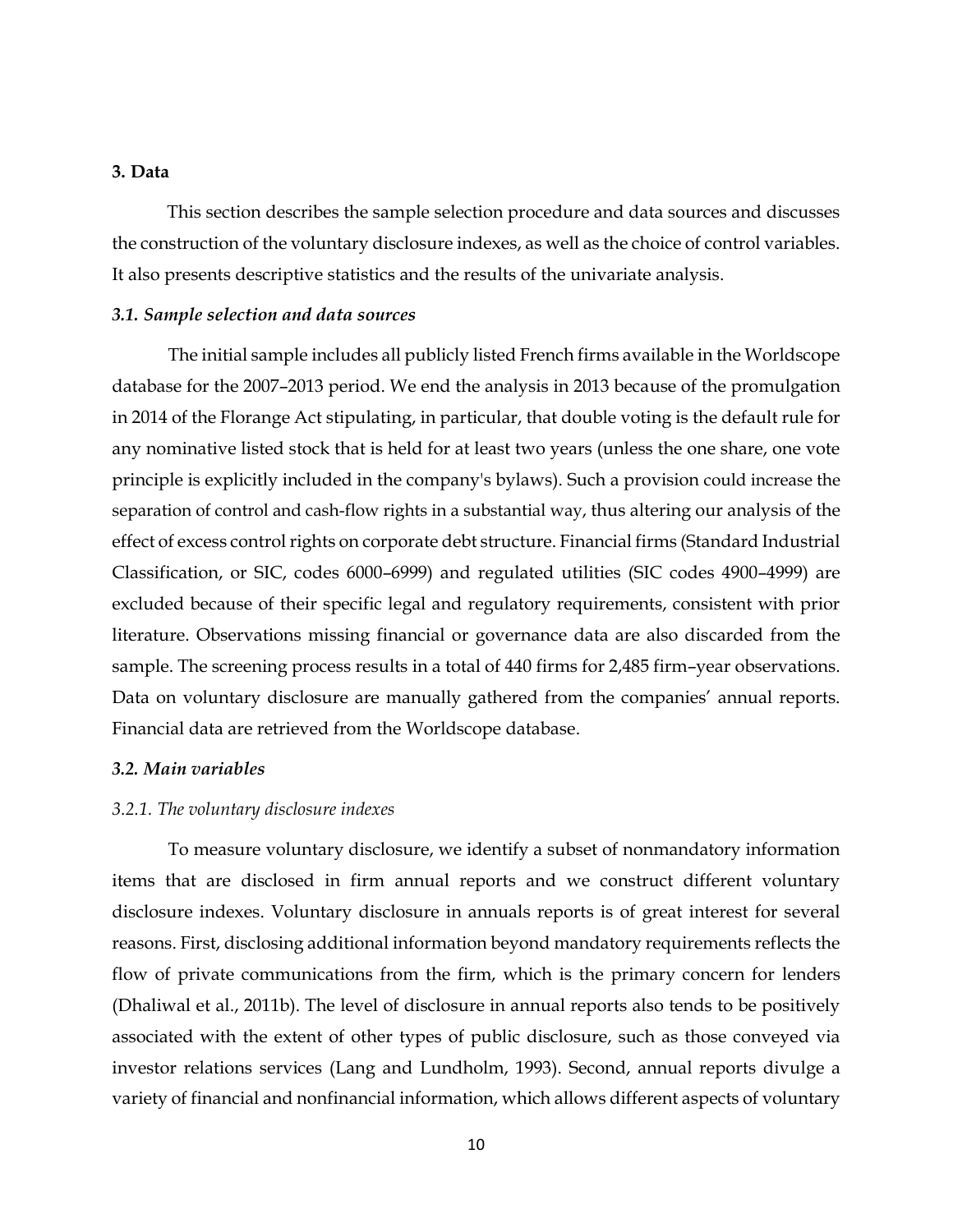disclosure policy to be considered, such as historical and forward-looking information, as well as a variety of corporate governance information.<sup>17</sup> Third, most other reporting quality indicators in the literature, such as earnings management and analyst forecasts, are essentially accounting-based measures and are often relatively complex to set up and to interpret for market participants (Li, 2008).

Interestingly, many studies use a self-constructed index to gauge general voluntary disclosure (e.g., Chau and Gray, 2010; Francis et al., 2008; Morris et al., 2011) or specific disclosures, such as those on the environment (Meng et al., 2013) or executive compensation (Chung et al., 2015; Melis et al., 2015). We do not use management earnings guidance as in most of the recent U.S. research, since that such a report (or its equivalent) does not exist in France.<sup>18</sup> Moreover, disclosure indexes have the advantage of taking into account variation in the information flow, compared to the dummy management guidance variable. In addition, our self-constructed index includes, inter alia, items reflecting management forecasts.

To construct our overall disclosure index *OVERALL\_VDI*, we establish a list of 73 items that are compiled from prior voluntary disclosure literature (e.g., Botosan, 1997; Eng and Mak, 2003; Meek et al., 1995). All items are checked against regulatory disclosure requirements to verify that they remain adapted to the French context. We hand-collect these items directly from the firms' annual reports (or reference documents). An item is coded one if it is disclosed in the annual report,  $0$  if it is not, and  $N/A$  if it is not applicable to the firm. The variable *OVERALL\_VDI* is measured as the sum of items coded one, divided by the maximum possible items for a given firm, excluding inapplicable items.

The listed items fall into one of two significant categories, namely, governance information (47 items) and financial information (18 items). Correspondingly, two refinements of the voluntary disclosure measure are used. We construct a governance disclosure index *GOV\_VDI* and a financial disclosure index *FIN\_VDI*. The governance disclosure index includes information on major shareholders and managers, as well as information on the board of directors, directors, committees, and external auditors. The

 $\overline{a}$ 

<sup>&</sup>lt;sup>17</sup> For example, Amir and Lev (1996) show that the voluntary disclosure of nonfinancial information on intangible assets is markedly more value relevant to investors than financial information is.

 $18$  The use of a voluntary disclosure index could thus increase the comparability of our results with those of prior research from outside the United States.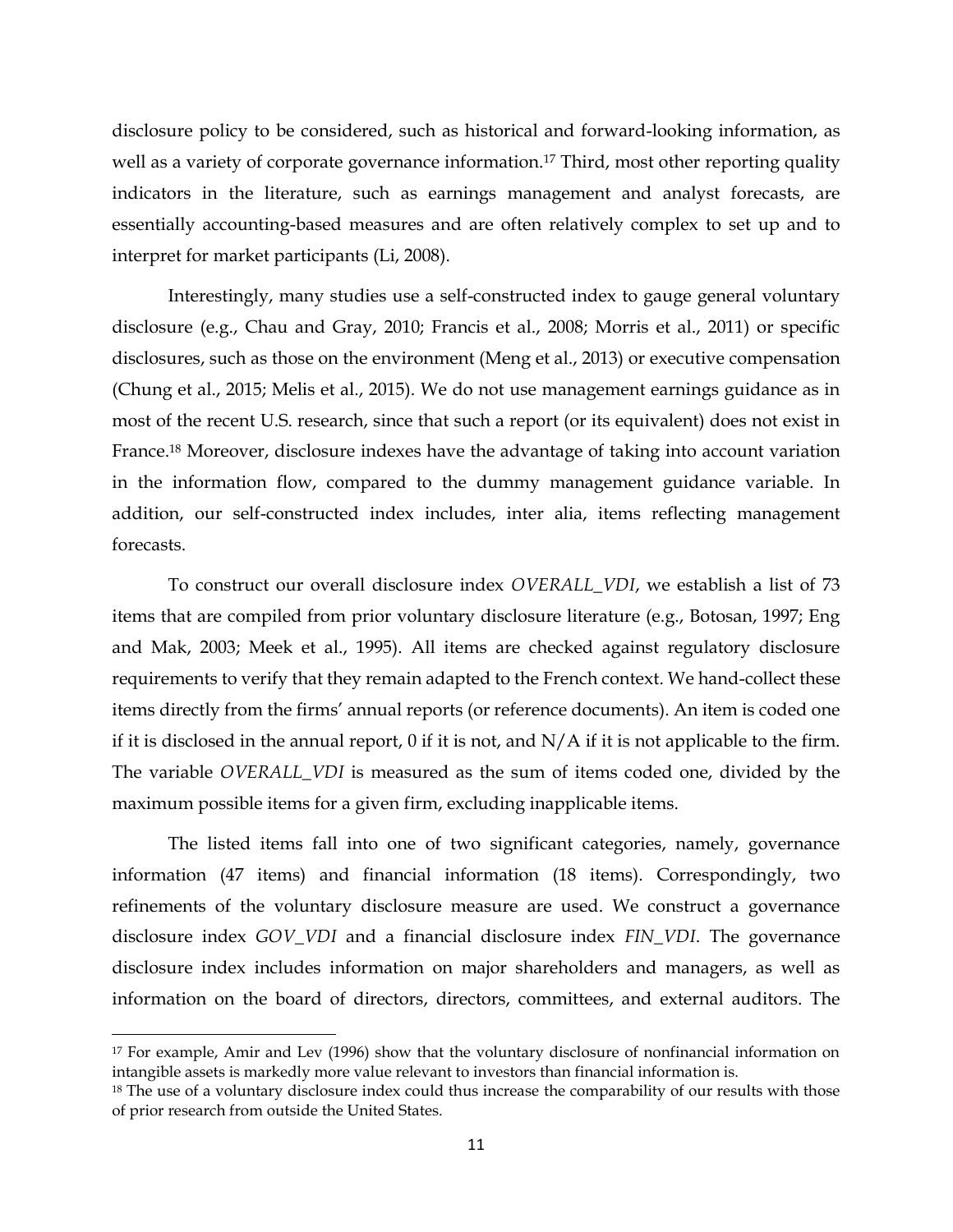financial disclosure index comprises historical, current, and forward-looking information. We do not consider a specific index for general information items, given their limited number (eight items). Relevant to our interest in information and agency problems between insiders and outsiders, we also construct an insider disclosure index *INS\_VDI* that captures the extent of information about insiders (managers and controlling shareholders), including, inter alia, their ownership, votes, compensation, and personal profiles (15 items). See Appendix 1 for the list and categories of the items used to construct the four voluntary disclosure indexes.

Following prior empirical studies using self-constructed disclosure indexes, we measure Cronbach's (1951) alpha to assess the internal consistency of our four voluntary disclosure measures. Cronbach's alpha ranges from zero to one and measures the degree to which correlations among the different disclosure indexes are weakened due to random error. We obtain an alpha of 0.77, which is an acceptable value to determine that our disclosure indexes record the same underlying construct and are thereby valid.<sup>19</sup>

# *3.2.2. Debt maturity*

 $\overline{a}$ 

In our main regressions, the dependent variable *DEBT\_MATURITY* is measured as the ratio of long-term debt to total debt, following previous research (e.g., El Ghoul et al., 2016; [Zheng et al., 2012\)](http://www.sciencedirect.com/science/article/pii/S0929119915001224#bb0355). Alternative measures of debt maturity are used for robustness checks.

# *3.2.3. Excess control rights of controlling shareholders*

Excess control rights gauge the wedge between the control rights and cash-flow rights of the ultimate controlling shareholder. We identify the ultimate controlling shareholder as the individual or entity owning the largest control rights stake (the proportion of direct and indirect voting rights) that equals or exceeds 10%.<sup>20</sup> We thus conventionally assume that a shareholder who controls, directly or indirectly, at least 10% of the votes can exert effective control over the firm, which is consistent with very thorough studies related to disproportional ownership (e.g., Faccio and Lang, 2002; [La Porta et al., 1999\)](file:///C:/AppData/AppData/AppData/AppData/sboubaker/AppData/Local/Dropbox/Imen%20Derouiche%20dropbox/Papers/Papier%203%20Cash-cash%20flow%20sensitivity%20(anglais)/Saffar/Dropbox/Imen%20Derouiche%20dropbox/AppData/Roaming/Microsoft/ifrs/cours/S0304405X10002485.htm%23bib34). If the firm does

<sup>19</sup> There is no standard test of significance for this statistic. By comparison, Botosan (1997) finds an alpha of 0.64 and Gul and Leung (2004) find an alpha of 0.7.

<sup>20</sup> The use of a 20% control level leads to qualitatively unchanged results, as shown by the results of robustness checks.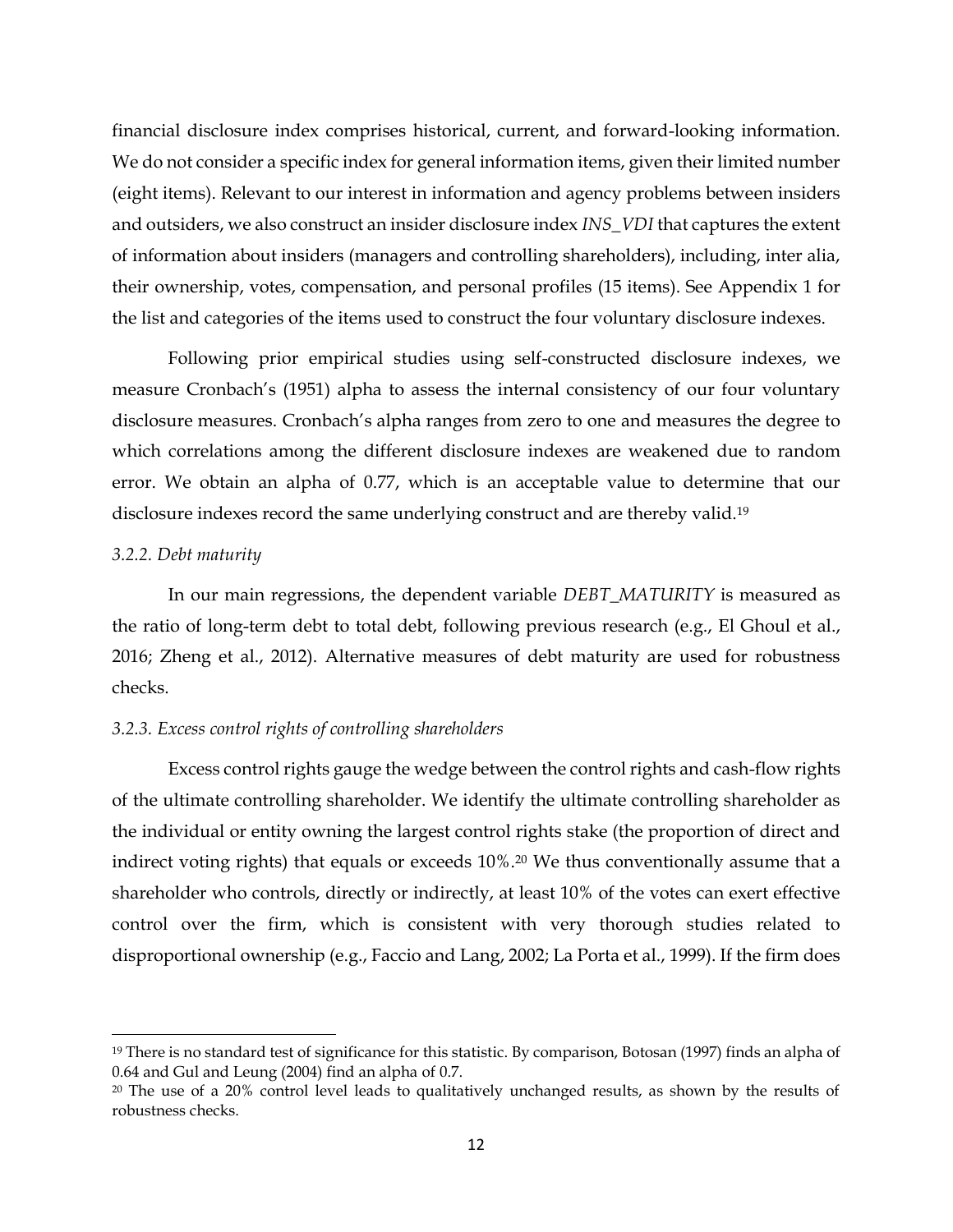not have at least one shareholder with 10% or more of the control rights, the firm is considered widely held.

To measure the excess control rights of the controlling shareholder, we first trace, year by year, the control chain(s) in the pyramidal structure back to the ultimate owner, considering the 10% control level. We collect data on the ownership and votes of the largest direct owner from the company's annual report and we complete these with information on the ownership and votes of the largest owner of this owner and so on. We thus build the control chains of the pyramid structure until we reach the ultimate owner, identified as the largest shareholder not controlled by another shareholder at the 10% control level. The ultimate owner can be an individual (a family), a widely held firm, a widely held financial institution, employees, or miscellaneous (cooperative, charity, etc).

We next compute the control rights and cash-flow rights of the ultimate owner following the literature on disproportional ownership (e.g., Claessens et al., 2000; Faccio and Lang, 2002). Control rights are computed as the sum of the weakest links of voting rights along each control chain. Cash-flow rights are obtained as the sum of the products of ownership stakes along the different control chains. The excess control rights of the controlling shareholder, *EXCESS*, are the difference between control rights and cash-flow rights, divided by control rights.

# *3.2.4. Control variables*

 $\overline{a}$ 

We control for a number of firm characteristics likely to affect the corporate debt maturity structure, consistent with prior studies (e.g., [Barclay and Smith,](http://www.sciencedirect.com/science/article/pii/S0929119915001224#bb0025) 1995; [Datta et al.,](http://www.sciencedirect.com/science/article/pii/S0929119915001224#bb0130)  [2005;](http://www.sciencedirect.com/science/article/pii/S0929119915001224#bb0130) [Myers, 1977;](http://www.sciencedirect.com/science/article/pii/S0929119915001224#bb0290) [Zheng et al., 2012\)](http://www.sciencedirect.com/science/article/pii/S0929119915001224#bb0355), as follows. 21

(i) Firm leverage (*LEVERAGE*) is the ratio of total debt to total assets. This variable is expected to be positively linked to debt maturity. Indeed, firms can face a higher risk of liquidity shortage when they have more leverage, making them more likely to lengthen the maturity of their debt.

<sup>&</sup>lt;sup>21</sup> In untabulated tests, we considered many other control variables, including the cash-flow rights of the ultimate owner, firm age, the return on equity, the return on assets, capital expenditure, research and development, accounting quality, and audit quality. We find that the results remain qualitatively unchanged.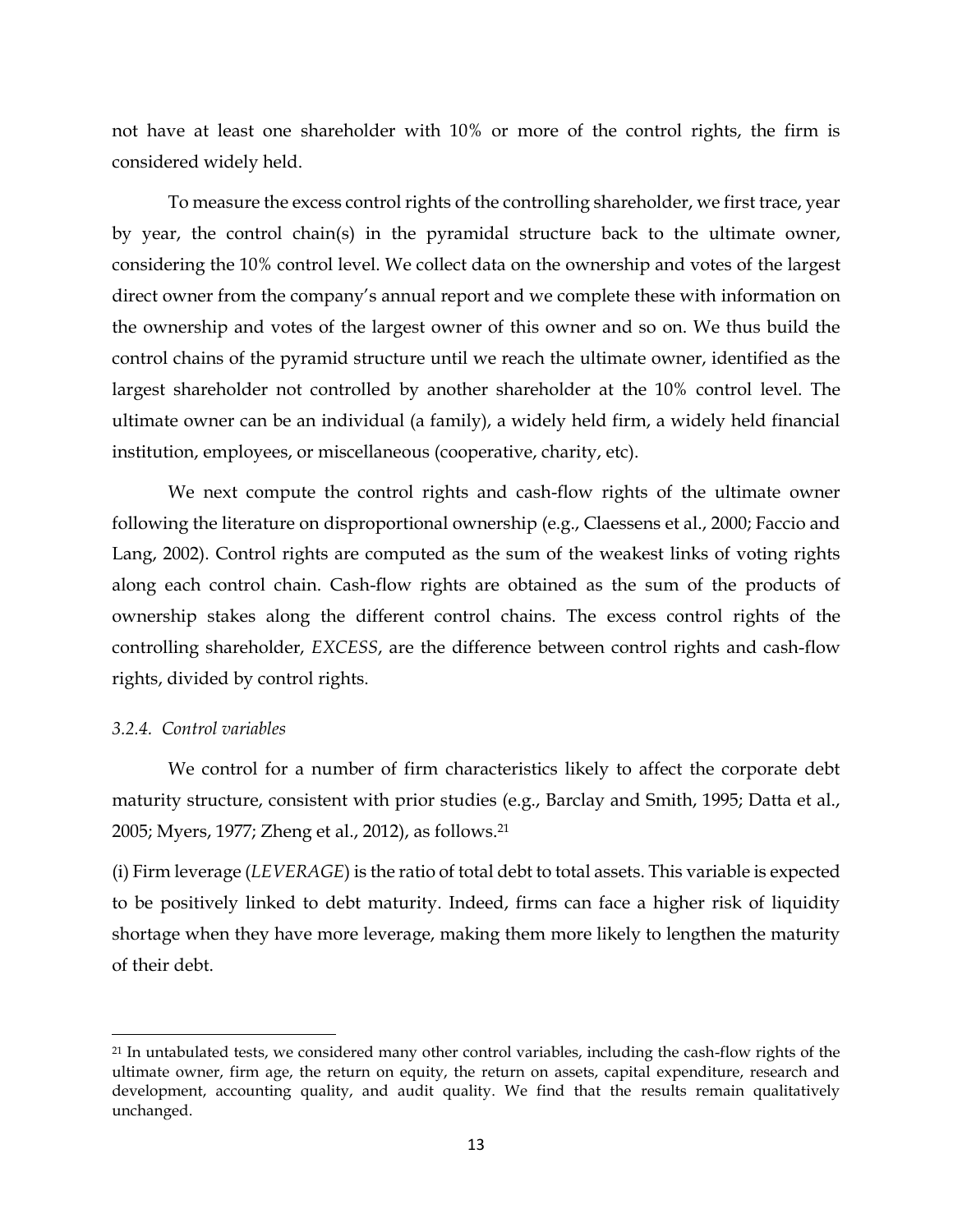(ii) Asset maturity (*ASSET\_MATURITY)* is defined as the weighted average of the maturities of current and long-term assets, where the maturity of current assets is current assets divided by the cost of goods sold and the maturity of long-term assets is the ratio of gross property, plant, and equipment to depreciation and amortization. We expect this variable to have a positive impact on the use of long-term debt. Indeed, long-term debt typically matures at the same time as the cash flows generated from the assets that are covered by this type of debt, whereas the maturity of short-term debt does not commonly match the cash flow timing and should hence be frequently refinanced. This argument implies that the maturity matching principle reduces the agency cost of debt and encourages creditors to lend long term.

(iii) The market-to-book ratio (*MTB*) is computed as the market value of equity divided by the book value of equity. It is used to proxy for the firm's growth opportunities, following standard convention in the literature. This variable is expected to be negatively associated with debt maturity. Firms with more growth opportunities could, indeed, shorten the maturity of their debt to help mitigate information asymmetry and the resulting conflicts with debtholders over the completion of these projects.

(iv) The performance variability (*STD\_ROA)* is measured as the standard deviation of a firm's return on assets over the previous five years. This variable gauging firm risk is expected to be negatively linked to debt maturity. Firms with greater performance variability—that is, greater unpredictability—will face higher credit risk, causing them to be more likely limited to short-term debt.

(v) Abnormal earnings (*ABNE*) are measured as the ratio of change in earnings before interest, taxes, depreciation, and amortization (EBITDA) over the period [*t*, *t* + 1] to the market value of equity in year *t*. This variable proxies for firm quality and is expected to have a negative effect on debt maturity, since, consistent with the signaling hypothesis, higherquality firms tend to issue more short-term debt to subject themselves to more frequent monitoring by lenders.

(vi) Firm size (*SIZE)* is measured as the natural logarithm of total assets (in thousands of euros). This variable is expected to be positively related to debt maturity. Because larger firms tend to have higher credit quality, given their higher expected cash flow, it easier for them to obtain more long-term debt.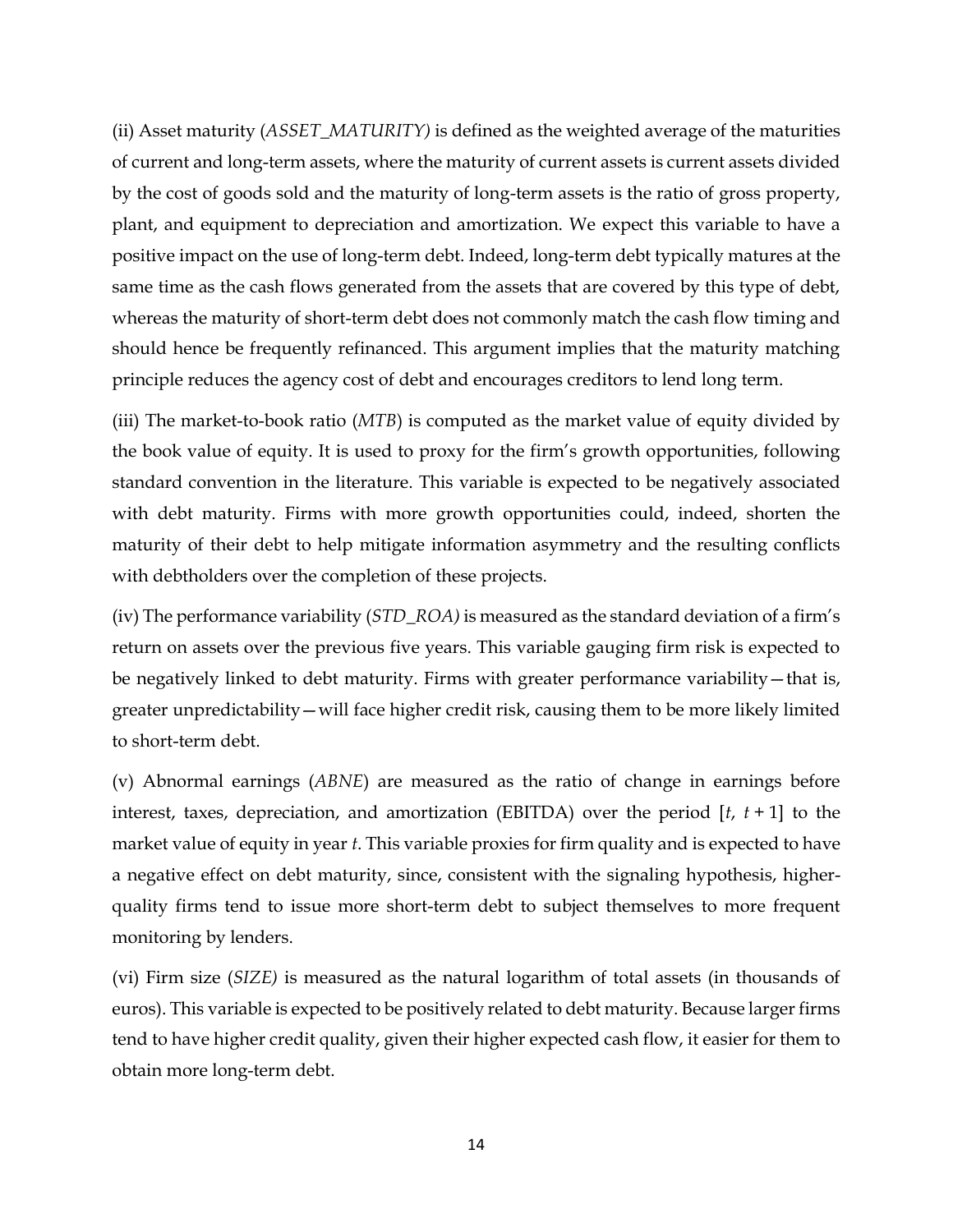### *3.3. Summary statistics and univariate analysis*

Table 1 reports summary statistics for the variables in the main analysis. All the financial variables are winsorized at the first and 99th percentiles to reduce the effects of outliers. Panel A provides descriptive statistics on variables used in the main analysis. The average (median) value of the general voluntary disclosure index *OVERALL\_VDI* is 40.72% (43.54%), indicating the relatively high likelihood of French firms disclosing private information. The sampled firms have average (median) *GOV\_VDI*, *INS\_VDI,* and *FIN\_VDI* values of, respectively, 49.71% (55.55%), 59.11% (56.25%), and 32.92% (36.63%), suggesting that the content of information voluntarily disclosed primarily pertains to corporate governance information, and to a lesser extent, to financial information. Moreover, we find that controlling shareholders' excess control rights have a mean (average) of 22.29% (20.39%), showing that this topic is of more than theoretical interest. These values are, in addition, consistent with prior studies focusing on France (Boubaker and Labégorre, 2008; Boubaker et al., 2015).

The results also indicate that, on average, 55.73% of total debt is long term, with a median value of 61.22%. This pattern of debt maturity is similar to that reported in other studies in the French context, such as those of [Zheng et al. \(2012\)](http://www.sciencedirect.com/science/article/pii/S0929119915001224#bb0355) and Ben-Nasr et al. (2015), who document average ratios of long-term debt to total debt of 56.9% and 53.74%, respectively. The leverage ratio is 21.05% (17.91%) for the average (median) firm. The mean (median) value of asset maturity for our sample is 5.0437 (2.5546). We also document an average (median) market-to-book ratio of 1.8205 (0.6333). The performance variability and abnormal earnings have an average (median) of 7.03% (3.22%) and 6.92% (0.74%) The mean (median) natural logarithm of firm size is 14.8344 (14.1688). Overall, these results are consistent with the above-mentioned studies focusing on the French context.

Panel B provides mean values of variables of interest by year. The results report that, overall, the extent of voluntary disclosure does not change substantially over time, despite a slight increase in the years after the 2007-2008 financial crisis. We also notice a decreasing trend in excess control rights, which may indicate a lesser presence of complex ownership structures over the study period. Moreover, we find that debt maturity slightly increases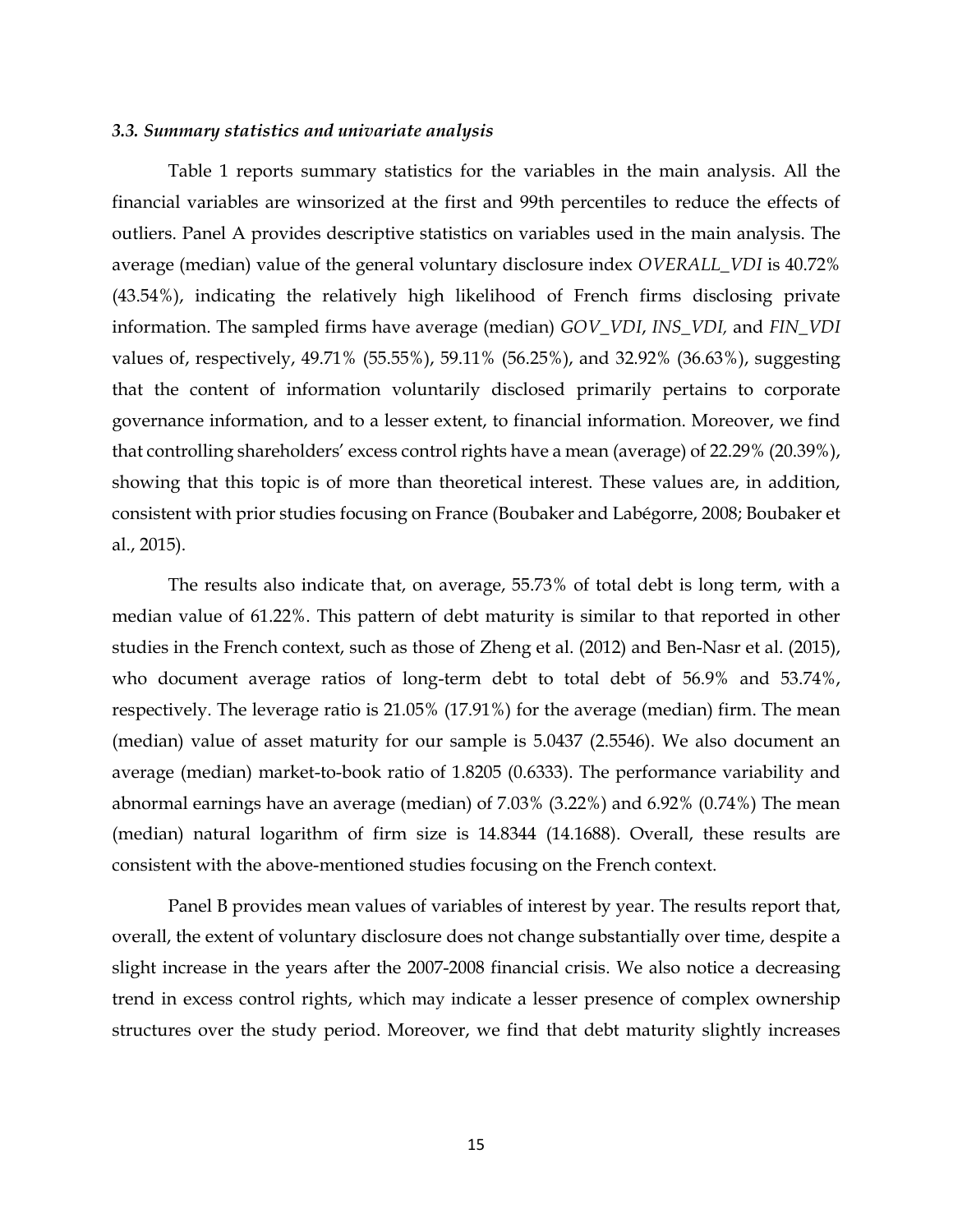immediately after the financial crisis but it recovers to its pre-crisis level two years subsequently.

#### **[Insert Table 1 about here]**

Table 2 reports the results of *t*-test differences of the means of debt maturity by year, as well as over the entire period. The mean values of debt maturity for 2007–2013 are 50.49% and 62.60% when *OVERALL\_VDI* is, respectively, below and above the median. The difference is significant at the 1% confidence level. This result holds for the year-by-year comparison analysis. This indicates that firms have marginally more long-term debt in their capital structure given high levels of voluntary disclosure compared to low levels. Similar results are found when using alternative voluntary disclosure variables. Thus, over the whole sample period, the average long-term debt figures for firms with *GOV\_VDI*, *INS\_VDI,* and *FIN\_VDI* above the median are, respectively, 60.77%, 65.37%, and 58.08%. These values decrease significantly to 49.16%, 52.22%, and 58.08% when, respectively, *GOV\_VDI*, *INS\_VDI,* and *FIN\_VDI* are below the median. This difference in debt maturity between firms with low and high voluntary disclosure is also significant across the years of our analysis (except for the variable *FIN\_VDI* in 2007 and 2008). Our findings provide preliminary evidence on the association between voluntary disclosure and long-maturity debt.

## **[Insert Table 2 about here]**

## **4. Multivariate analysis**

This section describes our baseline model specification. It also reports the results of the effect of voluntary disclosure on debt maturity and the role of excess control rights in this relation.

# *4.1. Baseline model specification*

To test our research hypotheses, we estimate the following model specification:

 $DEBT\_MATURITY = \beta_0 + \beta_1 * VDI + \beta_2 * LEVERAGE + \beta_3 * ASSET\_MATURITY + \beta_4 *$  $MTB + \beta_5 * STD\_ROA + \beta_6 * ABNE + \beta_7 * SIZE + \beta_8 (Industry~Dummies) + \beta_9 *$ (*Year Dummies*) +  $\varepsilon_i$  $Eq.(1)$ 

where Industry Dummies and Year Dummies are sets of year and industry fixed effects, respectively, included in the model to capture variations over time and across industries in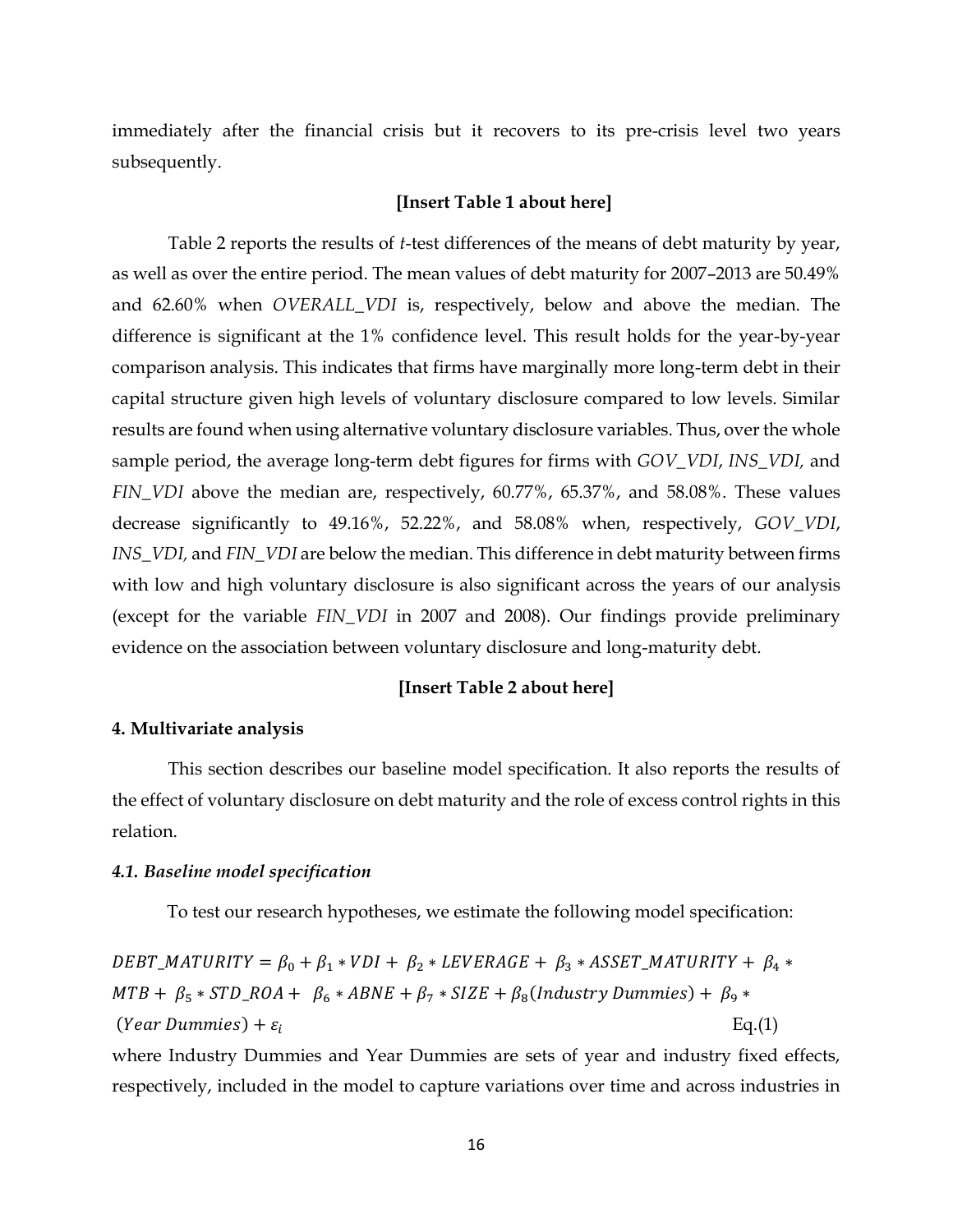debt maturity and voluntary disclosure. Industries are identified using the SIC classification of Campbell (1996). All the other variables are described in Appendix 2. The financial variables are winsorized at the first and 99th percentiles to reduce the effects of outliers.

We follow prior literature on debt maturity (e.g., Billett, 2007; Kirch and Terra, 2012; El Ghoul et al., 2016) and we account for the joint determination of debt maturity and leverage by estimating a 2SLS regression. The fitted values of leverage are obtained from the following first-stage estimation of the 2SLS regression:

 $LEVERAGE = \beta_0 + \beta_1 * PPE + \beta_2 * ROA + \beta_3 * MTB + \beta_4 * STD\_ROA + \beta_5 * SIZE + \beta_6 *$  ${\it REGULARED} + \beta_7 (Industry \; Dummies) + \beta_8 * \; (Year \; Dummies) + \varepsilon_i$  $Eq.(2)$ where *PPE* is the ratio of net plant, property and equipment to total assets and *REGULATED* is a dummy variable that equals 1 if the firm belongs to a regulated industry (e.g., railroads, SIC code 4011; trucking, SIC codes 4210 and 4213; airlines, SIC code 4512; and telecommunications, SIC codes 4812 and 4813), and 0 otherwise. The other variables are described in Appendix 2. The financial variables are winsorized at the first and 99th percentiles.

## *4.2. Effect of voluntary disclosure on debt maturity*

Table 3 reports the results from estimating the effect of voluntary disclosure on debt maturity structure using 2SLS regressions. Specification (1) includes the general voluntary disclosure index *OVERALL\_VDI* along with the main determinants of debt maturity. The results show that the coefficient of *OVERALL\_VDI* is positive and statistically significant at the 1% level. This result is also economically important in that, ceteris paribus, the proportion of long-term debt in firms' capital structures rises by 31.89% with a one-point increase in the general voluntary disclosure index. The results from specifications (2) to (4) also show that the coefficients of, respectively, *GOV\_VDI*, *INS\_VDI,* and *FIN\_VDI* are strongly positive and economically significant, with proportions of long-term debt that rise by 23.07%, 12.77%, and 10.41% with a one-point increase in the voluntary disclosure index associated with, respectively, corporate governance, insider, and financial information. This finding means that the increase of long-term debt with voluntary disclosure is greater when such a disclosure concerns, first, information on corporate governance, then information on insiders, and, lastly, financial information. This result indicates that the different types of voluntary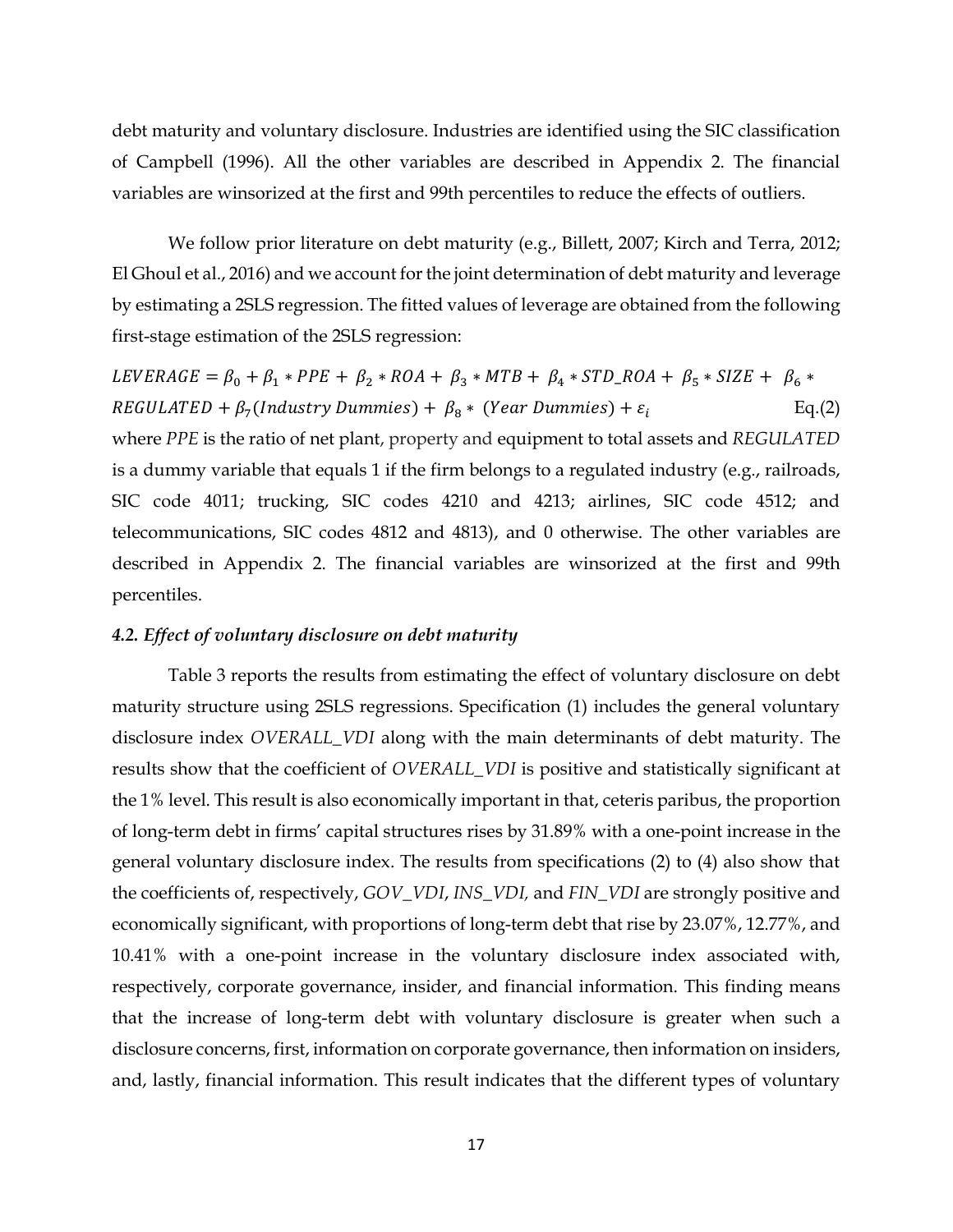disclosure do not likely to affect lenders' decisions to lend long term to the same degree. In particular, it seems that lenders are more interested in the quality of corporate governance, which reinforces the notion that voluntary disclosure is considered per se an effective monitoring and corporate governance mechanism.

Overall, these findings support the prediction of H1, that firms access more long-term debt when they provide greater voluntary disclosure, which is consistent with recent empirical evidence that longer maturity debt is essentially the outcome of a positive perception of a firm's information and monitoring environment (e.g., El Ghoul et al., 2016; Godlewski, 2015).

All the control variables, except for the market-to-book ratio, are statistically significant and have the expected sign, consistent with prior studies in this area (e.g., Barclay and Clifford, 1995; [Billett](http://www.sciencedirect.com/science/article/pii/S0929119915001224#bb0220) et al., 2007; [Zheng et](http://www.sciencedirect.com/science/article/pii/S0929119915001224#bb0355) al., 2012). Thus, we find that higher leverage leads to longer debt maturity as a way to avoid liquidity risk. Asset maturity is also found to be positively associated with debt maturity, which is consistent with the view that firms are more likely to match the maturity structure of their assets and their liabilities to avoid debt repayment problems. The results indicate that, in contrast, debt maturity decreases with the volatility of the return on assets, corroborating that lenders of long-term debt tend to preclude risky firms. As expected, we find a negative impact of abnormal earnings on debt maturity, meaning that high-quality firms signal that they are better monitored through issuing shortterm debt. We also support the view that larger firms have longer debt maturity because they enjoy lower credit risk. 22

# **[Insert Table 3 about here]**

# *4.3. Effect of ownership structure on the relation between voluntary disclosure and debt maturity*

In this section, we analyze whether and how the (positive) effect of voluntary disclosure on debt maturity varies with the presence of controlling shareholders with control rights in excess of cash-flow rights.

l

 $22$  In an untabulated test, we further control for the financial crisis period (2007-2008) and find that the results remain unchanged.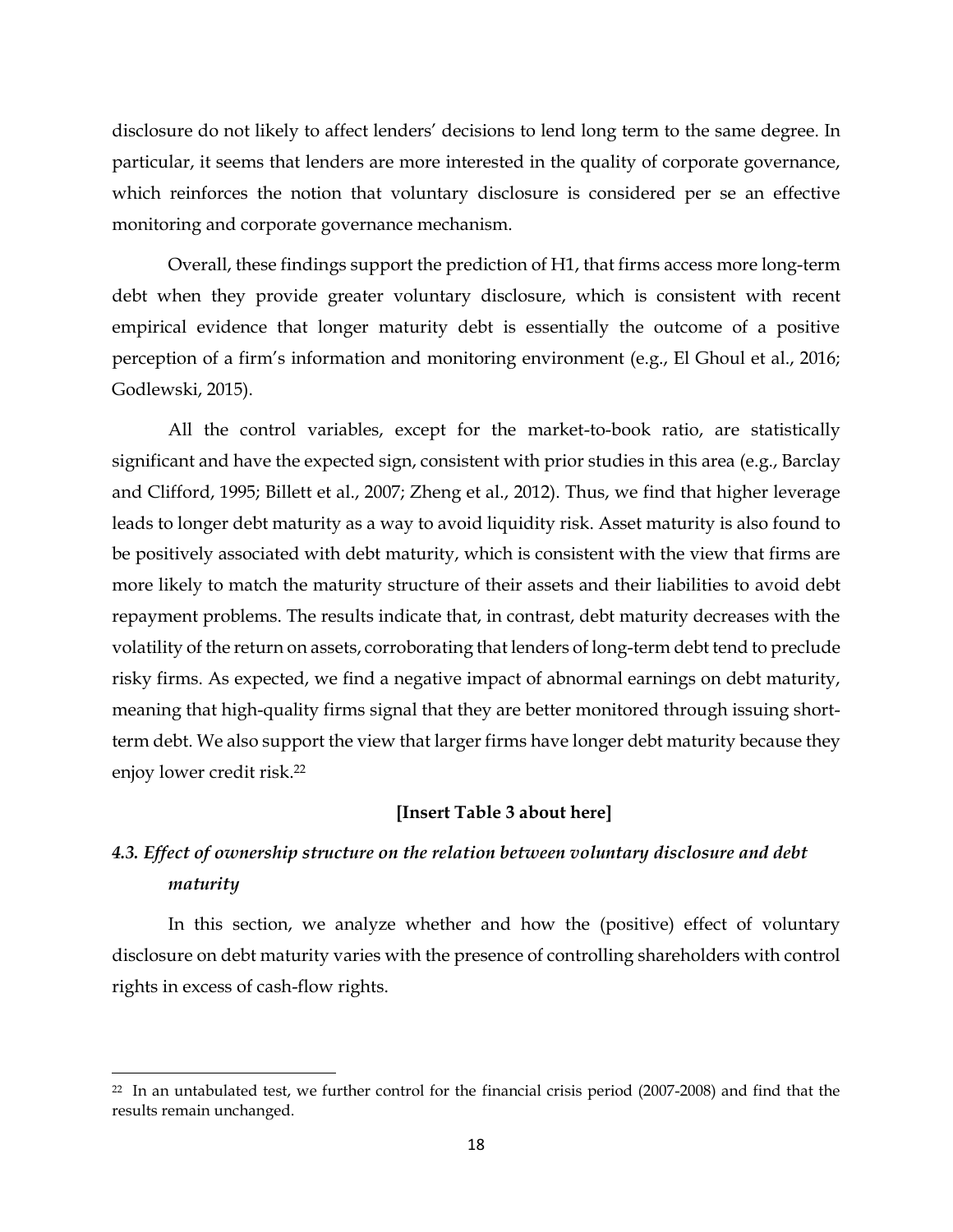Table 4 reports the results from the sample-splitting technique consisting in classifying firms into Low EXCESS or High EXCESS groups, depending on whether the variable EXCESS is below or above the median value of the distribution. <sup>23</sup> The results show that the coefficients of the four voluntary disclosure indexes *OVERALL\_VDI*, *GOV\_VDI, INS\_VDI,* and *FIN\_VDI* are positive and statistically significant at the 1% level in the High EXCESS groups (specifications (2), (4), (6), and (8)). In contrast, the voluntary disclosure coefficients are statistically indistinguishable from zero across the Low EXCESS groups (specifications (1), (3), (5), and (7)). The magnitude of the disclosure coefficient is also higher in the High EXCESS groups. Our results are economically relevant, given that firms with extensive voluntary disclosure as proxied by *OVERALL\_VDI*, *GOV\_VDI, INS\_VDI,* and *FIN\_VDI* experience, respectively, 49.59%, 34.07, 20.61%, and 18% higher long-term debt when they have high excess control rights compared to when they have low excess control rights. In addition, these significant coefficients exceed those observed in Table 4 for the whole sample. We note that, overall, the results for the control variables are very similar to those reported before.

In summary, our results are consistent with the prediction of H2 that high levels of controlling shareholders' excess control rights strengthen the positive effect of voluntary disclosure on long-term debt. This finding lends credence to the contention that voluntary disclosure is more valuable to lenders in firms with higher excess control rights, arguably because greater transparency for such firms would facilitate information gathering and increase monitoring by the market to a greater extent. We thus complement prior recent evidence on the importance of corporate transparency in reducing agency problems in firms where the risk of wealth expropriation by controlling shareholders is already high (Chen et al., 2014; Chung et al., 2015). Our results also suggest that controlling shareholders could gain more benefits from corporate transparency—by obtaining more long-term debt—than from extracting private benefits of control.

# **[Insert Table 4 about here]**

 $\overline{a}$ 

<sup>&</sup>lt;sup>23</sup> We test our second hypothesis using the sample-splitting technique rather than the interaction variable technique to avoid multicollinearity issues stemming from the high correlations between the test variables and their interaction terms, especially when the interactions involve a dummy variable (e.g., El Ghoul et al. 2016; Guedhami et al. 2009).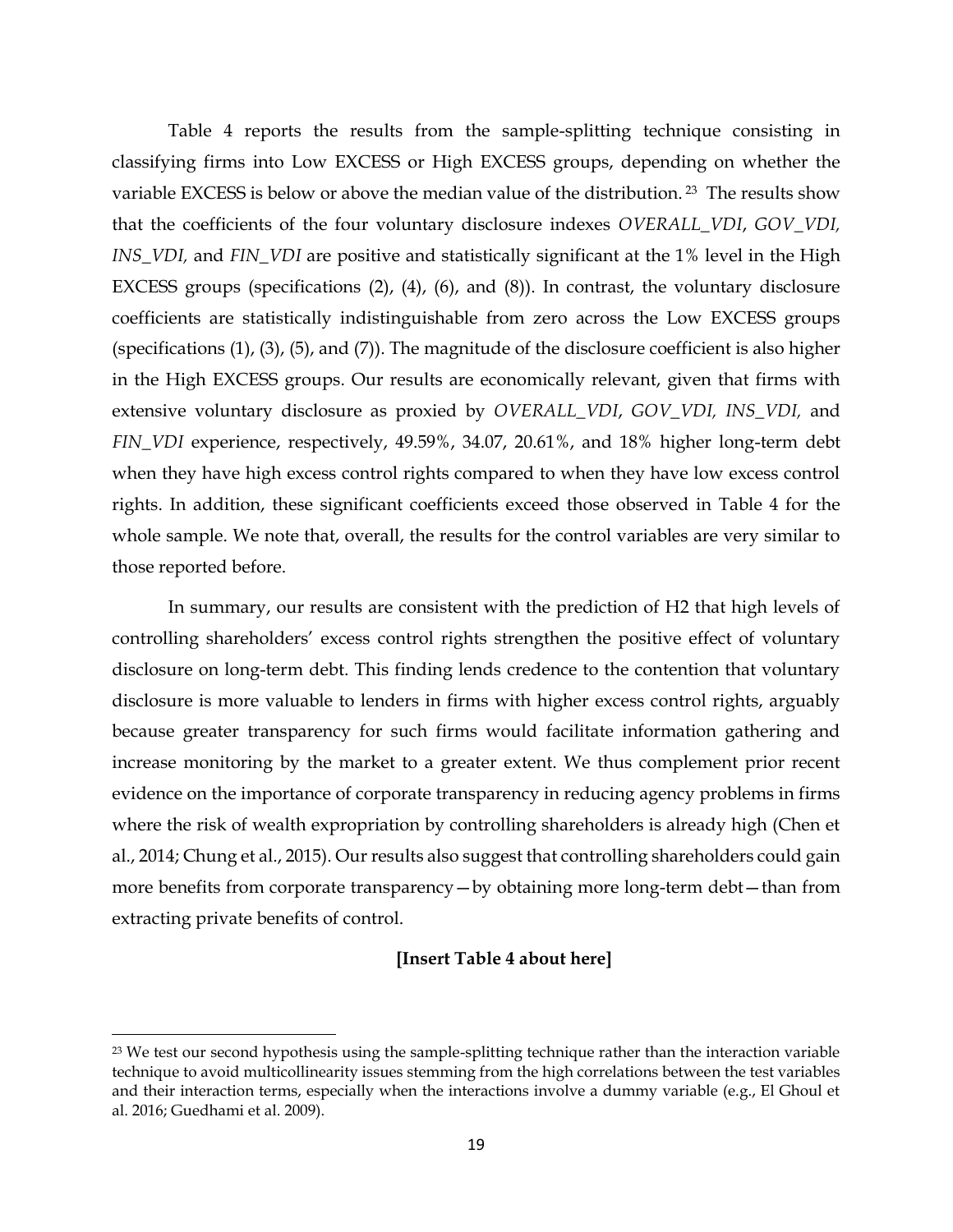#### **5. Robustness checks, additional analysis, and endogeneity**

# *5.1. Alternative variable measures*

In Table 5, we test the robustness of the results regarding H1 (specifications (1) and (2)) and H2 (specifications  $(3)-(8)$ ).

First, we use the dummy measure of debt maturity, *DEBT\_MATURITY DUMMY*, which equals 1 when the ratio of long-term debt to total debt exceeds 50%, and 0 otherwise (specification (1)). We rerun our main regression using the general voluntary disclosure index and find that the variable *OVERALL\_VDI* is positive and significant at the 1% level, thus corroborating the positive significant effect of voluntary disclosure on debt maturity.

Second, consistent with the work of Ben-Nasr et al. (2015), we measure debt maturity, *DEBT\_MATURITY1,* as the difference between total liabilities and current liabilities, divided by total liabilities (specification (2)). The results indicate, again, that debt maturity is positively related to voluntary disclosure.

Third, we use alternative measures of excess control rights, namely, the ratio of control rights to cash-flow rights (specifications (3) and (4)), the difference between control rights and cash-flow rights (specifications (5) and (6)), and the variable EXCESS taken at the 20% control level (specifications (7) and (8)). The results show that the coefficient of the voluntary disclosure index continues to be positive and statistically significant at the 1% level for the High EXCESS groups (specifications (4), (6), and (8)) and is indistinguishable from zero for the Low EXCESS groups (specifications (3) and (5)) or weakly statistically significant (specification (7)). Taken together, these findings corroborate our contention that high levels of excess control rights reinforce lenders' reliance on voluntary disclosure, allowing highdisclosure firms to access more long-term debt.

#### **[Insert Table 5 about here]**

## *5.2. Alternative sample compositions*

In this section, we check whether our first hypothesis is robust to alternative sample compositions. The results are reported in Table 6. First, we ensure that our results are not driven by the presence of institutional controlling shareholders, who typically have simultaneous holdings of significant equity positions and debt claims in the firm, consistent with several studies (e.g., Jiang et al., 2010). Indeed, these shareholders could want to signal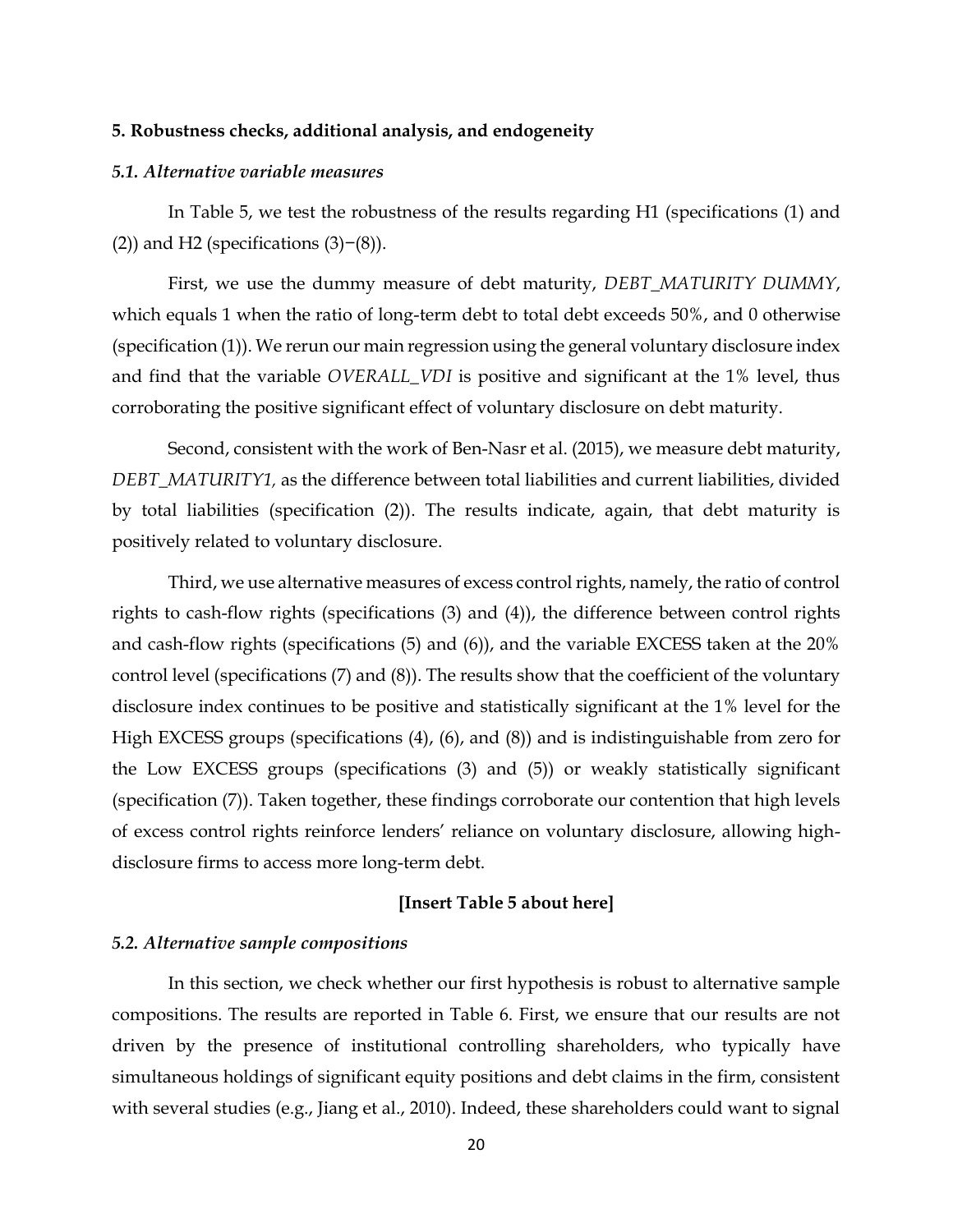to the market their effective corporate disclosure by accompanying the increase in voluntary disclosure with an increase in long-term debt. Thus, we re-estimate our baseline specification by excluding firms in which the controlling shareholder is a financial institution (i.e., bank, insurance company, private equity, mutual fund, pension fund, real estate) or the state (specification (1)). The coefficient of the voluntary disclosure variable continues to be positive and statistically significant at the 1% level, meaning that the positive disclosure effect on debt maturity is not affected by the influence of institutional shareholders over firm policies.

Second, we conduct our analysis after excluding firms with no shareholders holding at least 10% of control rights (i.e., widely held firms) to check that our results are not due to the absence of agency problems between controlling shareholders and minority investors (specification (2)). Our main findings remain unaffected.

Third, the presence of controlling shareholders with important cash-flow rights could give them greater incentives to align their interests with those of shareholders, notably by extending voluntary disclosure. To ensure that our results are not driven by the disclosure incentives of dominant shareholders with substantial cash-flow rights, we rerun our main regression on the sample of firms in which controlling shareholders hold relatively nonsubstantial cash-flow rights, that is, less than 25% (specification (3)). The results confirm that the voluntary disclosure effect on the maturity of debt is strongly positive, indicating that voluntary disclosure is a valuable monitoring device for lenders who are less likely to rely on other internal corporate governance mechanisms.

Fourth, the presence of multiple large shareholders—beyond the largest—could reinforce management monitoring, implying lower information and agency problems, making transparent firms more likely to negotiate favorable debt terms. To mitigate the concern that our results are driven by the presence of multiple large shareholders, we estimate our baseline model by excluding firms with more than one controlling shareholder (specification (4)). The results reveal again that voluntary disclosure positively affects debt maturity.

Fifth, studies such as those of Claessens et al. (2002) and Johnson et al. (2000) recognize that, unlike stand-alone firms, group-affiliated firms are complex and opaque structures where management monitoring is costly and difficult. To mitigate concerns that our results are due to better monitoring abilities in stand-alone firms, we limit our analysis to the sample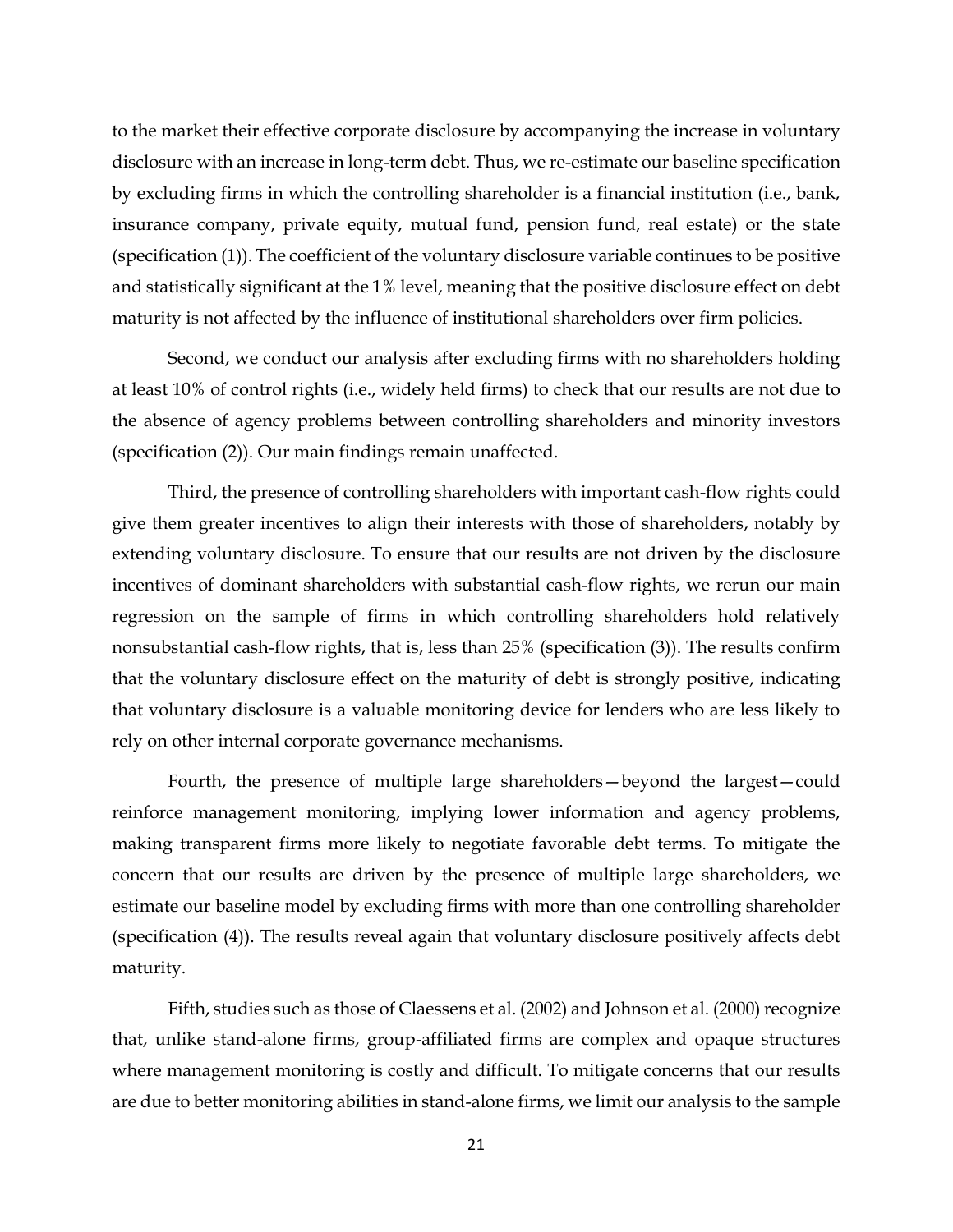of group-affiliated firms and find that the results yield the same evidence of positive and significant disclosure on debt maturity (specification 5).

# **[Insert Table 6 about here]**

### *5.3. Alternative statistical approaches*

Table 7 presents the results of robustness checks to alternative statistical approaches. First, we rerun our baseline regression using a Tobit model (specification (1)). The resulting coefficient of the voluntary disclosure index *OVERALL\_VDI* is again positive and highly significant at the 1% level, consistent with our main finding that the fraction of long-term debt in capital structure increases with the extent of a firm's voluntary disclosure.

Second, we rerun our model using the ordinary least squares (OLS) estimator with standard errors adjusted for heteroskedasticity and clustered at the firm level (specification (2)). The results remain qualitatively similar to our main findings.

Third, we estimate our model using the Fama–MacBeth procedure that estimates cross-sectional regressions separately for each year (specification (3)). The coefficient of *OVERALL\_VDI* continues to be positive and statistically significant. We furthermore employ the Fama–MacBeth estimation with Newey–West standard errors (specification (4)). This approach accounts for serial correlation using a first-order autoregressive process (Haggard et al., 2008). We obtain materially similar results to those previously reported.

Fourth, we conduct our analysis by employing a random effect estimation that takes into account the panel nature of the data (specification (5)). Our finding of a significant and positive association between voluntary disclosure and long-term debt is unchanged.

Fifth, we perform a dynamic generalized method of moments (GMM) estimation that addresses any endogeneity concern by using a set of lagged variables as instruments in our model (specification (6)). The results show that the voluntary disclosure effect on debt maturity is strongly positive at the 1% statistical level, thus reinforcing the prediction of our first hypothesis. Our GMM model is also well specified. Indeed, the AR(2) second-order serial correlation test yields a *p*-value of 0.649, meaning that we cannot reject the null hypothesis of no second-order serial correlation. Moreover, the *p*-value of the J-statistic of the Hansen test of overidentification is 0.919, indicating that we cannot reject the hypothesis that our instruments are valid.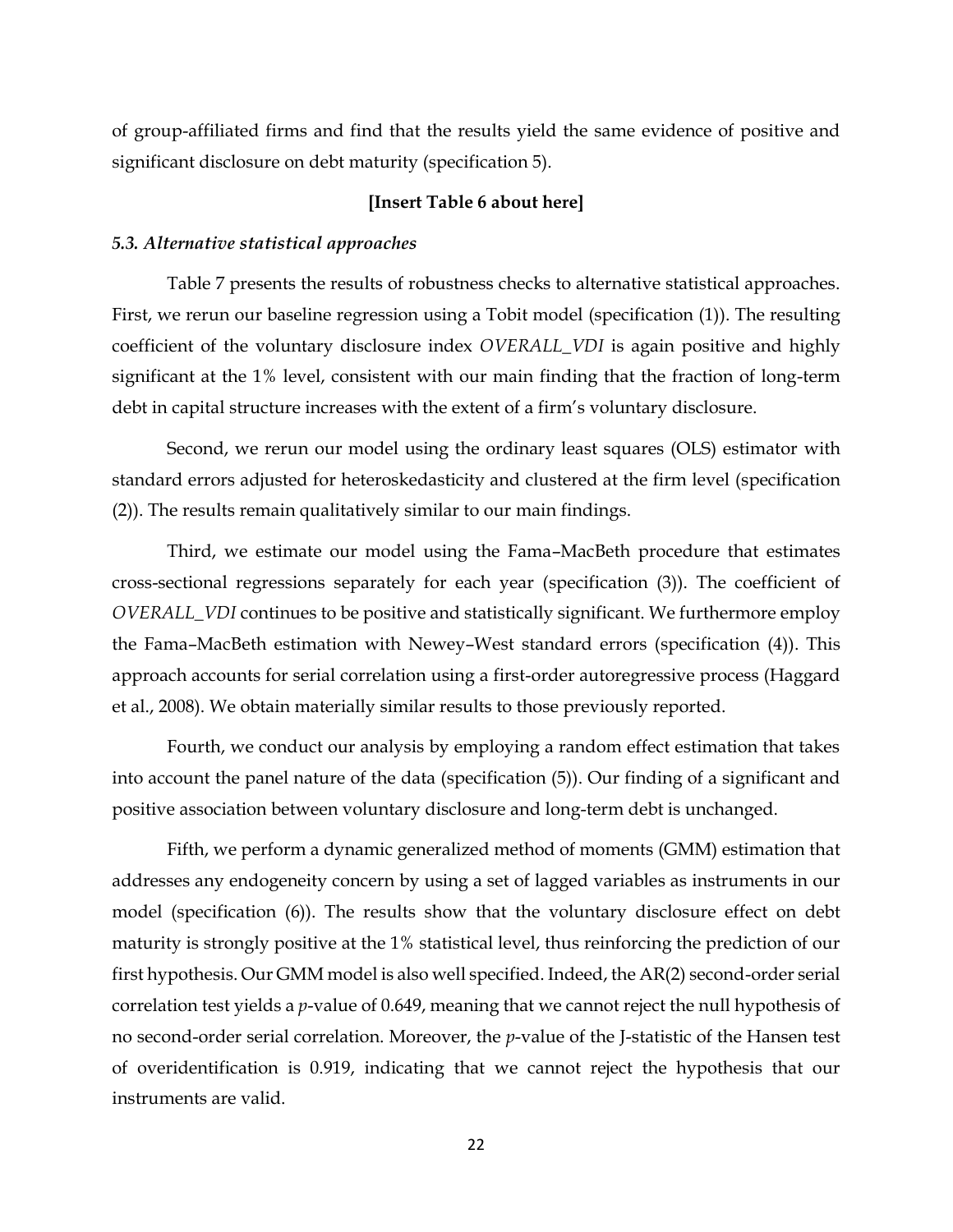In summary, the results from Table 7 provide strong evidence that voluntary disclosure plays an important role in determining corporate debt maturity. Its impact on debt maturity is both economically and statistically rigorous.<sup>24</sup>

# **[Insert Table 7 about here]**

# *5.4. Additional analysis*

 $\overline{a}$ 

In additional analysis, we estimate the effect of voluntary disclosure on other mixes of external financing sources having different implications on agency costs. In specification (1) of Table 8, we report the results of estimating the effect of voluntary disclosure on the choice between public debt and private debt. Consistent with a number of studies (e.g., Diamond, 1991; Smith and Warner, 1979), it is argued that private debt has lower agency costs relative to public debt, due to the concentrated ownership of private debt, which increases lenders' incentives to engage in costly monitoring. We find that voluntary disclosure is positively related to public debt, indicating that voluntary disclosure helps bondholders exercise effective monitoring over the firm and could thus substitute for private debt in its monitoring role.

In specification (2) of Table 8, we report the results of estimating the debt–equity choice. It is suggested that, compared to debt, equity is less subject to the scrutiny of the marketplace, thus allowing for higher agency costs (Hovakimian et al. 2001; Jensen and Meckling, 1976). We find that the proportion of equity relative to debt increases with voluntary disclosure, suggesting that such disclosure is more valuable for equityholders in their investment decisions. Indeed, debt already provides debtholders with great potential for management monitoring, thus lowering their reliance on voluntary disclosure to reduce agency costs. In sum, these findings corroborate our main conclusion that capital providers place more weight on voluntary disclosure when their financing produces higher agency costs.

We note that the control variables are roughly the same for public debt and the debtequity choice, i.e., leverage (*LEVERAGE*), tangibility of assets (TANGIBILITY), profitability (*ROA*), Market-to-book ratio (*MTB*), firm size (*SIZE*), and default risk (*Z-SCORE*)*.* The signs

<sup>&</sup>lt;sup>24</sup> We also perform a weighted least squares regression to consider the unequal influence of industries on our analysis given their uneven distribution over the sample. We obtain similar results to those found in our main analysis (not tabulated).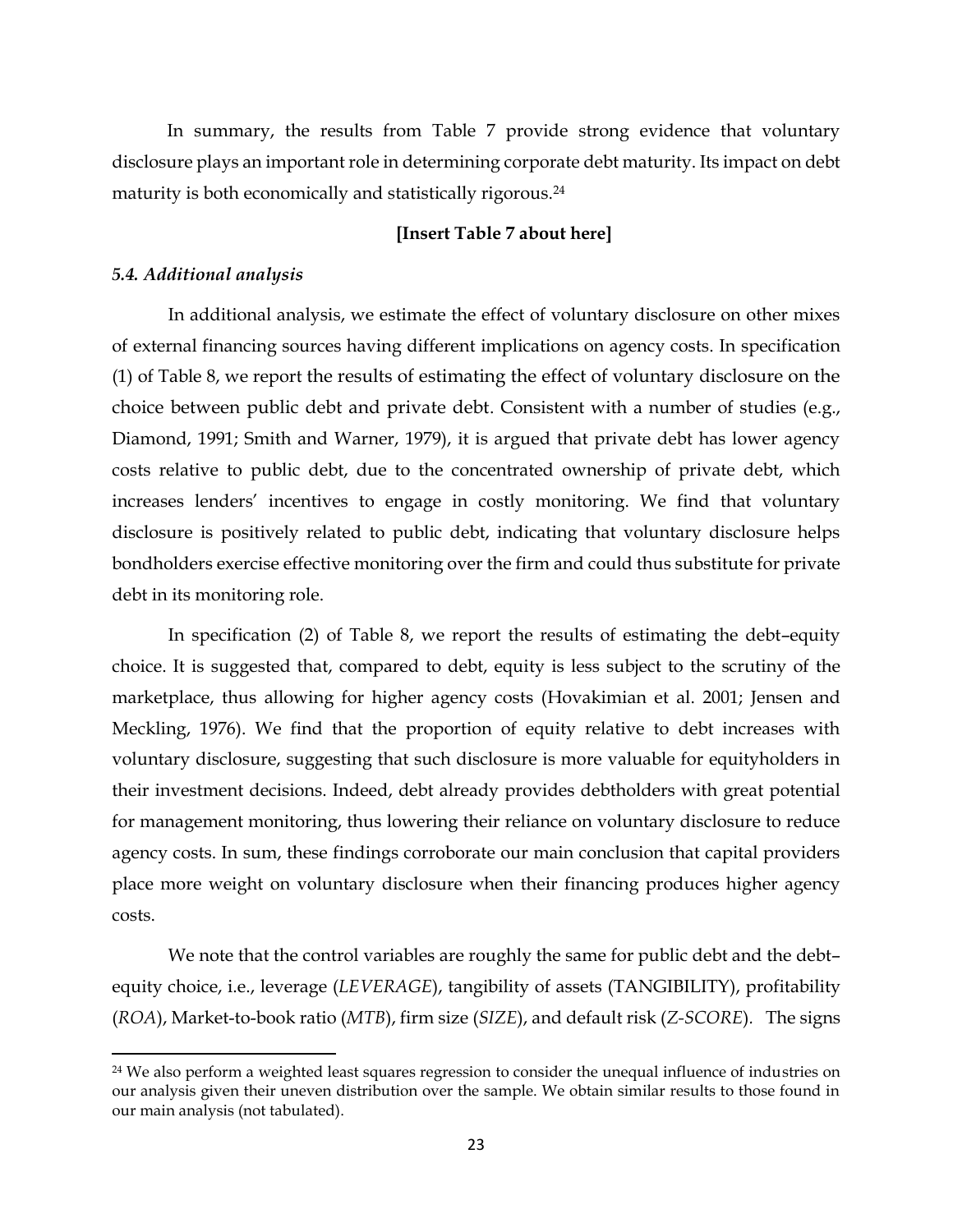of these variables are, overall, consistent with those documented by prior literature such as Flannery and Rangan (2006), Hovakimian et al. (2001), and Kayhan and Titman (2007).

# **[Insert Table 8 about here]**

#### *5.5. Endogeneity issues*

l

While corporate disclosure policy seems to affect the maturity structure of corporate debt, it could in turn, be affected by debt maturity. Indeed, long-term debt allows insiders to insulate themselves from market scrutiny for long periods, leading lenders to require more transparency, notably through comprehensive voluntary disclosure (Milgrom, 1981; Verrecchia, 1983).

Consistent with prior accounting studies including Brown and Hillegeist (2007) and Dhaliwal et al., (2011b) we address this endogeneity by using instrumental variables to replace the proxy for voluntary disclosure with a predicted variable and employ a twostage least squares approach.

In the first stage, we estimate the following regression model:

$$
GEN\_VDI_i = \beta_0 + INSTRUMENTS_i + \varepsilon_i
$$
 Eq.(3)

where *GEN\_VDI* is overall voluntary disclosure index, and *INSTRUMENTS* is a vector of variables that proxy for the costs and benefits of voluntary disclosure. Following prior research, these variables are firm age, analyst following, profitability, market-to-book ratio*,*  performance volatility*,* market concentration, firm size, equity issuance, and litigation risk. Their definitions are provided in Appendix 2.

Consistent with prior studies, we use firm age (*AGE*) and analyst following (*ANALYST*) to proxy for the demand for information. Barton and Waymire (2004) use firm age to proxy for market demand for information about newer firms. *AGE* is proxied by the natural logarithm of one plus the number of years since incorporation. Lang and Lundholm (1996) show that firms followed by more analysts provide more voluntary disclosure to satisfy analysts' information needs.<sup>25</sup> *ANALYST* is measured by the natural logarithm of one plus the number of analysts following during the year. We also include return on assets (*ROA*) as a determinant for voluntary disclosure since more profitable firms are more willing

<sup>&</sup>lt;sup>25</sup> Data on analyst following are from the I/B/E/S dataset. We assign 0 for firms that do not appear in the database, following Boubaker and Labégorre (2008).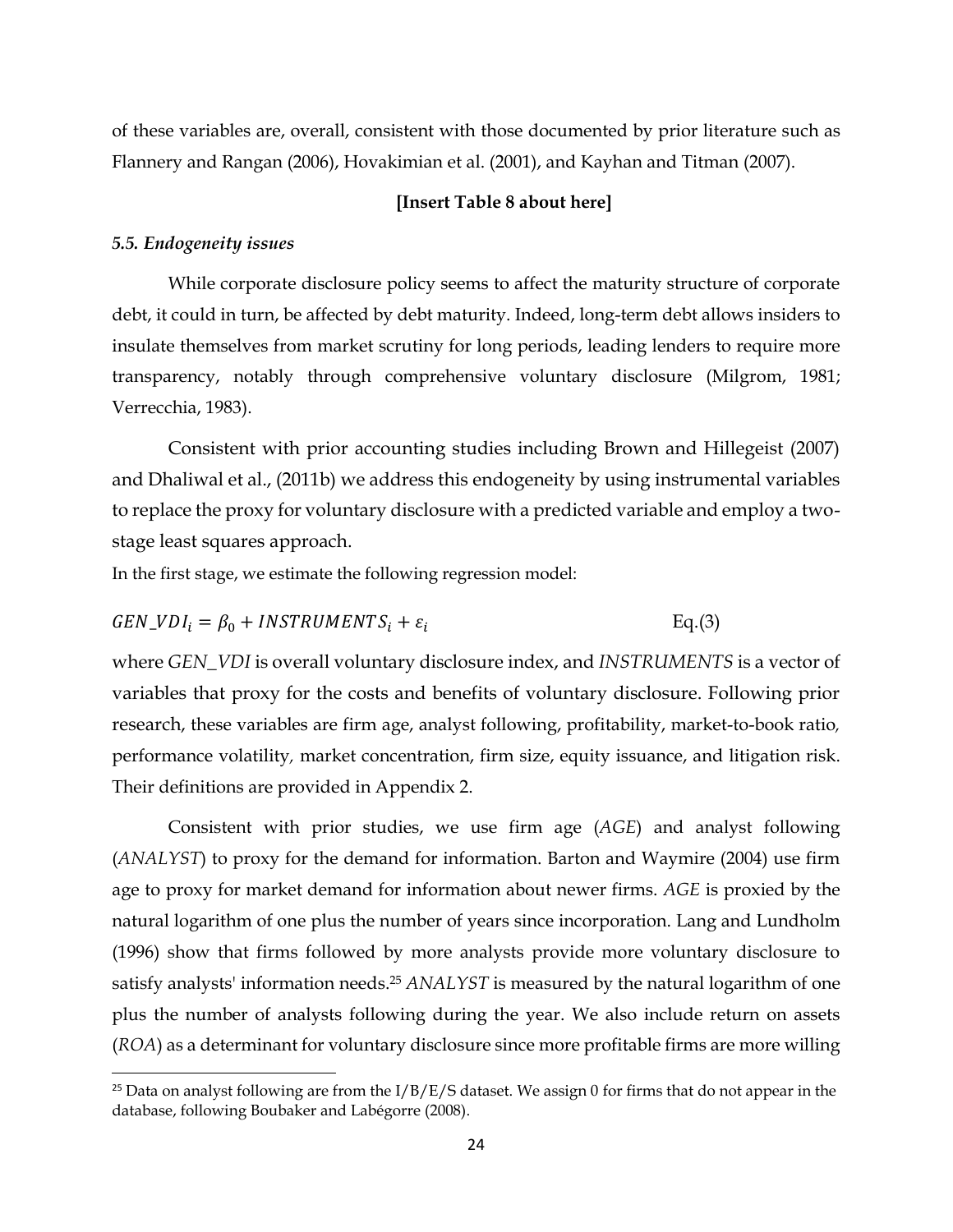to share their good news, implying more voluntary disclosure (Lang and Lundholm, 1993). In addition, we control for market-to-book ratio (*MTB)* −as a measure for growth opportunities− given that growth opportunities typically increase uncertainty and information asymmetry, leading to greater demand for information. Following Lang and Lundholm (1993), we also control for performance volatility (*STD\_ROA)* because firms with more volatile results are more exposed to legal action, which encourages them to increase their public disclosure. In addition, we introduce market concentration (*CONCENTRATION*) to the model as a proxy for proprietary costs. Studies, including Bamber and Cheon (1998), show that firms acting in highly concentrated markets disclose more information due to lower proprietary costs. This variable is measured by the Herfindahl–Hirschman index, computed as the sum of the squared market shares based on sales relative to total industry sales, where industry is defined according to Campbell's (1996) industry classification. We also include firm size (*SIZE*) because large firm may benefit from extensive disclosure to reduce the important contracting costs they are exposed to (Diamond, 1985). Moreover, Lang and Lundholm (2000) show that firms tend to increase their transparency when raising equity to reduce information asymmetry and obtain funds at a lower cost. We thus control for capital issuance (*ISSUANCE*) by introducing a dummy variable that equals one if the firm issues equity during the current year or the two following years, and 0 otherwise. Lastly, we include litigation risk (*LITIGATION*) since many studies such as Skinner (1994) show that providing more voluntary disclosure, in particular, of bad news reduces firms' exposure to litigation risk. We proxy for litigation risk using a dummy variable that equals 1 if the firm belongs to a high litigation industry (SIC codes 2833–2836, 3570–3577, 3600–3674, 5200–5961, 7370–7374, 8731–8734), and 0 otherwise.

Table 9 presents the results the two-stage least squares estimation. In specification (3), we estimate the first-stage disclosure model, using the general voluntary disclosure index *OVERALL\_VDI* as dependent variable. The results indicate that our instruments are valid overall, since the estimated coefficients of six of the nine variables are statistically significant and have the predicted sign. The Partial F- statistic in the first-stage regression (specification 3) is of 20.2267, which is well above the commonly applied critical value of 10, meaning that we do not have a weak-instrument problem (Stock and Yogo,2005).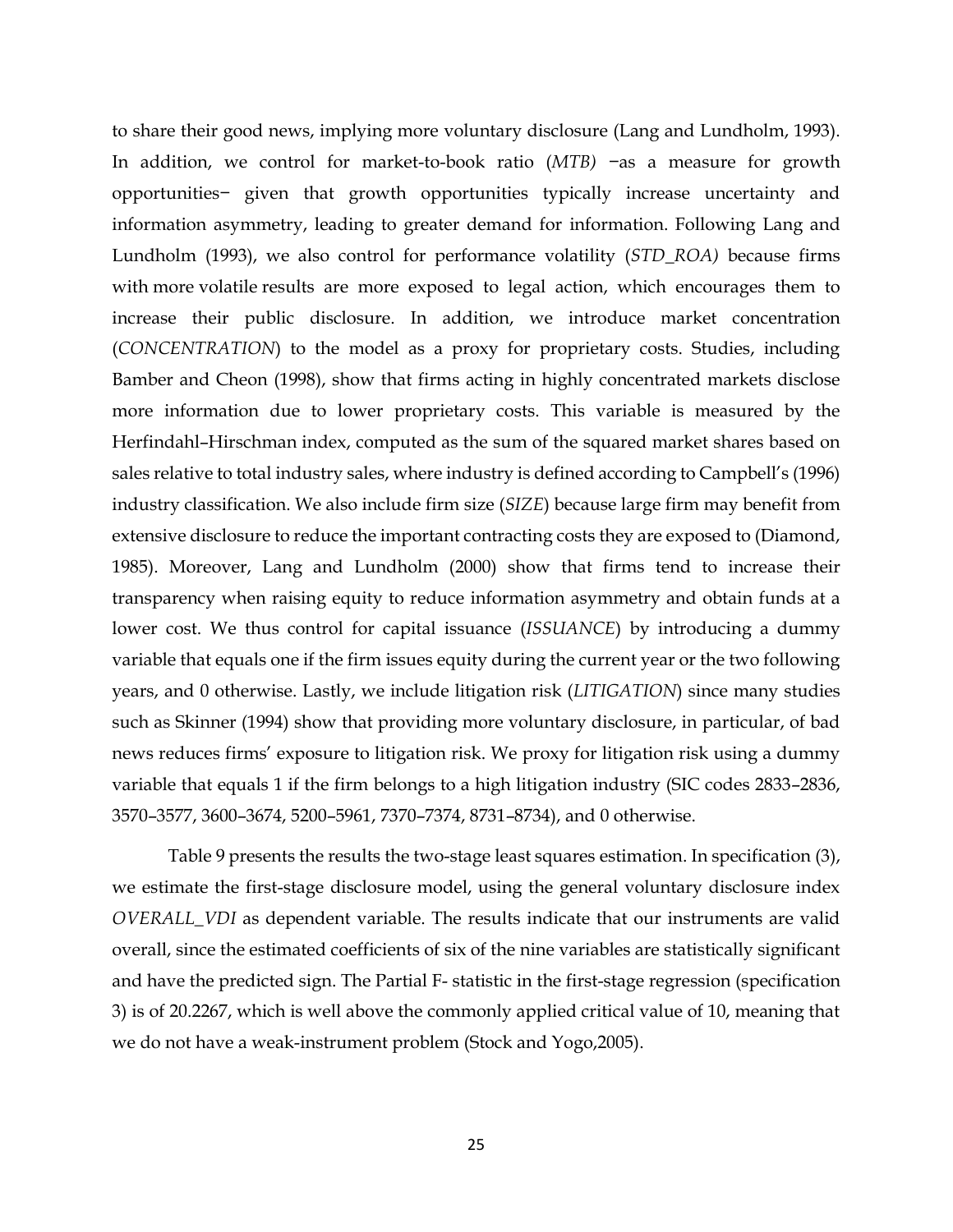In specification (1), we estimate the second stage of the 2SLS procedure that uses debt maturity as the dependent variable and introduces the first-stage fitted values for voluntary disclosure. The Wu-Hausman's test for exogeneity exhibits a *p*-value of 0.006, which strongly rejects the null hypothesis of exogeneity of the variable of interest, i.e., voluntary disclosure, implying that the 2SLS estimate is preferable to the OLS estimator. The results indicate that the voluntary disclosure index has a positive and statistically significant coefficient, which corroborates our main finding of more long-maturity debt in firms with higher voluntary disclosure.

In specification (2), we use a GMM-IV estimation that introduces exogenous variables as instruments in the moment conditions. This technique has the advantage of ensuring that the standard errors of the estimates are heteroskedasticity and autocorrelation consistent. The results are again supportive of the main findings, meaning that our conclusions are not driven by endogeneity issues. The GMM C statistic's test of endogeneity has a *p*-value of 0.000, thus rejecting the hypothesis that the variable on voluntary disclosure is exogenous. The control variables in the 2SLS estimations have, overall, similar signs and statistical significance as found in the main analysis.

### **[Insert Table 9 about here]**

# **6. Conclusions**

The debt contracting literature suggests that firms are better able to negotiate favorable debt terms when they offer a better information and monitoring environment (e.g., Armstrong et al., 2010; Christensen et al., 2016; Diamond, 1991). This study examines the effect of voluntary disclosure on debt maturity structure using a sample of 2,485 observations of French listed firms over 2007–2013. Our analysis starts with univariate results and continues with a 2SLS regression analysis that accounts for the joint determination of debt maturity and leverage. The results indicate that voluntary disclosure positively affects longterm debt, a finding consistent with the notion that an expanded corporate disclosure policy allows for better access to long-term debt due to high-disclosure firms having lower information asymmetry and better observability of insider actions.

In firms with concentrated control, controlling shareholders typically have control rights in excess of cash-flow rights, making them inclined to misuse firm resources in the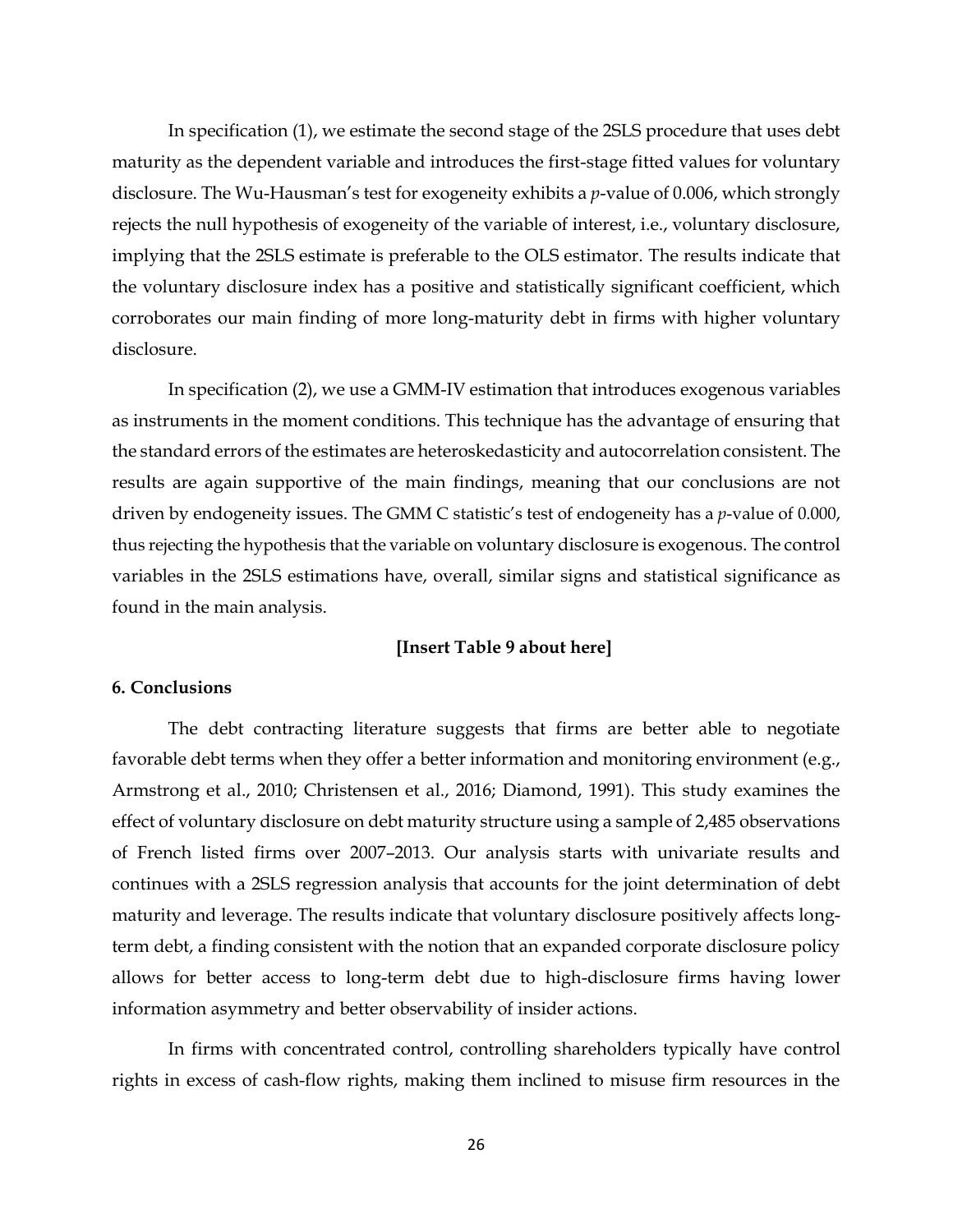pursuit of private benefits (e.g., Bennedsen and Nielsen, 2010; Claessens et al., 2002; Johnson et al., 2000). We thus explore the role of controlling shareholders' excess control rights in shaping the relation between voluntary disclosure and debt maturity. One view suggests that firms with excess control rights offer a poor information environment to obfuscate the selfserving behavior of controlling shareholders, making voluntary disclosure less valuable in obtaining long-term debt. An alternative view indicates that these firms exhibit greater corporate transparency to avoid unfavorable financing conditions, making voluntary disclosure more valuable to lenders.

We provide empirical evidence of a positive association between voluntary disclosure and long-term debt only when the control rights of the controlling shareholders are significantly in excess of cash-flow rights, supporting the view that voluntary disclosure is more valuable when the risk of private benefit extraction by entrenched controlling shareholders is higher. These shareholders could thus gain greater benefits from corporate transparency than from extracting private benefits of control. Our main results persist when we specify alternative measures for debt maturity and excess control rights, as well as alternative sample compositions and statistical techniques. We also address endogeneity issues.

Overall, our evidence implies that voluntary disclosure provides an efficient monitoring mechanism in firms where long-term debt could insulate firms from lender scrutiny for a long time. Our work also supports the findings of recent studies where better disclosure policies are viewed more positively by the market in environments where the risk of wealth expropriation by dominant shareholders is higher.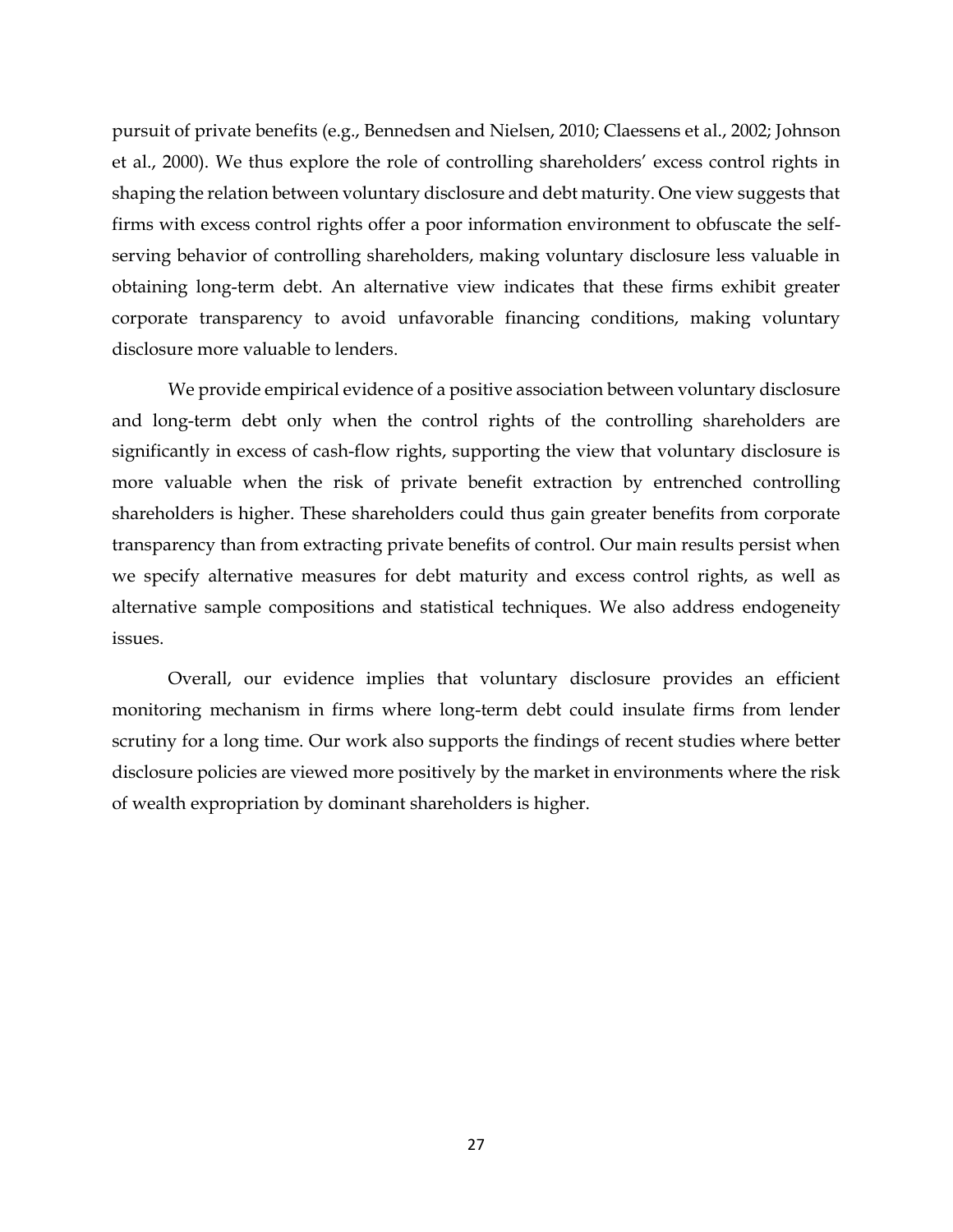# **References**

Ali, A., Chen, T. Y., & Radhakrishnan, S. (2007). Corporate disclosures by family firms. *Journal of Accounting and Economics*, *44*, 238-286.

Amir, E., & Lev, B. (1996). Value-relevance of nonfinancial information: The wireless communications industry. *Journal of Accounting and Economics*, *22*, 3-30.

Armstrong, C.S., Guay, W.R., & Weber, J.P. (2010). The role of information and financial reporting in corporate governance and debt contracting. *Journal of Accounting and Economics*, 50, 179-234.

Awartani, B., Belkhir, M., Boubaker, S., & Maghyereh, A. (2016). Corporate debt maturity in the MENA region: Does institutional quality matter? *International Review of Financial Analysis, 46,* 309-325.

Bamber, L. S., & Cheon, Y. S. (1998). Discretionary management earnings forecast disclosures: Antecedents and outcomes associated with forecast venue and forecast specificity choices. *Journal of Accounting Research*, *36*, 167-190.

Barclay, M.J., & Smith, C.W. (1995). The maturity structure of corporate debt. *The Journal of Finance*, *50*, 609-631.

Barnea, A., Haugen, R.A., & Senbet, L.W. (1980). A rationale for debt maturity structure and call provisions in the agency theoretic framework. *The Journal of Finance*, *35*, 1223-1234.

Barton, J., & Waymire, G. (2004). Investor protection under unregulated financial reporting. *Journal of Accounting and Economics*, *38*, 65-116.

Ben-Nasr, H., Boubaker, S., & Rouatbi, W. (2015). Ownership structure, control contestability, and corporate debt maturity. *Journal of Corporate Finance, 35,* 265-285.

Bennedsen, M., & Nielsen, K.M. (2010). Incentive and entrenchment effects in European ownership. *Journal of Banking & Finance*, *34*, 2212-2229.

Berger, A.N., Espinosa-Vega, M.A., Frame, W.S., & Miller, N.H. (2005). Debt maturity, risk, and asymmetric information. *The Journal of Finance*, *60*, 2895-2923.

Berglöf, E., & Pajuste, A. (2005). What do firms disclose and why? Enforcing corporate governance and transparency in Central and Eastern Europe. *Oxford Review of Economic Policy*, *21*, 178-197.

Bharath, S.T., Sunder, J., & Sunder, S.V. (2008). Accounting quality and debt contracting. *The Accounting Review, 83,* 1-28.

Billett, M.T., King, T.H.D., & Mauer, D.C. (2007). Growth opportunities and the choice of leverage, debt maturity, and covenants. *The Journal of Finance*, *62*, 697-730.

Botosan, C.A. (1997). Disclosure level and the cost of equity capital. *The Accounting Review*, *72*, 323-349.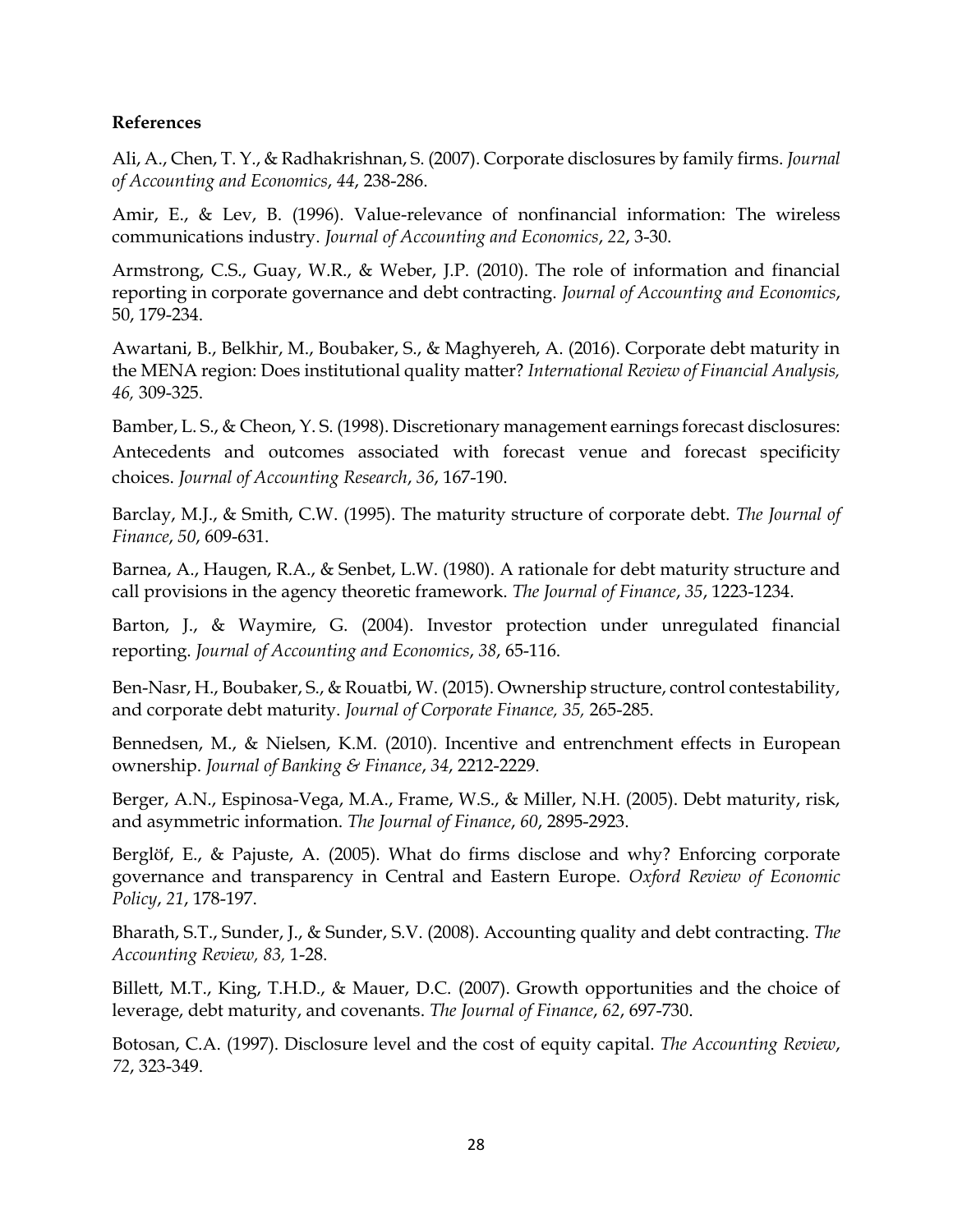Boubaker, S. (2007). Ownership-control discrepancy and firm value: Evidence from France. *Multinational Finance Journal, 11*, 211-252.

Boubaker, S., Derouiche, I., & Lasfer, M. (2015). Geographic location, excess control rights, and cash holdings. *International Review of Financial Analysis*, *42*, 24-37.

Boubaker, S., & Labégorre., F. (2008). Ownership structure, corporate governance and analyst following: A study of French listed firms. *Journal of Banking & Finance, 32*, 961-976.

Boubakri, N., & Ghouma, H. (2010). Control/ownership structure, creditor rights protection, and the cost of debt financing: International evidence. *Journal of Banking & Finance*, *34*, 2481- 2499.

Brown, S., & Hillegeist, S.A. (2007). How disclosure quality affects the level of information asymmetry. *Review of Accounting Studies*, *12*, 443-477.

Bushman, R.M., & Smith, A.J. (2001). Financial accounting information and corporate governance. *Journal of Accounting and Economics*, *32*, 237-333.

Campbell, J.Y. (1996). Understanding risk and return. *Journal of Political Economy*, *104*, 298- 345.

Charumilind, C., Kali, R., & Wiwattanakantang, Y. (2006). Connected lending: Thailand before the financial crisis. *The Journal of Business*, *79*, 181-218.

Chau, G. K., & Gray, S. J. (2002). Ownership structure and corporate voluntary disclosure in Hong Kong and Singapore. *The International Journal of Accounting*, *37*, 247-265.

Chau, G., & Gray, S.J. (2010). Family ownership, board independence and voluntary disclosure: Evidence from Hong Kong. *Journal of International Accounting, Auditing and Taxation*, *19*, 93-109.

Chen, T.Y., Dasgupta, S., & Yu, Y. (2014). Transparency and financing choices of family firms. *Journal of Financial and Quantitative Analysis*, *49*, 381-408.

Christensen, H.B., Nikolaev, V.V., & Wittenberg‐Moerman, R. (2016). Accounting information in financial contracting: The incomplete contract theory perspective. *Journal of Accounting Research*, *54,* 397-435.

Chung, H., Judge, W.Q., & Li, Y.H. (2015). Voluntary disclosure, excess executive compensation, and firm value. *Journal of Corporate Finance*, *32*, 64-90.

Claessens, S., Djankov, S., & Lang, L.H. (2000). The separation of ownership and control in East Asian corporations. *Journal of Financial Economics*, *58*, 81-112.

Claessens, S., Djankov, S., Fan, J.P., & Lang, L.H. (2002). Disentangling the incentive and entrenchment effects of large shareholdings. *The Journal of Finance*, *57*, 2741-2771.

Cole, R.A. (1998). The importance of relationships to the availability of credit. *Journal of Banking & Finance*, *22*, 959-977.

Cronbach, L. J. (1951). Coefficient alpha and the internal structure of tests. *psychometrika, 16*, 297-334.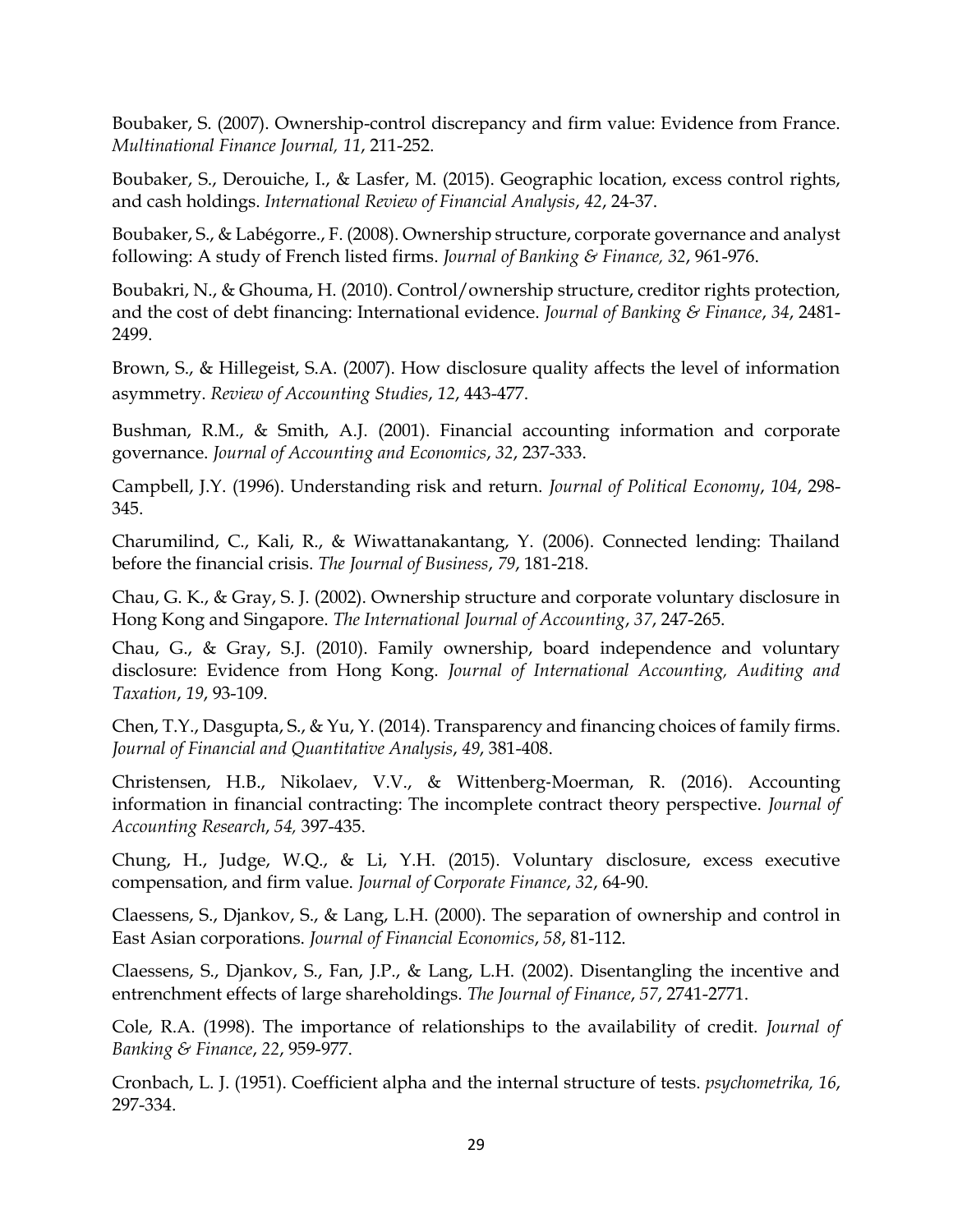Datta, S., Iskandar‐Datta, M.A.I., & Raman, K. (2005). Managerial stock ownership and the maturity structure of corporate debt. *The Journal of Finance, 60,* 2333-2350.

Davydenko, S.A., & Franks, J.R. (2008). Do bankruptcy codes matter? A study of defaults in France, Germany, and the UK. *The Journal of Finance*, *63*, 565-608.

Dhaliwal, D.S., Li, O.Z., Tsang, A., & Yang, Y.G. (2011a). Voluntary nonfinancial disclosure and the cost of equity capital: The initiation of corporate social responsibility reporting. *The Accounting Review*, *86*, 59-100.

Dhaliwal, D.S., Khurana, I.K., & Pereira, R. (2011b). Firm disclosure policy and the choice between private and public debt. *Contemporary Accounting Research*, *28*, 293-330.

Diamond, D. W. (1985). Optimal release of information by firms. *The Journal of Finance*, *40*, 1071-1094.

Diamond, D.W. (1991). Debt maturity structure and liquidity risk. *The Quarterly Journal of Economics*, 106, 709-737.

Djankov, S., La Porta, R., Lopez-de-Silanes, F., & Shleifer, A. (2008). The law and economics of self-dealing. *Journal of Financial Economics*, 88, 430-465.

Donnelly, R., & Mulcahy, M. (2008). Board structure, ownership, and voluntary disclosure in Ireland. *Corporate Governance: An International Review*, *16*, 416-429

Easley, D., & O'Hara, M. (2004). Information and the cost of capital. *The Journal of Finance*, *59*, 1553-1583.

El Ghoul, S., Guedhami, O., Pittman, J.A., & Rizeanu, S. (2016). Cross‐country evidence on the importance of auditor choice to corporate debt maturity. *Contemporary Accounting Research,* 33, 718-751

Eng, L.L., & Mak, Y.T. (2003). Corporate governance and voluntary disclosure. *Journal of Accounting and Public Policy, 22*, 325-345.

Faccio, M., & Lang, L.H. (2002). The ultimate ownership of Western European corporations. *Journal of Financial Economics*, *65*, 365-395.

Fang, J., Pittman, J., Zhang, Y., & Zhao, Y. (2017). Auditor choice and its implications for group‐affiliated firms. *Contemporary Accounting Research, 34*, 39-82.

Flannery, M. J., & Rangan, K. P. (2006). Partial adjustment toward target capital structures. *Journal of Financial Economics, 79*, 469-506.

Francis, J., Nanda, D., & Olsson, P. (2008). Voluntary disclosure, earnings quality, and cost of capital. *Journal of Accounting Research, 46*, 53-99.

García-Teruel, P.J., Martínez-Solano, P., & Sánchez-Ballesta, J.P. (2010). Accruals quality and debt maturity structure. *Abacus, 46,* 188-210.

Godlewski, C. J. (2015). The dynamics of bank debt renegotiation in Europe: A survival analysis approach. *Economic Modelling, 49*, 19-31.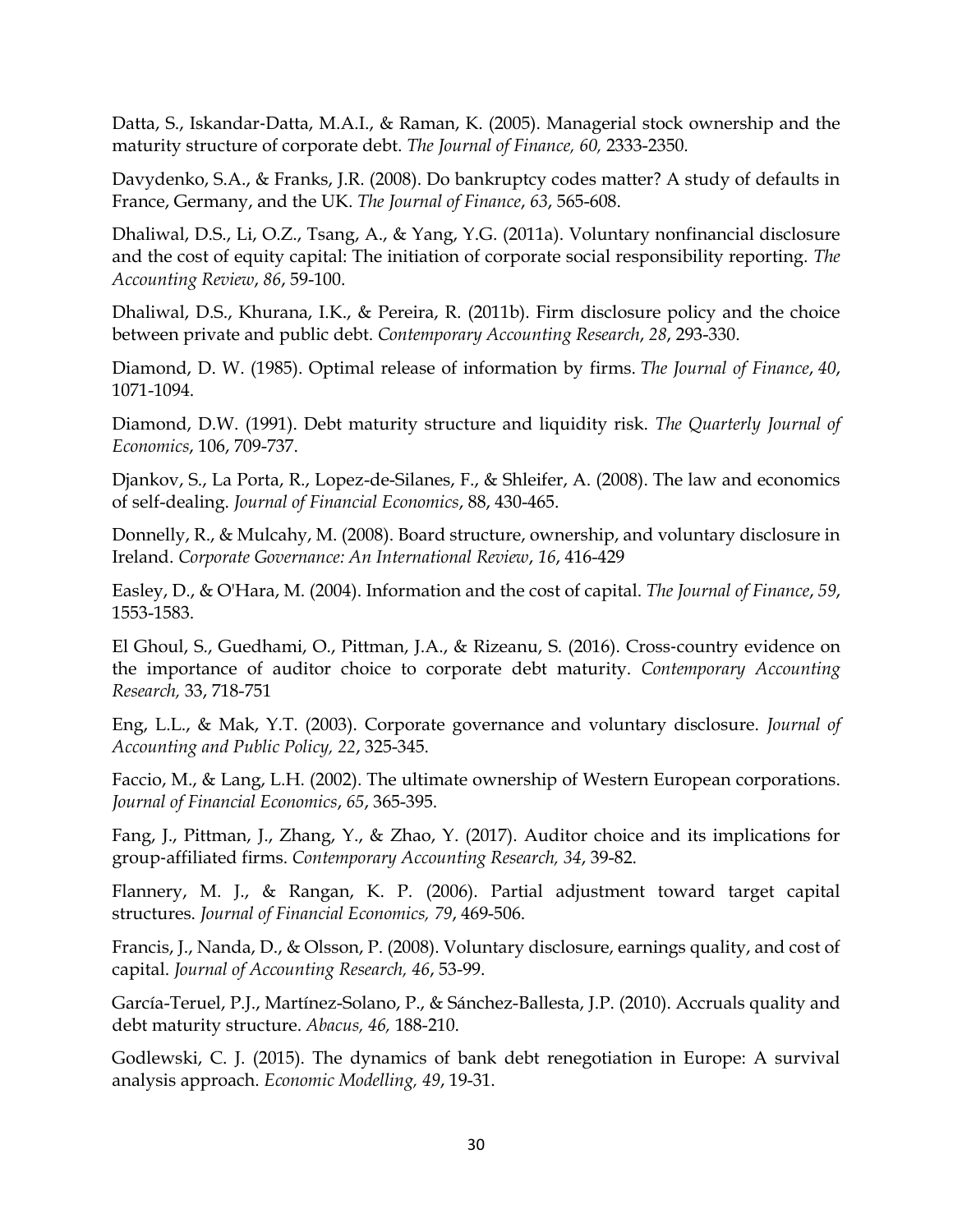Guedhami, O., Pittman, J. A., & Saffar, W. (2009). Auditor choice in privatized firms: Empirical evidence on the role of state and foreign owners. *Journal of Accounting and Economics*, *48*, 151-171.

Gul, F.A., & Leung, S. (2004). Board leadership, outside directors' expertise and voluntary corporate disclosures. *Journal of Accounting and Public Policy*, *23*, 351-379.

Haggard, K.S., Martin, X., & Pereira, R. (2008). Does voluntary disclosure improve stock price informativeness? *Financial Management*, *37*, 747-768.

Harford, J., Li, K., & Zhao, X. (2008). Corporate boards and the leverage and debt maturity choices. *International Journal of Corporate Governance*, *1*, 3-27.

Healy, P.M., & Palepu, K.G. (2001). Information asymmetry, corporate disclosure, and the capital markets: A review of the empirical disclosure literature. *Journal of Accounting and Economics*, *31*, 405-440.

Hermalin, B.E., & Weisbach, M.S. (2012). Information disclosure and corporate governance. *The Journal of Finance*, *67*, 195-233.

Hong, H.A. (2013). Does mandatory adoption of international financial reporting standards decrease the voting premium for dual-class shares? *The Accounting Review*, *88*, 1289-1325.

Hovakimian, A., Opler, T., & Titman, S. (2001). The debt-equity choice. *Journal of Financial and Quantitative analysis*, *36*, 1-24.

Jankensgård, H. (2018). Between a rock and a hard place: New evidence on the relationship between ownership and voluntary disclosure. *International Review of Financial Analysis*, *56*, 281-291.

Jensen, M.C., & Meckling, W.H. (1976). Theory of the firm: Managerial behavior, agency costs and ownership structure. *Journal of Financial Economics, 3,* 305-360.

Jiang, W., Li, K., & Shao, P. (2010). When shareholders are creditors: Effects of the simultaneous holding of equity and debt by non-commercial banking institutions. *The Review of Financial Studies, 23,* 3595-3637.

Johnson, S., La Porta, R.F., Lopez-de-Silanes, F., & Shleifer, A. (2000). Tunneling. *American Economic Review Papers & Proceedings, 90*, 22-27.

Kasznik, R., & Lev, B. (1995). To warn or not to warn: Management disclosures in the face of an earnings surprise. *Accounting Review*, *70*, 113-134.

Kayhan, A., & Titman, S. (2007). Firms' histories and their capital structures. *Journal of financial Economics*, *83*, 1-32.

Khlif, H., Ahmed, K., & Souissi, M. (2017). Ownership structure and voluntary disclosure: A synthesis of empirical studies. *Australian Journal of Management*, *42*, 376-403.

Kirch, G., & Terra, P.R.S. (2012). Determinants of corporate debt maturity in South America: Do institutional quality and financial development matter? *Journal of Corporate Finance*, *18*, 980-993.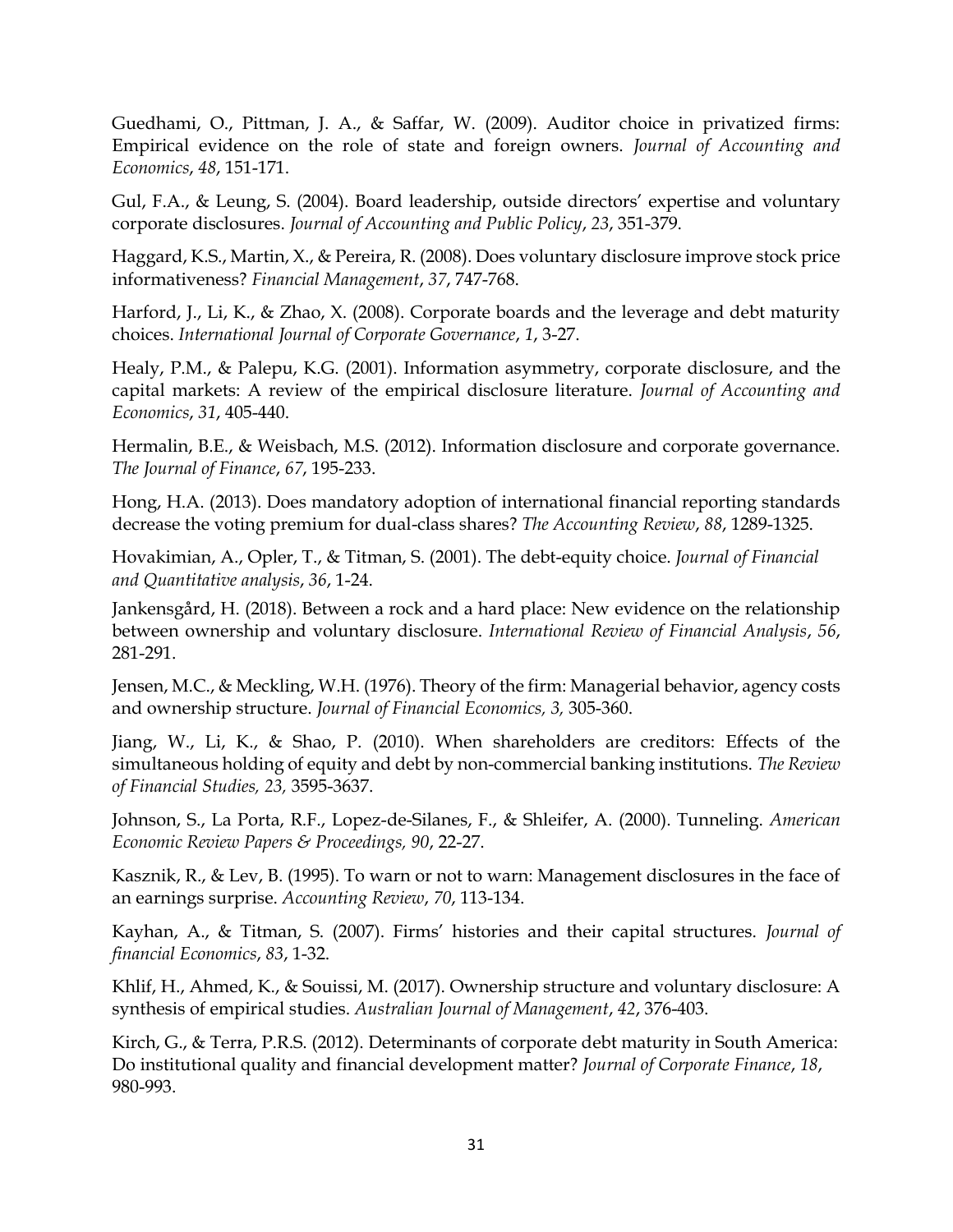Laksmana, I. (2008). Corporate board governance and voluntary disclosure of executive compensation practices. *Contemporary Accounting Research*, *25*, 1147-1182.

Lang, M., & Lundholm, R. (1993). Cross-sectional determinants of analyst ratings of corporate disclosures. *Journal of Accounting Research, 31*, 246-271.

Lang, M. H., & Lundholm, R. J. (1996). Corporate disclosure policy and analyst behavior. *Accounting review*, 467-492.

Lang, M.H., & Lundholm, R.J. (2000). Voluntary disclosure and equity offerings: Reducing information asymmetry or hyping the stock? *Contemporary Accounting Research*, *17*, 623-662.

Lannoo, K. (1999). A European perspective on corporate governance. *JCMS: Journal of Common Market Studies*, 37, 269-294.

La Porta, R., Lopez-de-Silanes, F., Shleifer, A., & Vishny, R.W. (1997). Legal determinants of external finance. *The Journal of Finance, 52*, 1131-1150.

La Porta, R., Lopez-de-Silanes, F., & Shleifer, A. (1999). Corporate ownership around the world. *The Journal of Finance*, *54*, 471-517.

La Porta, R., Lopez-de-Silanes, F., Shleifer, A., & Vishny, R. (2002). Investor protection and corporate valuation. *The Journal of Finance, 57,* 1147-1170.

La Porta, R., Lopez-de-Silanes, F., & Zamarripa, G. (2003). Related lending. *The Quarterly Journal of Economics*, *118*, 231-268.

Lin, C., Ma, Y., Malatesta, P., & Xuan, Y. (2011). Ownership structure and the cost of corporate borrowing. *Journal of Financial Economics*, *100*, 1-23.

Li, F. (2008). Annual report readability, current earnings, and earnings persistence. *Journal of Accounting and Economics, 45,* 221-247.

Luo, S., Courtenay, S. M., & Hossain, M. (2006). The effect of voluntary disclosure, ownership structure and proprietary cost on the return–future earnings relation. *Pacific-Basin Finance Journal*, *14*, 501-521.

Mazumdar, S.C., & Sengupta, P. (2005). Disclosure and the loan spread on private debt. *Financial Analysts Journal, 61*, 83-95.

Meek, G.K., Roberts, C.B., & Gray, S.J. (1995). Factors influencing voluntary annual report disclosures by US, UK and continental European multinational corporations. *Journal of International Business Studies*, *26*, 555-572.

Melis, A., Gaia, S., & Carta, S. (2015). Directors' remuneration: A comparison of Italian and UK non-financial listed firms' disclosure. *The British Accounting Review*, *47*, 66-84.

Meng, X.H., Zeng, S.X., Tam, C.M., & Xu, X.D. (2013). Whether top executives' turnover influences environmental responsibility: From the perspective of environmental information disclosure. *Journal of Business Ethics*, *114*, 341-353.

Milgrom, P.R. (1981). Good news and bad news: Representation theorems and applications. *The Bell Journal of Economics, 12*, 380-391.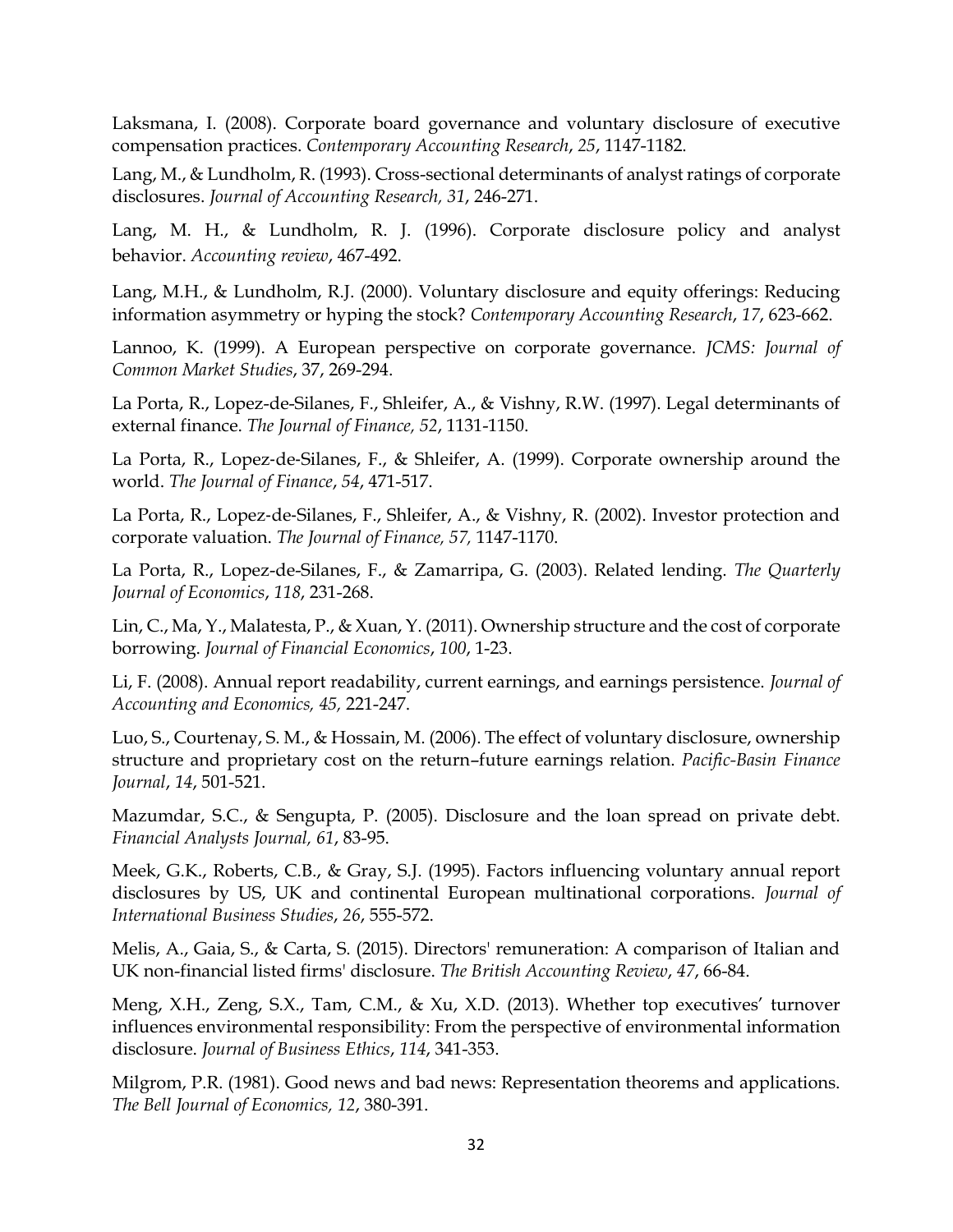Morris, R.D., Pham, T., & Gray, S.J. (2011). The value relevance of transparency and corporate governance in Malaysia before and after the Asian financial crisis. *Abacus*, *47*, 205-233.

Myers, S.C. (1977). Determinants of corporate borrowing. *Journal of Financial Economics*, *5*, 147-175.

Östberg, P. (2006). Disclosure, investment and regulation. *Journal of Financial Intermediation*, *15*, 285-306.

Roberts, M.R., & Sufi, A. (2009). Renegotiation of financial contracts: Evidence from private credit agreements. *Journal of Financial Economics*, *93*, 159-184.

Shleifer, A., & Vishny, R. (2011). Fire sales in finance and macroeconomics. *Journal of Economic Perspectives*, *25*, 29-48.

Skinner, D. J. (1994). Why firms voluntarily disclose bad news. *Journal of accounting research*, *32*, 38-60.

Smith Jr, C. W., & Warner, J. B. (1979). On financial contracting: An analysis of bond covenants. *Journal of Financial Economics, 7,* 117-161.

Stock, J. H., & Yogo, M. (2005). Testing for weak instruments in linear IV regression. Chapter 5 in Identification and Inference in Econometric Models: Essays in Honor of Thomas J. Rothenberg, edited by DWK Andrews and JH Stock.

Verrecchia, R.E. (1983). Discretionary disclosure. *Journal of Accounting and Economics*, *5*, 179- 194.

Verrecchia, R.E. (2001). Essays on disclosure. *Journal of Accounting and Economics*, *32*, 97-180.

Zheng, X., El Ghoul, S., Guedhami, O., & Kwok, C.C. (2012). National culture and corporate debt maturity. *Journal of Banking & Finance*, *36*, 468-488.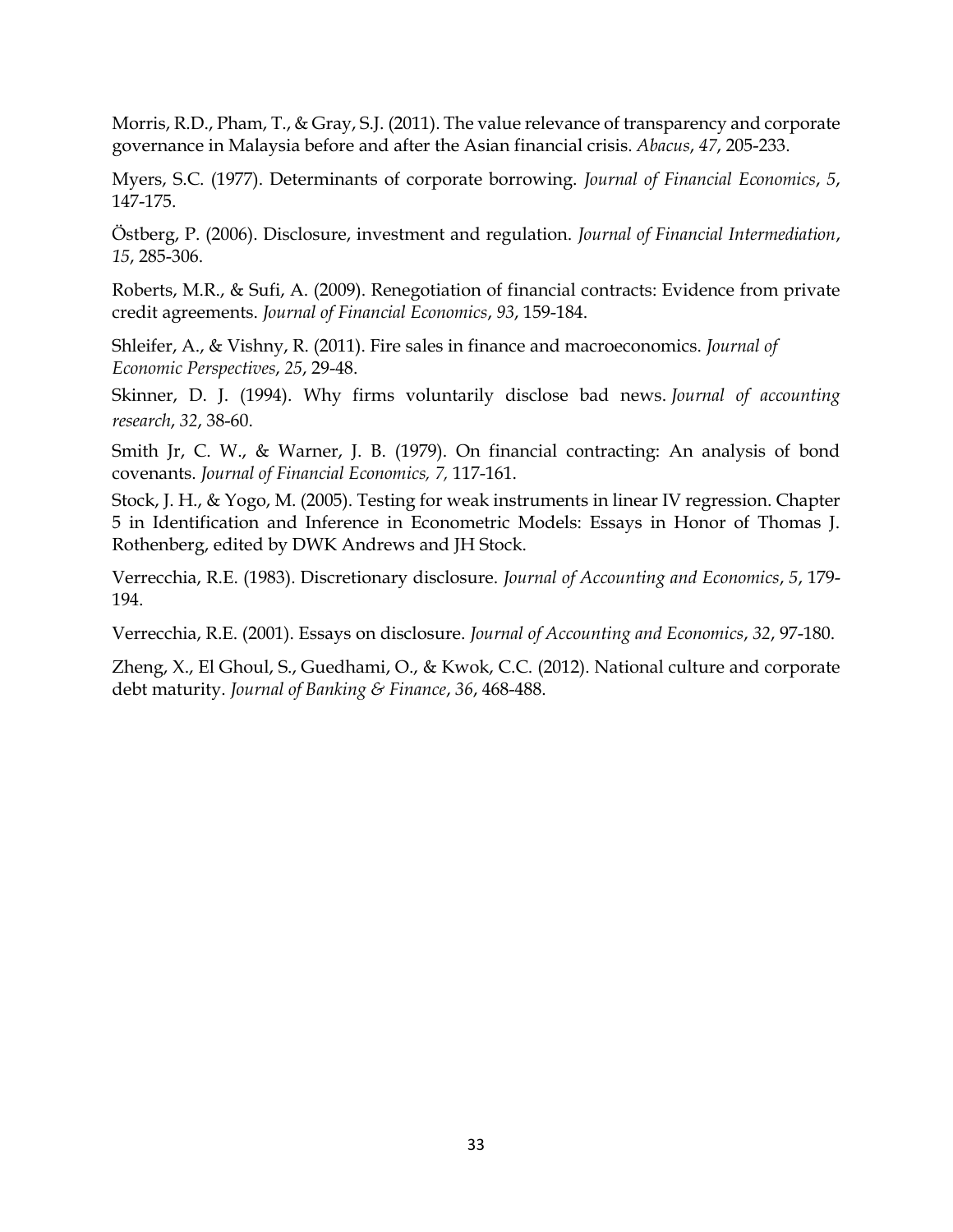# **Appendix 1. Voluntary disclosure checklist**

| Items of content                                                  |      |              |              |             |   |
|-------------------------------------------------------------------|------|--------------|--------------|-------------|---|
| A-General corporate information                                   |      |              |              |             |   |
| - Brief history                                                   | D,   | E            |              |             |   |
| - Organizational structure/Chart                                  | D, E |              |              |             |   |
| - Description of products/services                                |      | A, B, C      |              |             |   |
| - Main markets                                                    | A,   | $B_{\prime}$ | C,           |             |   |
| - Market share of key products                                    |      | A, B, C, D,  |              |             |   |
| - Statement of general objectives                                 |      |              |              | A, B, C, D, | E |
| - Statement of financial objectives                               |      | B, D, E      |              |             |   |
| - Annual report in English                                        |      |              |              |             |   |
| B-Information on corporate governance                             |      |              |              |             |   |
| B1-Insiders (Shareholders and managers)                           |      |              |              |             |   |
| - Identity of principal shareholders                              | B,   | D,           | Ε            |             |   |
| - Ownership of principal shareholders                             | B,   | D,           | E            |             |   |
| - Votes of principal shareholders                                 | B,   | D,           | Е            |             |   |
| - Draft resolution of shareholders' meetings                      | B    |              |              |             |   |
| - List of senior managers (not sitting on the board of directors) | Β,   | Ε,           |              |             |   |
| - Picture of senior managers                                      | B,   | Ε,           |              |             |   |
| - Personal profile of managers                                    | B,   | Ε,           |              |             |   |
| - Age of senior managers                                          | B,   | Ε,           |              |             |   |
| - Number of shares owned by managers                              | B,   | $E_{\prime}$ | F            |             |   |
| - Number of votes owned by managers                               |      | B, E,        | $\mathbf{F}$ |             |   |
| - Basis for determining managers' remuneration                    | B,   | Ε,           | $\mathbf{F}$ |             |   |
| - Weight assigned on managers' performance measures               | B,   | $\mathbf{F}$ |              |             |   |
| - Discussion of the decision-making process of managers           | B,   | $\mathbf{F}$ |              |             |   |
| - Form of managers' remuneration (cash, shares, etc.)             | B,   | $\mathbf{F}$ |              |             |   |
| - Information about stock option programs                         | B,   | $\mathbf{F}$ |              |             |   |
| B2-Other corporate governance characteristics                     |      |              |              |             |   |
| - List of directors                                               | Β,   | E            |              |             |   |
| - Picture of directors                                            | B,   | E            |              |             |   |
| Description of the role of the board                              | B,   | E            |              |             |   |
| - Significant issues addressed by the board during the year       | Β,   | Ε            |              |             |   |
| - Frequency and dates of board meetings                           | B    |              |              |             |   |
| - Attendance of directors at board meetings                       | B    |              |              |             |   |
| - Independence of directors                                       | B    |              |              |             |   |
| - Personal profile of directors                                   | B,   | D            |              |             |   |
| - Age of directors                                                | Β,   | D            |              |             |   |
| - Date of first appointment of directors                          | B    |              |              |             |   |
| - Start of current term/renewal of directors                      | B    |              |              |             |   |
| - End of current term of directors                                | B    |              |              |             |   |
| - Number of shares held by the directors                          | B,   | D            |              |             |   |
| - Number of votes held by the directors                           | B    | D            |              |             |   |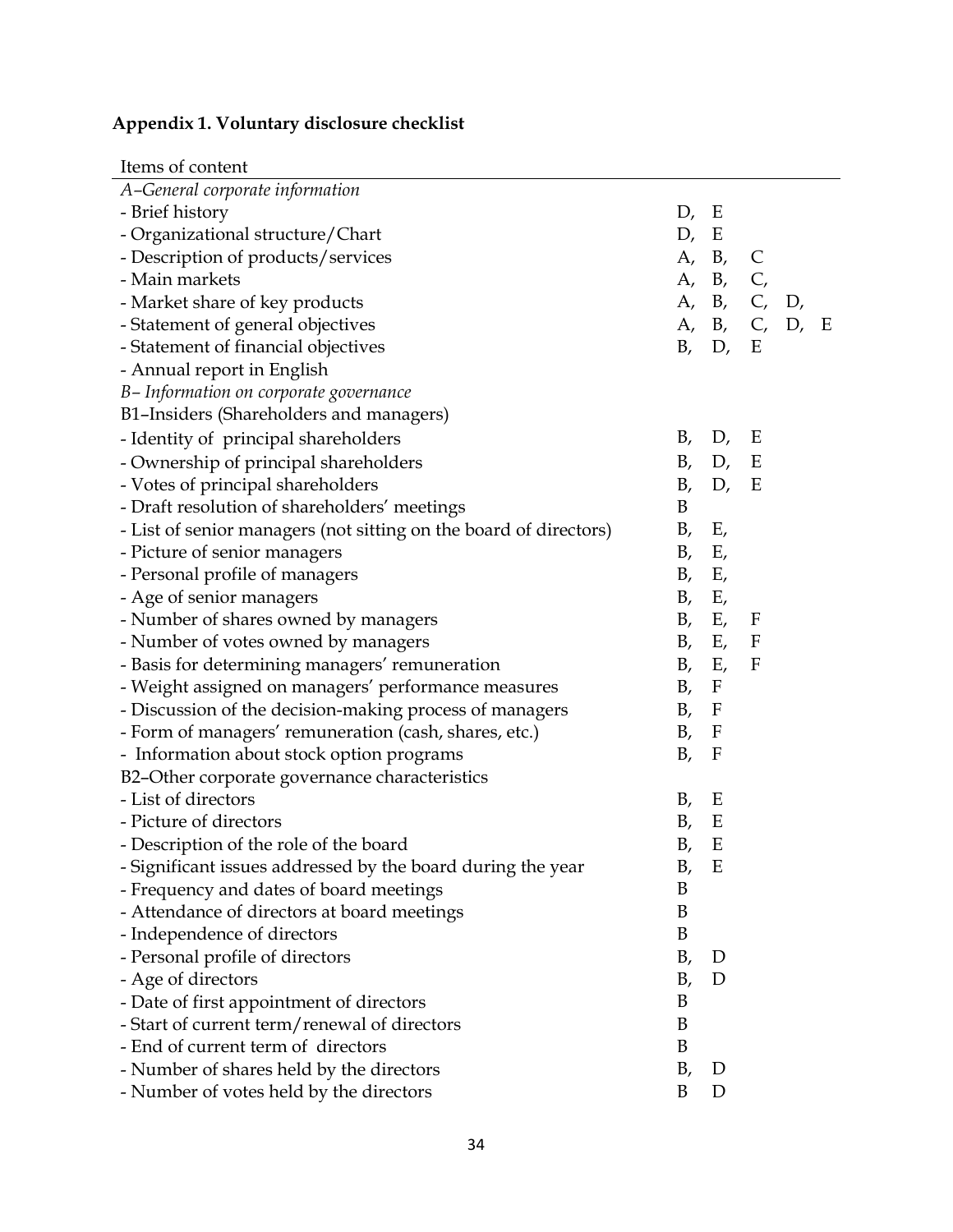| - Information about the directors dealing                        | Β,<br>D  |               |
|------------------------------------------------------------------|----------|---------------|
| - Existence of a compensation committee                          | B        |               |
| - Role and functioning of the compensation committee             | B        |               |
| - Significant issues addressed by the compensation committee     | B        |               |
| - The name of the compensation committee members                 | B        |               |
| - Number of compensation committee meetings during the year      | B        |               |
| - Attendance at compensation committee meetings                  | B        |               |
| - Existence of an audit committee                                | B        |               |
| - Role and functioning of the audit committee                    | B        |               |
| - Significant issues addressed by the audit committee during the | B        |               |
| - Names of the audit committee members                           | B        |               |
| - Number of audit committee meetings during the year             | B        |               |
| - Attendance at audit committee meetings                         | B        |               |
| - Reference to a code of best practices                          | B        |               |
| - Date of first appointment of current auditors                  | B        |               |
| - Expiration date of term of current auditors                    | B        |               |
| - Renewal of terms of current auditors                           | B        |               |
| - Auditors' fees                                                 | B        |               |
| C-Financial information                                          |          |               |
| - Financial statements of the past two years                     | D,<br>Ε  |               |
| - Turnover of the past two years                                 |          | A, B, C, D, E |
| - Sales of key products                                          | D, E     |               |
| - Summary of financial data of the previous years                | A, B,    | C, D, E       |
| - Summary of key ratios over at least three years                | А,<br>B, | C, D, E       |
| - Dividend policy                                                | D,<br>E  |               |
| - Earnings per share                                             | D, E     |               |
| - Financial calendar                                             | C, D     |               |
| - Historical share prices                                        | C, D, E  |               |
| - Share price by the end of the year                             |          | A, C, D, E    |
| - Share prices trend                                             |          | A, C, D, E    |
| - Stock price performance in relation to stock market index      |          | A, C, D, E    |
| - Market capitalization by the end of the year                   |          | A, C, D, E    |
| - Trend of market capitalization                                 | А,       | C, D, E       |
| - Sales forecast                                                 |          | A, B, C, D, E |
| - Forecasted market share                                        |          | A, B, C, D, E |
| - Cash flow/Turnover forecast                                    |          | A, B, C, D, E |
| - Earnings estimates                                             | A, B,    | C, D, E       |
| A: Botasan (1997)                                                |          |               |
| B : Ali et al., (2007)                                           |          |               |
| C: Francis et al., (2007)                                        |          |               |
| D : Meek et al,. (1995)                                          |          |               |

E : Chau and Gray (2002)

F : Laksama (2008)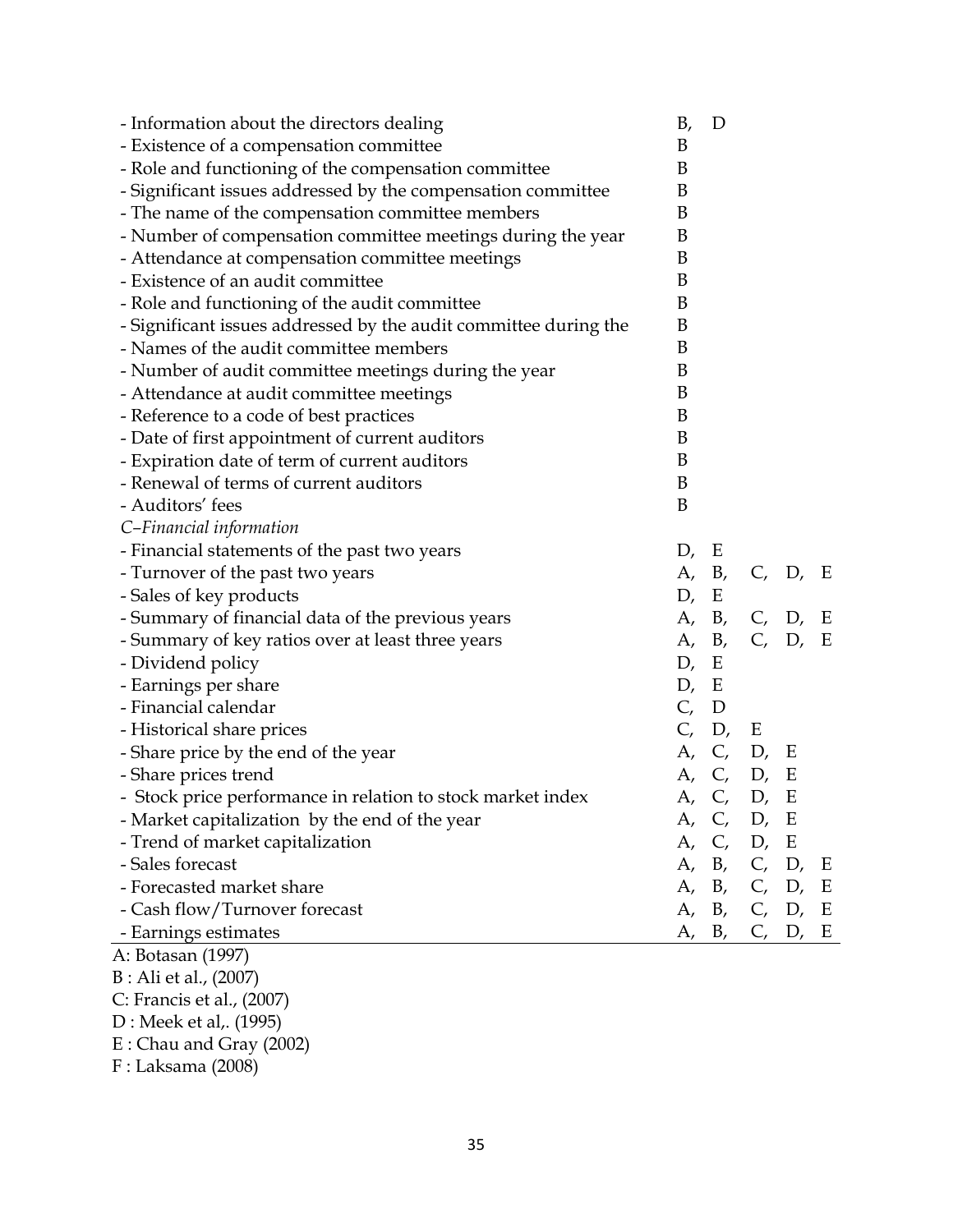| Variable                             | Definition                                                                                                                                                                                                                                                                                                                                                                                                                                                                                                                | Source                                            |
|--------------------------------------|---------------------------------------------------------------------------------------------------------------------------------------------------------------------------------------------------------------------------------------------------------------------------------------------------------------------------------------------------------------------------------------------------------------------------------------------------------------------------------------------------------------------------|---------------------------------------------------|
| Voluntary disclosure variables       |                                                                                                                                                                                                                                                                                                                                                                                                                                                                                                                           |                                                   |
| OVERALL_VDI                          | Overall voluntary disclosure index (all items)                                                                                                                                                                                                                                                                                                                                                                                                                                                                            | Annual<br>reports and<br>authors'<br>calculations |
| GOV_VDI                              | Governance voluntary disclosure index (items of corporate<br>governance characteristics)                                                                                                                                                                                                                                                                                                                                                                                                                                  | As above                                          |
| INS_VDI                              | Insiders' voluntary disclosure index (items of managers and<br>controlling shareholders characteristics)                                                                                                                                                                                                                                                                                                                                                                                                                  | As above                                          |
| FIN_VDI                              | Financial voluntary disclosure index (items of financial<br>information)                                                                                                                                                                                                                                                                                                                                                                                                                                                  | As above                                          |
| Excess control variables             |                                                                                                                                                                                                                                                                                                                                                                                                                                                                                                                           |                                                   |
| <b>EXCESS</b>                        | Excess control rights of the controlling shareholder<br>(considering the 10% control level), computed as the<br>difference between the controlling shareholder's control<br>rights and cash-flow rights, divided by the controlling<br>shareholder's control rights, where (i) control rights are<br>computed as the sum of the weakest links of voting rights<br>along each control chain and (ii) cash-flow rights are<br>measured as the sum of the products of ownership stakes<br>along the different control chains | As above                                          |
| EXCESS_RATIO                         | A measure of excess control rights of the controlling<br>shareholder, computed as the ratio of the controlling<br>shareholder's control rights to cash-flow rights                                                                                                                                                                                                                                                                                                                                                        | As above                                          |
| EXCESS_DIFF                          | A measure of excess control rights of the controlling<br>shareholder, computed as the difference between the<br>controlling shareholder's control rights and cash-flow rights                                                                                                                                                                                                                                                                                                                                             | As above                                          |
| EXCESS20<br>Main financial variables | Excess control rights of the controlling shareholder for the<br>20% control level, computed as the difference between the<br>controlling shareholder's control rights and cash-flow rights,<br>divided by the controlling shareholder's control rights                                                                                                                                                                                                                                                                    | As above                                          |
| DEBT_MATURITY                        |                                                                                                                                                                                                                                                                                                                                                                                                                                                                                                                           |                                                   |
|                                      | Debt maturity, computed as the ratio of long-term debt to<br>total debt                                                                                                                                                                                                                                                                                                                                                                                                                                                   | Worldscope<br>and authors'<br>calculations        |
| LEVERAGE                             | Firm leverage, computed as the ratio of total debt to total<br>assets                                                                                                                                                                                                                                                                                                                                                                                                                                                     | As above                                          |
| ASSET_MATURIT<br>Υ                   | Asset maturity, measured as the weighted average of the<br>maturities of current and long-term assets, where the<br>maturity of current assets is current assets divided by the<br>cost of goods sold and the maturity of long-term assets is the<br>ratio of gross plant, property and equipment to depreciation<br>and amortization                                                                                                                                                                                     | As above                                          |

# **Appendix 2. Variable definitions and sources**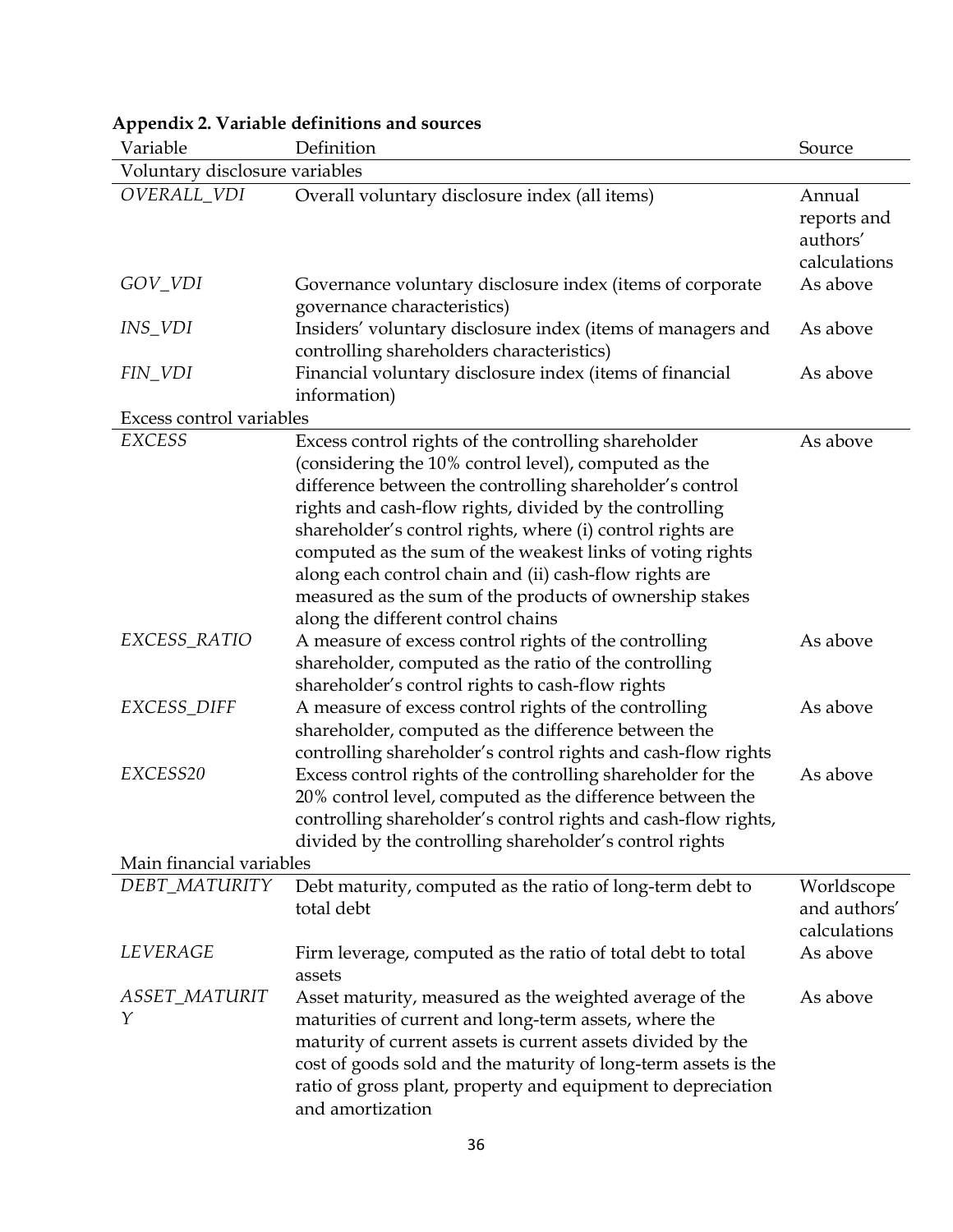| <b>MTB</b>                    | Growth opportunities measured by market-to-book ratio,<br>computed as the market value of equity divided by the book<br>value of equity                                                                                                                                                          | As above             |
|-------------------------------|--------------------------------------------------------------------------------------------------------------------------------------------------------------------------------------------------------------------------------------------------------------------------------------------------|----------------------|
| STD_ROA                       | Performance variability, computed as the standard deviation<br>of a firm's return on assets over the previous five years                                                                                                                                                                         | As above             |
| <b>ABNE</b>                   | Firm abnormal earnings, computed as the change in EBITDA<br>from year $t$ to year $t + 1$ , divided by the market value of<br>equity in year $t$                                                                                                                                                 | As above             |
| <b>SIZE</b>                   | Firm size computed as the natural logarithm of total assets<br>(in thousands of euros)                                                                                                                                                                                                           | As above             |
| Additional variables          |                                                                                                                                                                                                                                                                                                  |                      |
| DEBT_MATURITY<br><b>DUMMY</b> | A dummy measure of debt maturity that equals 1 when the<br>the ratio of long-term debt to total debt exceeds 50%, and 0<br>otherwise                                                                                                                                                             | As above             |
| DEBT_MATURITY<br>1            | A measure of debt maturity that is the difference between<br>total liabilities and current liabilities, divided by total<br>liabilities                                                                                                                                                          | As above             |
| <b>PPE</b>                    | Ratio of net plant, property and equipment to total assets                                                                                                                                                                                                                                       | As above             |
| <b>ROA</b>                    | Profitability, measured as return on assets                                                                                                                                                                                                                                                      | As above             |
| <b>REGULATED</b>              | A dummy variable that equals 1 if the firm belongs to a<br>regulated industry, and 0 otherwise, where regulated<br>industries comprise sectors such as railroads (SIC code 4011),<br>trucking (SIC codes 4210, 4213), airlines (SIC code 4512), and<br>telecommunications (SIC codes 4812, 4813) | As above             |
| <b>AGE</b>                    | Firm age, measured as the natural logarithm of one plus the<br>number of year since incorporation                                                                                                                                                                                                | As above             |
| <b>CONCENTRATION</b>          | Market concentration, proxied by the Herfindahl-Hirschman<br>index, computed as the sum of the squared market shares<br>based on sales relative to total industry sales, where industry<br>is defined according to Campbell's (1996) industry<br>classification                                  | As above             |
| <i>ISSUANCE</i>               | Equity issuance, a dummy variable that equals 1 if the firm<br>issues equity during the current year or the two following<br>years, and 0 otherwise                                                                                                                                              | As above             |
| <b>LITIGATION</b>             | A dummy variable that equals 1 if the firm belongs to a high<br>litigation industry (SIC codes 2833-2836, 3570-3577, 3600-<br>3674, 5200-5961, 7370-7374, 8731-8734), and 0 otherwise                                                                                                            | As above             |
| <b>TANGIBILITY</b><br>Z_SCORE | Ratio of net plant, property and equipment to total assets<br>Altman's (1968) Z-score, calculated as follows: (1.2*working<br>capital + 1.4*retained earnings + 3.3*earnings before interest<br>and taxes + $0.999*$ sales)/total assets + $0.6*$ (market value of<br>equity/book value of debt) | As above<br>As above |
| Equity to debt                | Ratio of equity to total debt                                                                                                                                                                                                                                                                    | As above             |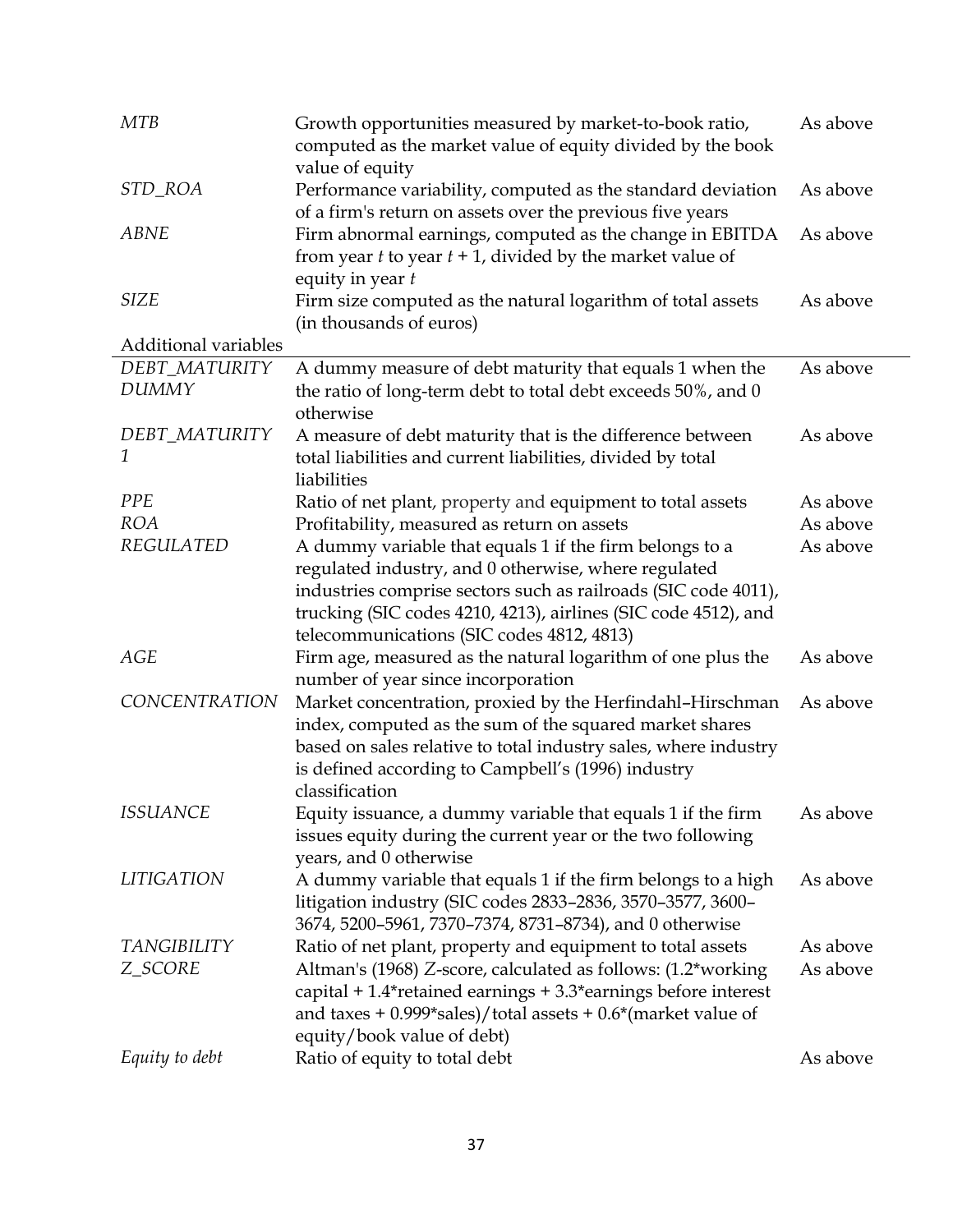| ANALYST     | Number of analysts following a firm, computed as the<br>natural logarithm of one plus the number of analysts | I/B/E/S<br>dataset    |
|-------------|--------------------------------------------------------------------------------------------------------------|-----------------------|
| Public debt | following during the year<br>Ratio of public debt to total debt                                              | Capital IQ<br>dataset |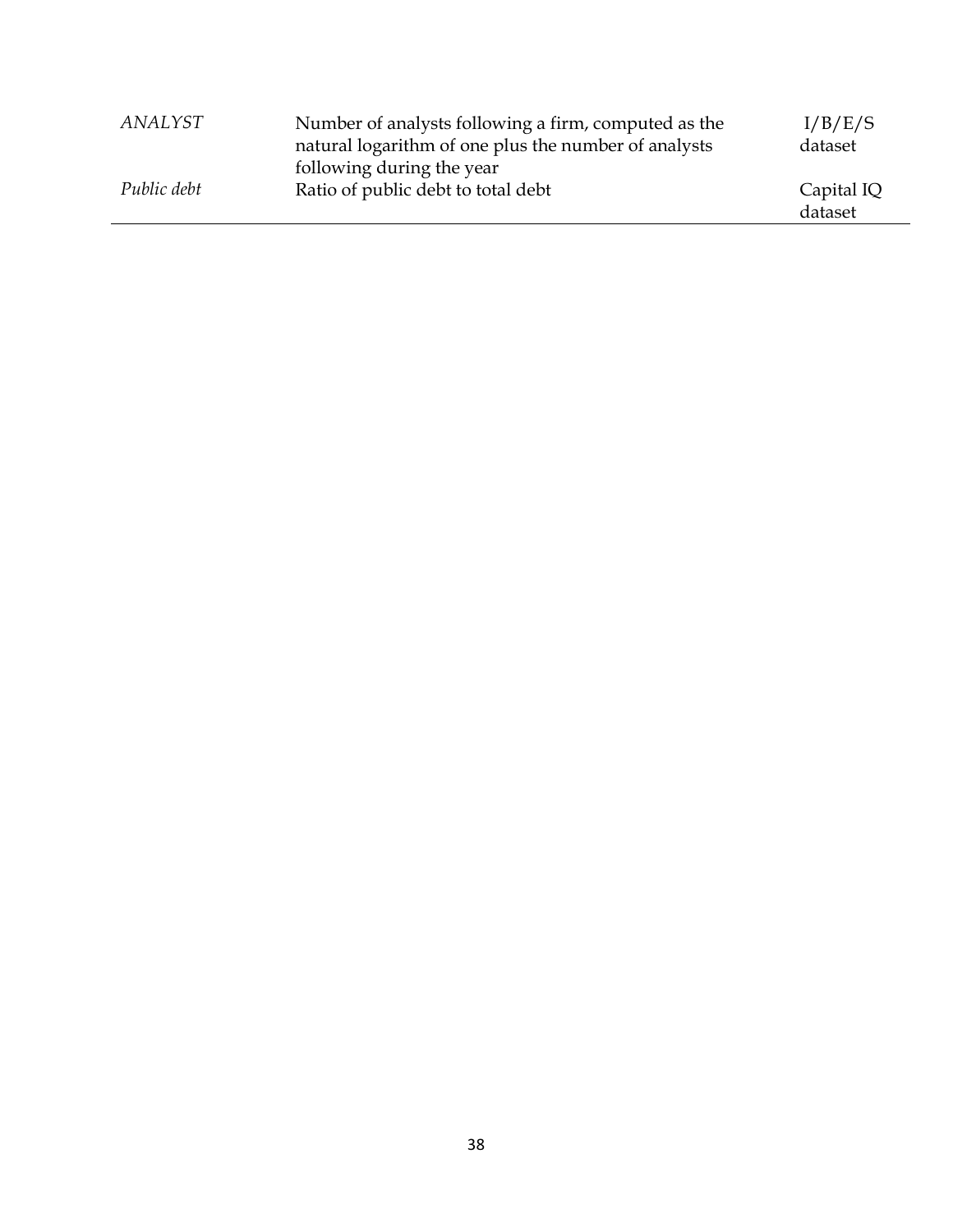# **Table 1** Descriptive statistics

| Panel A: Variables in the main analysis        |         |           |                  |                  |         |            |         |  |  |
|------------------------------------------------|---------|-----------|------------------|------------------|---------|------------|---------|--|--|
|                                                | Mean    | Standard  | Minimum          | 25 <sub>th</sub> | Median  | 75th       | Maximum |  |  |
| Variable                                       |         | deviation |                  | percentile       |         | percentile |         |  |  |
| OVERALL_VDI                                    | 0.4072  | 0.1967    | $\boldsymbol{0}$ | 0.2656           | 0.4354  | 0.5593     | 0.7722  |  |  |
| GOV_VDI                                        | 0.4971  | 0.1607    | $\boldsymbol{0}$ | 0.4444           | 0.5555  | 0.5555     | 0.8888  |  |  |
| <b>INS_VDI</b>                                 | 0.5911  | 0.2469    | $\theta$         | 0.4375           | 0.5625  | 0.6875     | 0.9112  |  |  |
| <b>FIN-VDI</b>                                 | 0.3292  | 0.1854    | $\boldsymbol{0}$ | 0.1831           | 0.3663  | 0.4273     | 0.7792  |  |  |
| <b>EXCESS</b>                                  | 0.2229  | 0.2177    | $\boldsymbol{0}$ | 0.0146           | 0.2039  | 0.3447     | 0.9585  |  |  |
| DEBT_MATURITY                                  | 0.5573  | 0.3036    | $\theta$         | 0.3392           | 0.6122  | 0.7844     | 0.9858  |  |  |
| <b>LEVERAGE</b>                                | 0.2105  | 0.1757    | $\boldsymbol{0}$ | 0.0735           | 0.1791  | 0.3045     | 0.9121  |  |  |
| <b>ASSET_MATURITY</b>                          | 5.0437  | 5.3819    | $\boldsymbol{0}$ | 0.6843           | 2.5546  | 8.4136     | 18.2011 |  |  |
| <b>MTB</b>                                     | 1.8205  | 2.65482   | 0.0308           | 0.3338           | 0.6333  | 1.5470     | 7.5362  |  |  |
| STD_ROA                                        | 0.0703  | 0.0980    | $\boldsymbol{0}$ | 0.0154           | 0.0322  | 0.0742     | 0.3921  |  |  |
| <b>ABNE</b>                                    | 0.0692  | 0.1530    | $-0.0999$        | $-0.0278$        | 0.0074  | 0.0869     | 0.452   |  |  |
| <b>SIZE</b>                                    | 14.8344 | 4.0512    | 7.1561           | 11.209           | 14.1688 | 18.0128    | 26.2605 |  |  |
| Panel B: Mean of variables of interest by year |         |           |                  |                  |         |            |         |  |  |
| Variable                                       | 2007    | 2008      | 2009             | 2010             | 2011    | 2012       | 2013    |  |  |
| OVERALL_VDI                                    | 0.3903  | 0.3909    | 0.4121           | 0.4122           | 0.4138  | 0.4147     | 0.4162  |  |  |
| GOV_VDI                                        | 0.4960  | 0.4969    | 0.4979           | 0.5001           | 0.4939  | 0.4962     | 0.4989  |  |  |
| <b>INS_VDI</b>                                 | 0.5866  | 0.5877    | 0.5906           | 0.5933           | 0.5917  | 0.5924     | 0.5967  |  |  |
| <b>FIN-VDI</b>                                 | 0.3187  | 0.3199    | 0.3296           | 0.3300           | 0.3322  | 0.3349     | 0.3394  |  |  |
| <b>EXCESS</b>                                  | 0.2324  | 0.2276    | 0.2275           | 0.2250           | 0.2209  | 0.2149     | 0.2091  |  |  |
| <b>DEBT MATURITY</b>                           | 0.5560  | 0.5538    | 0.5609           | 0.5720           | 0.5487  | 0.5547     | 0.5544  |  |  |

This table reports descriptive statistics. Panel A describes the variables used in our main analysis. Panel B provide the mean of variables of interest by year. The sample comprises 2,485 firm–year observations representing 440 French listed firms from 2007 to 2013. All the variables in the table are defined in Appendix 2.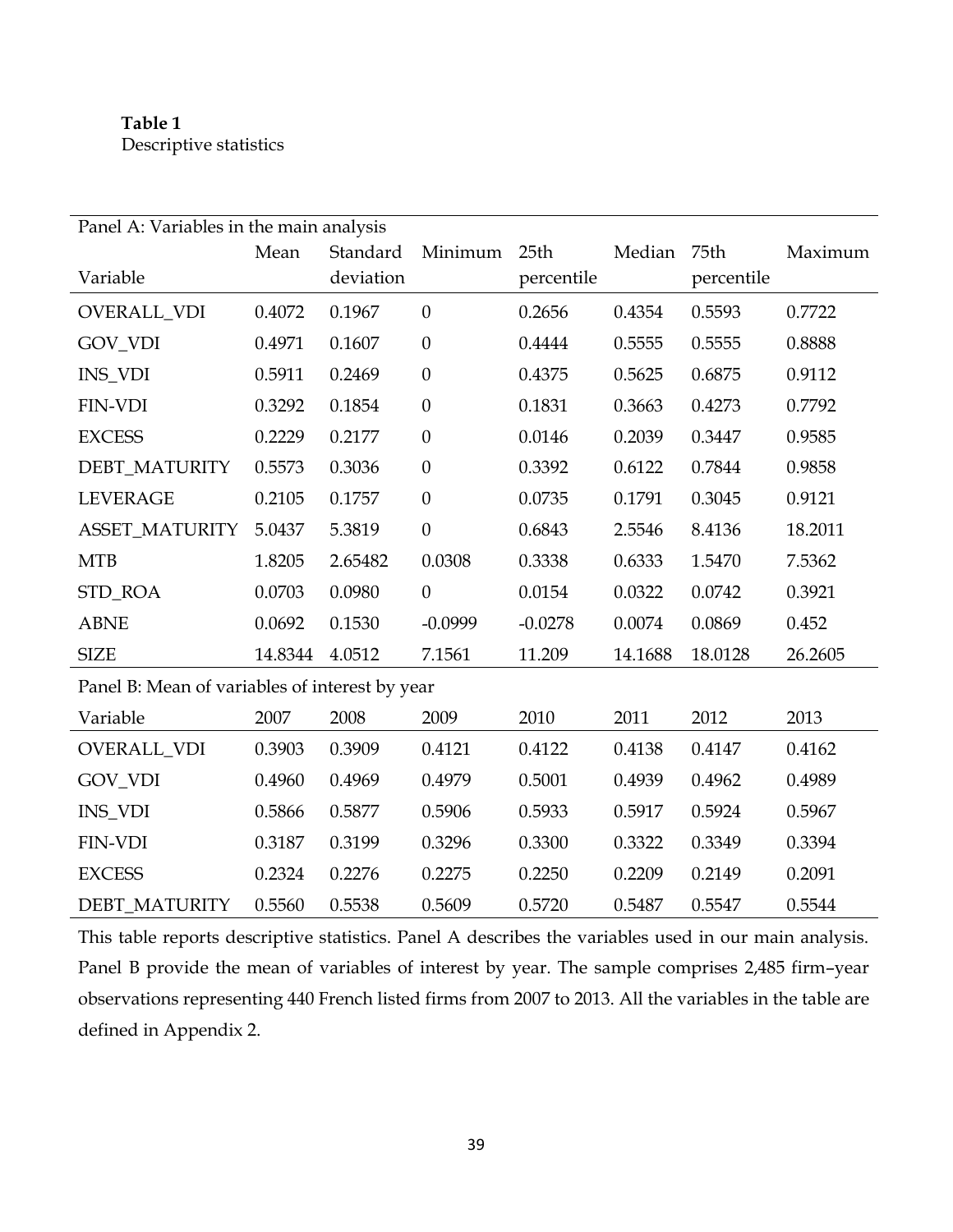# **Table 2**

Univariate tests for differences in debt maturity

|                | Year         | 2007                   | 2008                   | 2009                   | 2010                   | 2011       | 2012                   | 2013       | 2007-                  |
|----------------|--------------|------------------------|------------------------|------------------------|------------------------|------------|------------------------|------------|------------------------|
|                |              |                        |                        |                        |                        |            |                        |            | 2013                   |
| Variable       |              | Mean                   | Mean                   | Mean                   | Mean                   | Mean       | Mean                   | Mean       | Mean                   |
| OVERALL VDI    | Below median | 0.5032                 | 0.5027                 | 0.5068                 | 0.5080                 | 0.4922     | 0.5095                 | 0.5135     | 0.5049                 |
|                | Above median | 0.6447                 | 0.6381                 | 0.6219                 | 0.6450                 | 0.6170     | 0.6094                 | 0.6057     | 0.6260                 |
|                | $t$ -Test    | $-4.6514$ <sup>a</sup> | $-4.4189a$             | $-3.7953a$             | $-4.5196a$             | $-3.7809a$ | $-2.8826a$             | $-3.9286a$ | $-10.0433a$            |
| GOV_VDI        | Below median | 0.4884                 | 0.4961                 | 0.4967                 | 0.5100                 | 0.4955     | 0.4991                 | 0.4941     | 0.4969                 |
|                | Above median | 0.6156                 | 0.6034                 | 0.6130                 | 0.6200                 | 0.5964     | 0.6017                 | 0.6018     | 0.6077                 |
|                | $t$ -Test    | $-4.2957a$             | $-3.5681$ <sup>a</sup> | $-3.8188$ <sup>a</sup> | $-3.5668$ <sup>a</sup> | $-3.0428a$ | $-2.9654$ <sup>a</sup> | $-3.0394a$ | $-9.2124a$             |
| <b>INS_VDI</b> | Below median | 0.5286                 | 0.5283                 | 0.5373                 | 0.5318                 | 0.5220     | 0.5177                 | 0.4784     | 0.5222                 |
|                | Above median | 0.6773                 | 0.6597                 | 0.6438                 | 0.7000                 | 0.6238     | 0.6393                 | 0.6390     | 0.6537                 |
|                | $t$ -Test    | $-3.8840a$             | $-3.4644$ <sup>a</sup> | $-2.8946a$             | $-4.6147$ <sup>a</sup> | $-2.6507a$ | $-3.0568a$             | $-4.0890a$ | $-9.1591a$             |
| FIN VDI        | Below median | 0.5471                 | 0.5301                 | 0.5252                 | 0.5338                 | 0.5180     | 0.4985                 | 0.4747     | 0.5197                 |
|                | Above median | 0.5641                 | 0.5746                 | 0.5925                 | 0.6012                 | 0.5749     | 0.5941                 | 0.5645     | 0.5808                 |
|                | $t$ -Test    | $-0.5619$              | $-1.4615$              | $-2.1904b$             | $-2.1745b$             | $-1.7005c$ | $-2.7616a$             | $-2.5275b$ | $-5.0283$ <sup>a</sup> |

This table reports the results of pairwise comparisons of the means of debt maturity for groups of firms with a voluntary disclosure index below and above its median value, respectively, by year and for the entire period, using *t*-tests of the means. The sample comprises 2,485 firm–year observations representing 440 French listed firms over the period 2007–2013. All the variables in the table are defined in Appendix 2. The superscripts a, b, and c denote statistical significance at the 1%, 5%, and 10% levels, respectively. The *p*-values of the *t*-test and median tests of equality are reported in parentheses.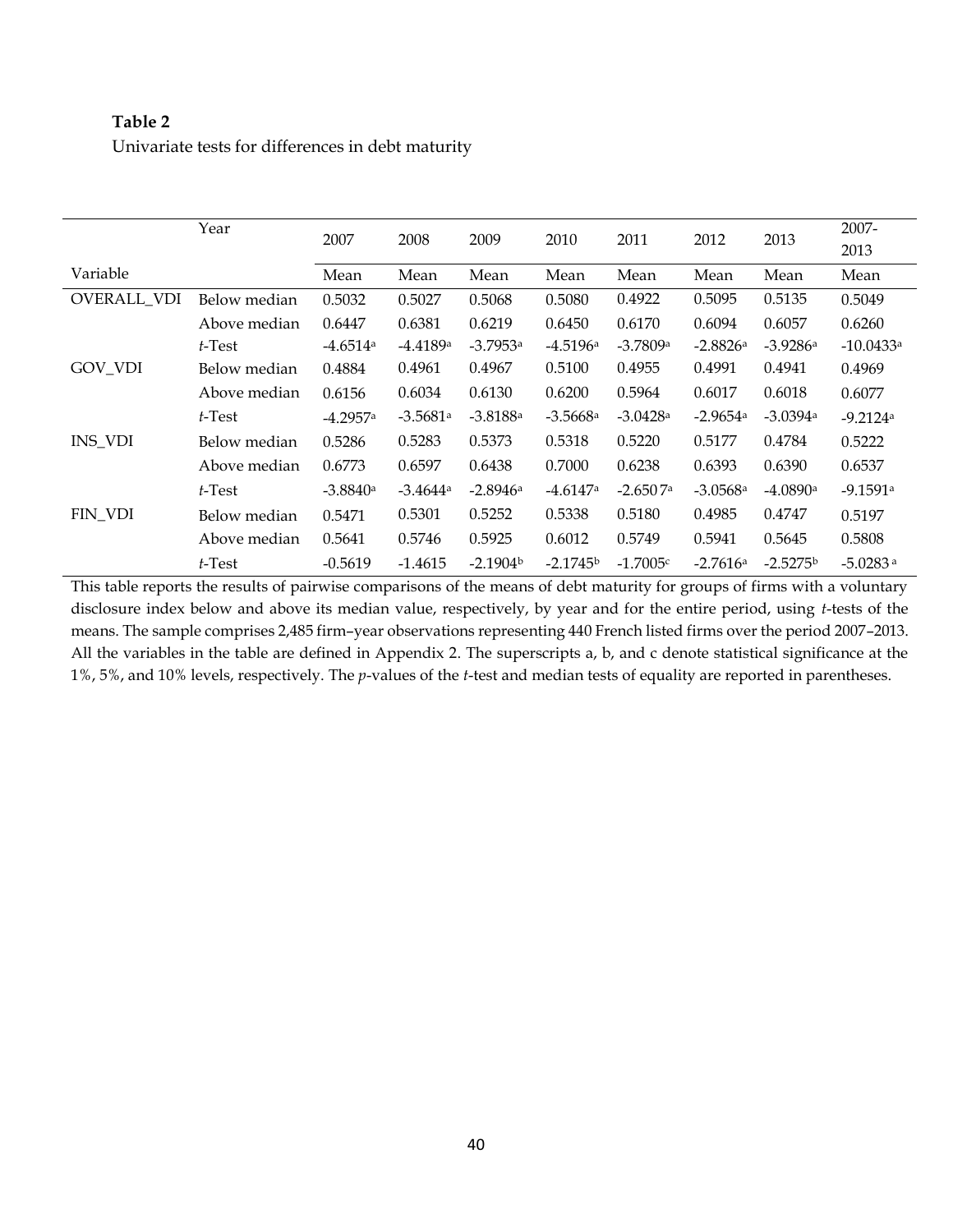|                        | J<br>(1)               | (2)                    | (3)                    | (4)                    |
|------------------------|------------------------|------------------------|------------------------|------------------------|
| OVERALL_VDI            | 0.3189                 |                        |                        |                        |
|                        | $(5.68)$ <sup>a</sup>  |                        |                        |                        |
| GOV_VDI                |                        | 0.2307                 |                        |                        |
|                        |                        | $(5.37)$ <sup>a</sup>  |                        |                        |
| INS_VDI                |                        |                        | 0.1277                 |                        |
|                        |                        |                        | $(5.20)$ <sup>a</sup>  |                        |
| FIN_VDI                |                        |                        |                        | 0.1041                 |
|                        |                        |                        |                        | $(4.42)$ <sup>a</sup>  |
| <b>LEVERAGE</b>        | 0.6113                 | 0.6002                 | 0.5693                 | 0.5464                 |
|                        | $(3.20)$ <sup>a</sup>  | $(3.15)$ <sup>a</sup>  | $(2.97)$ <sup>a</sup>  | $(2.83)$ <sup>a</sup>  |
| <b>ASSET_MATURITY</b>  | 0.0031                 | 0.0032                 | 0.0034                 | 0.0031                 |
|                        | $(2.04)^{b}$           | $(2.07)^{b}$           | $(2.21)^{b}$           | $(2.07)^{b}$           |
| <b>MTB</b>             | $-0.0031$              | $-0.0031$              | $-0.0038$              | $-0.0033$              |
|                        | $(-1.18)$              | $(-1.21)$              | $(-1.45)$              | $(-1.28)$              |
| STD_ROA                | $-0.1650$              | $-0.1614$              | $-0.1721$              | $-0.1691$              |
|                        | $(-2.76)$ <sup>a</sup> | $(-2.70)$ <sup>a</sup> | $(-2.89)$ <sup>a</sup> | $(-2.84)$ <sup>a</sup> |
| <b>ABNE</b>            | $-0.1445$              | $-0.1458$              | $-0.1455$              | $-0.1468$              |
|                        | $(-2.86)$ <sup>a</sup> | $(-2.89)$ <sup>a</sup> | $(-2.89)$ <sup>a</sup> | $(-2.92)$ <sup>a</sup> |
| <b>SIZE</b>            | 0.0228                 | 0.0252                 | 0.0322                 | 0.03165                |
|                        | $(6.61)$ <sup>a</sup>  | $(7.73)$ <sup>a</sup>  | $(9.90)$ <sup>a</sup>  | $(9.74)$ <sup>a</sup>  |
| Constant               | 0.0697                 | 0.0653                 | 0.0596                 | 0.0767                 |
|                        | (0.81)                 | (0.76)                 | (0.69)                 | (0.89)                 |
| Year dummies           | Yes                    | Yes                    | Yes                    | Yes                    |
| Industry dummies       | Yes                    | Yes                    | Yes                    | Yes                    |
| Number of observations | 2,485                  | 2,485                  | 2,485                  | 2,485                  |
| R <sup>2</sup>         | 12.56%                 | 12.73%                 | 13.01%                 | 13.04%                 |

**Table 3** Voluntary disclosure and debt maturity

This table reports the results from a 2SLS estimation of the effect of voluntary disclosure on debt maturity. In all specifications, the dependent variable is debt maturity, *DEBT\_MATURITY*, computed as the ratio of long-term debt to total debt. The sample comprises 2,485 firm–year observations representing 440 French listed firms over the period 2007–2013. All the variables in the table are defined in Appendix 2. Year dummies and industry dummies following Campbell's (1996) classification are included in all the regressions. The *z*-statistics are reported in parentheses. The superscripts a, b, and c denote statistical significance at the 1%, 5%, and 10% levels, respectively.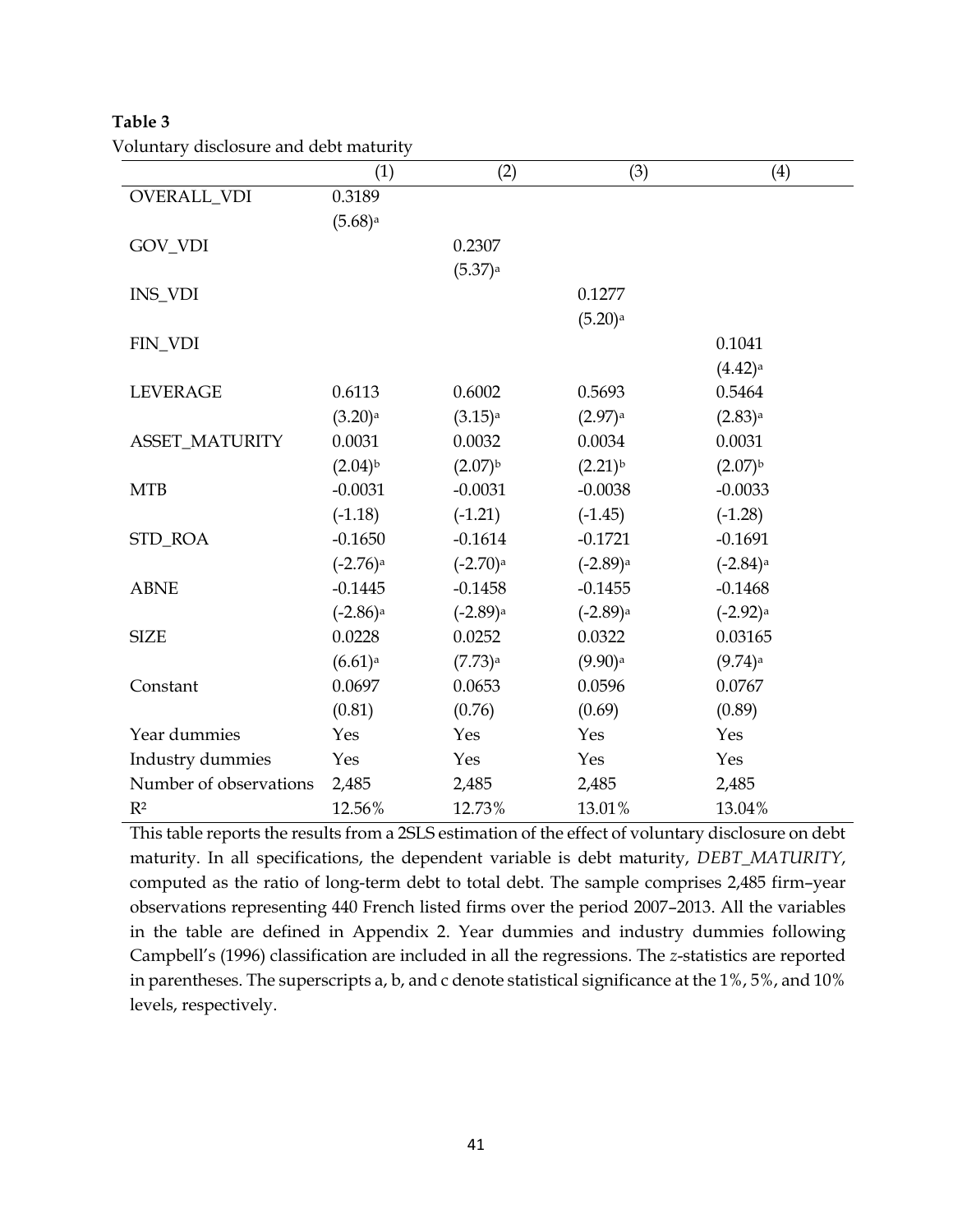## **Table 4**

|  |  | Excess control rights, voluntary disclosure, and debt maturity |  |
|--|--|----------------------------------------------------------------|--|
|  |  |                                                                |  |

|                        | Low                    | High                  | Low                    | High                   | $_{\rm Low}$           | High                  | Low                    | High                  |
|------------------------|------------------------|-----------------------|------------------------|------------------------|------------------------|-----------------------|------------------------|-----------------------|
| Variable               | <b>EXCESS</b><br>(1)   | <b>EXCESS</b><br>(2)  | <b>EXCESS</b><br>(3)   | <b>EXCESS</b><br>(4)   | <b>EXCESS</b><br>(5)   | <b>EXCESS</b><br>(6)  | <b>EXCESS</b><br>(7)   | <b>EXCESS</b><br>(8)  |
| OVERALL_VDI            | 0.0956                 | 0.4959                |                        |                        |                        |                       |                        |                       |
|                        | (0.99)                 | $(6.27)$ <sup>a</sup> |                        |                        |                        |                       |                        |                       |
| GOV_VDI                |                        |                       | 0.0853                 | 0.3407                 |                        |                       |                        |                       |
|                        |                        |                       | (1.12)                 | $(5.99)$ a             |                        |                       |                        |                       |
| INS_VDI                |                        |                       |                        |                        | 0.0113                 | 0.2061                |                        |                       |
|                        |                        |                       |                        |                        | (0.31)                 | $(5.69)$ <sup>a</sup> |                        |                       |
| FIN_VDI                |                        |                       |                        |                        |                        |                       | 0.0037                 | 0.1800                |
|                        |                        |                       |                        |                        |                        |                       | (0.11)                 | $(5.28)$ <sup>a</sup> |
| <b>LEVERAGE</b>        | 0.6463                 | 0.7521                | 0.6613                 | 0.7084                 | 0.6478                 | 0.5746                | 0.6436                 | 0.5492                |
|                        | (1.93)c                | $(3.06)$ <sup>a</sup> | $(1.98)^{b}$           | $(2.93)$ <sup>a</sup>  | $(1.97)^{b}$           | $(2.37)^{b}$          | (1.92)c                | $(2.28)^{b}$          |
| <b>ASSET_MATURITY</b>  | 0.0050                 | $-0.0007$             | 0.0051                 | $-0.0007$              | 0.0050                 | 0.0003                | 0.0050                 | $-0.0000$             |
|                        | $(2.53)^{b}$           | $(-0.31)$             | $(2.51)^{b}$           | $(-0.28)$              | $(2.53)^{b}$           | (0.15)                | $(2.52)^{b}$           | $(-0.03)$             |
| <b>MTB</b>             | 0.0054                 | $-0.0102$             | 0.0053                 | $-0.0101$              | 0.0052                 | $-0.0100$             | 0.0053                 | $-0.0097$             |
|                        | (1.40)                 | $(-2.83)^{b}$         | (1.39)                 | $(-2.81)^{b}$          | (1.34)                 | $(-2.82)^{b}$         | (1.38)                 | $(-2.74)^{b}$         |
| STD_ROA                | $-0.2849$              | $-0.0343$             | $-0.2814$              | $-0.0375$              | $-0.2859$              | $-0.0945$             | $-0.2881$              | $-0.0839$             |
|                        | $(-3.42)$ <sup>a</sup> | $(-0.40)$             | $(-3.37)$ <sup>a</sup> | $(-0.43)$              | $(-3.41)$ <sup>a</sup> | $(-1.10)$             | $(-3.44)$ <sup>a</sup> | $(-0.98)$             |
| <b>ABNE</b>            | $-0.1286$              | $-0.1811$             | $-0.1308$              | $-0.1805$              | $-0.1310$              | $-0.1709$             | $-0.1309$              | $-0.1759$             |
|                        | $(-1.81)$ c            | $(-2.45)^{b}$         | $(-1.85)c$             | $(-2.44)$ <sup>b</sup> | $(-1.88)c$             | $(-2.33)^{b}$         | $(-1.87)$ c            | $(-2.41)^{b}$         |
| <b>SIZE</b>            | 0.0271                 | 0.0184                | 0.0273                 | 0.0241                 | 0.0292                 | 0.0379                | 0.0292                 | 0.0365                |
|                        | $(5.64)$ <sup>a</sup>  | $(3.00)$ <sup>a</sup> | $(5.85)$ <sup>a</sup>  | $(4.33)$ <sup>a</sup>  | $(6.77)$ <sup>a</sup>  | $(7.18)$ <sup>a</sup> | $(6.77)$ <sup>a</sup>  | $(6.97)$ <sup>a</sup> |
| Constant               | 0.0969                 | $-0.1248$             | 0.0900                 | $-0.1324$              | 0.1138                 | $-0.1834$             | 0.1178                 | $-0.1487$             |
|                        | (0.94)                 | $(-1.85)c$            | (0.88)                 | $(-1.98)^{b}$          | (1.08)                 | $(-2.74)^{b}$         | (1.12)                 | $(-2.22)^{b}$         |
| Year dummies           | Yes                    | Yes                   | Yes                    | Yes                    | Yes                    | Yes                   | Yes                    | Yes                   |
| Industry dummies       | Yes                    | Yes                   | Yes                    | Yes                    | Yes                    | Yes                   | Yes                    | Yes                   |
| Number of observations | 1,246                  | 1,239                 | 1,246                  | 1,239                  | 1,246                  | 1,239                 | 1,246                  | 1,239                 |
| $R^2$                  | 10.69%                 | 15.54%                | 10.45%                 | 16.21%                 | 10.56%                 | 18.38%                | 10.64%                 | 18.27%                |

This table reports the results from the 2SLS estimation of the effect of excess control rights on the relation between voluntary disclosure and debt maturity using the sample-splitting technique. The groups Low EXCESS and High EXCESS include firms where the excess control rights of the controlling shareholder are below and above the median value, respectively. In all specifications, the dependent variable is debt maturity, *DEBT\_MATURITY*, computed as the ratio of long-term debt to total debt. The full sample comprises 2,485 firm–year observations representing 440 French listed firms over the period 2007–2013. All the variables in the table are defined in Appendix 2. Year dummies and industry dummies following Campbell's (1996) classification are included in all the regressions. The *z*-statistics are reported in parentheses. The superscripts a, b, and c denote statistical significance at the 1%, 5%, and 10% levels, respectively.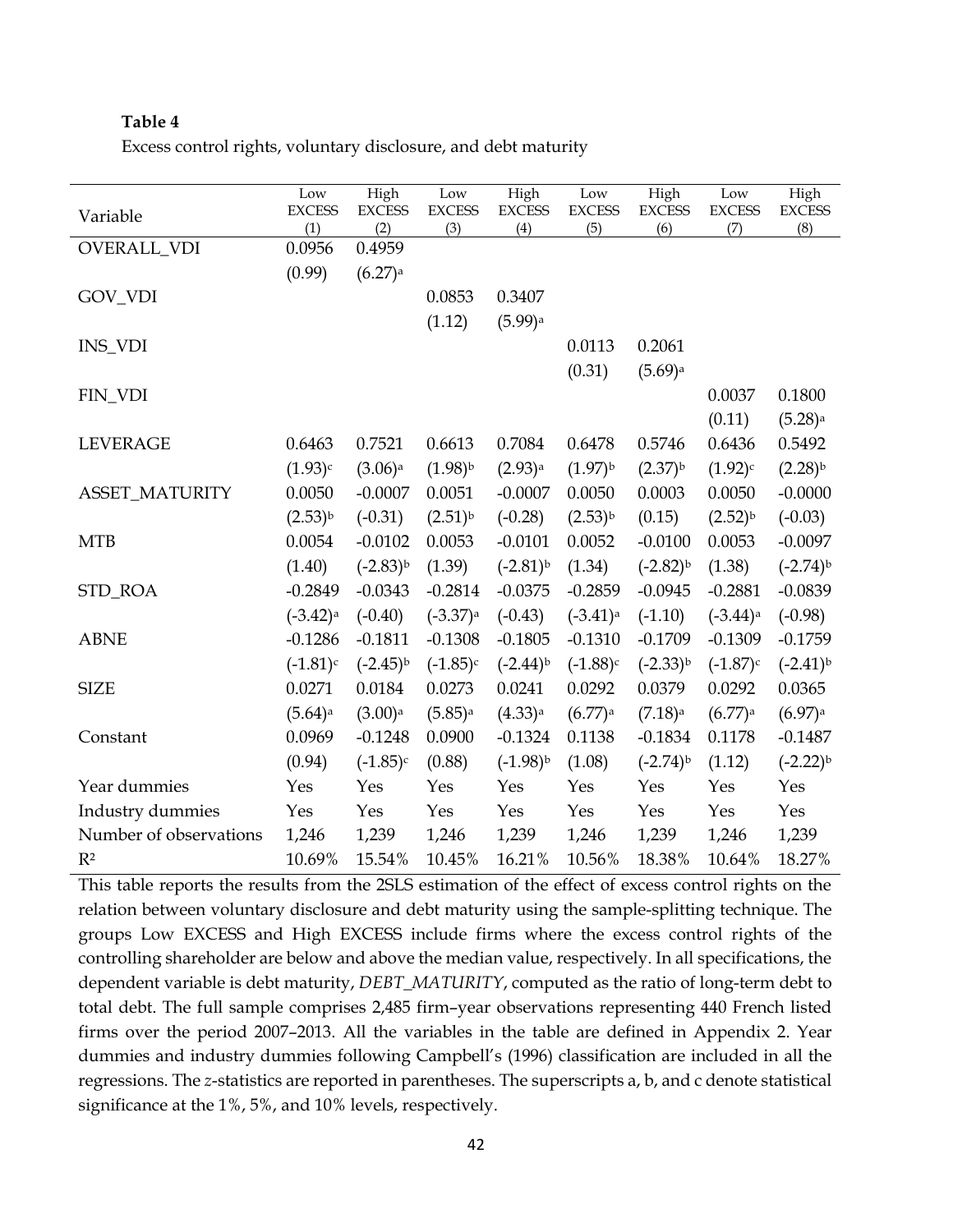| <b>Table 5</b>                                   |
|--------------------------------------------------|
| Robustness checks: Alternative variable measures |

|                  | Debt                   | Debt                   | Excess control =       |                       | Excess control =      |                       | Excess control =<br>EXCESS20 |                       |
|------------------|------------------------|------------------------|------------------------|-----------------------|-----------------------|-----------------------|------------------------------|-----------------------|
|                  | maturity:              | maturity:              |                        | <b>EXCESS_RATIO</b>   | <b>EXCESS_DIFF</b>    |                       |                              |                       |
|                  | DEBT                   | DEBT                   | Low                    | High                  | Low                   | High                  | Low $(7)$                    | High                  |
|                  | MATURITY               | MATURITY1              | (3)                    | (4)                   | (5)                   | (6)                   |                              | (8)                   |
| Variable         | <b>DUMMY</b>           | (2)                    |                        |                       |                       |                       |                              |                       |
|                  | (1)                    |                        |                        |                       |                       |                       |                              |                       |
| OVERALL_VDI      | 0.3658                 | 0.2241                 | 0.1180                 | 0.5229                | 0.0391                | 0.5139                | 0.1371                       | 0.4746                |
|                  | $(3.93)$ <sup>a</sup>  | $(6.88)$ <sup>a</sup>  | (1.22)                 | $(6.83)$ <sup>a</sup> | (0.41)                | $(6.66)$ <sup>a</sup> | $(1.86)^c$                   | $(6.29)$ <sup>a</sup> |
| <b>LEVERAGE</b>  | 1.1187                 | 0.5223                 | 0.6472                 | 0.6400                | 0.6589                | 0.8631                | 0.6718                       | 0.5932                |
|                  | $(3.53)$ <sup>a</sup>  | $(3.13)$ <sup>a</sup>  | (1.73)c                | $(3.17)$ <sup>a</sup> | $(2.19)^{b}$          | $(3.15)$ <sup>a</sup> | $(1.86)^c$                   | $(3.00)$ <sup>a</sup> |
| ASSET_MATURITY   | 0.0037                 | 0.0048                 | 0.0020                 | 0.0039                | 0.0027                | 0.0004                | 0.0029                       | 0.0023                |
|                  | (1.47)                 | $(4.65)$ <sup>a</sup>  | (0.93)                 | $(1.77)^c$            | (1.30)                | (0.16)                | (1.27)                       | (0.11)                |
| MTB              | $-0.0048$              | $-0.0074$              | $-0.0031$              | $-0.0044$             | $-0.0035$             | $-0.0015$             | 0.0044                       | $-0.0097$             |
|                  | $(-1.11)$              | $(-1.33)$              | $(-0.86)$              | $(-1.14)$             | $(-0.98)$             | $(-0.38)$             | (1.19)                       | $(-2.64)^{b}$         |
| STD_ROA          | $-0.1801$              | $-0.1003$              | $-0.2533$              | $-0.0622$             | $-0.2444$             | $-0.0699$             | $-0.2812$                    | $-0.0365$             |
|                  | $(-1.82)^c$            | $(-3.06)$ <sup>a</sup> | $(-2.98)$ <sup>a</sup> | $(-0.73)$             | $(-3.01)^a$           | $(-0.77)$             | $(-3.34)$ <sup>a</sup>       | $(-0.43)$             |
| <b>ABNE</b>      | $-0.3427$              | $-0.0629$              | $-0.1505$              | $-0.1356$             | $-0.1236$             | $-0.1932$             | $-0.1385$                    | $-0.1362$             |
|                  | $(-4.09)$ <sup>a</sup> | $(-2.00)^{b}$          | $(-1.88)^c$            | $(-2.01)^{b}$         | $(-1.81)$ c           | $(-2.51)^{b}$         | $(-1.78)^c$                  | $(-2.03)^{b}$         |
| <b>SIZE</b>      | 0.0324                 | 0.0034                 | 0.0198                 | 0.0228                | 0.0276                | 0.0130                | 0.02445                      | 0.0224                |
|                  | $(5.65)$ <sup>a</sup>  | $(1.80)$ <sup>c</sup>  | $(3.88)$ <sup>a</sup>  | $(4.36)$ <sup>a</sup> | $(6.18)$ <sup>a</sup> | $(1.92)^{b}$          | $(4.76)$ <sup>a</sup>        | $(4.54)$ <sup>a</sup> |
| Constant         | $-0.1215$              | $-0.0295$              | 0.2142                 | $-0.1520$             | 0.1578                | $-0.1374$             | 0.1232                       | $-0.1057$             |
|                  | (0.85)                 | $(-0.61)$              | $(2.03)^{b}$           | $(-2.30)^{b}$         | (1.63)                | $(-1.93)c$            | (1.17)                       | $(-1.63)$             |
| Year dummies     | Yes                    | Yes                    | Yes                    | Yes                   | Yes                   | Yes                   | Yes                          | Yes                   |
| Industry dummies | Yes                    | Yes                    | Yes                    | Yes                   | Yes                   | Yes                   | Yes                          | Yes                   |
| Number of        | 2,485                  | 2,485                  | 1,237                  | 1,248                 | 1,247                 | 1,238                 | 1,234                        | 1,251                 |
| observations     |                        |                        |                        |                       |                       |                       |                              |                       |
| $R^2$            | 4.84%                  | 35.52%                 | 8.27%                  | 18.68%                | 16.65%                | 5.51%                 | 10.36%                       | 17.84%                |

This table reports the results from a 2SLS estimation using alternative proxies for debt maturity (two first specifications) and excess control rights (last six specifications). In specification (1), the dependent variable is *DEBT\_MATURITY DUMMY*, a dummy that equals 1 when the ratio of long-term debt to total debt exceeds 50%, and 0 otherwise. In specification (2), the dependent variable is *DEBT\_MATURITY1,* measured as the difference between total liabilities and current liabilities, divided by total liabilities. In specifications (3) to (8), the dependent variable is *DEBT\_MATURITY,* computed as the ratio of long-term debt to total debt. The low- and high-excess control groups include firms where the excess control rights of the controlling shareholder are below and above the median value, respectively. The variable *EXCESS\_RATIO* is the ratio of the controlling shareholder's control rights to cash-flow rights; *EXCESS\_DIFF* is the difference between the controlling shareholder's control rights and cash-flow rights; and *EXCESS20* is the excess control rights of the controlling shareholder, considering the 20% control level, computed as the difference between the controlling shareholder's control rights and cash-flow rights, divided by the controlling shareholder's control rights. The full sample comprises 2,485 firm–year observations representing 440 French listed firms over the period 2007–2013. The other variables in the table are defined in Appendix 2. Year dummies and industry dummies following Campbell's (1996) classification are included in all the regressions. The *z*-statistics are reported in parentheses. The superscripts a, b, and c denote statistical significance at the 1%, 5%, and 10% levels, respectively.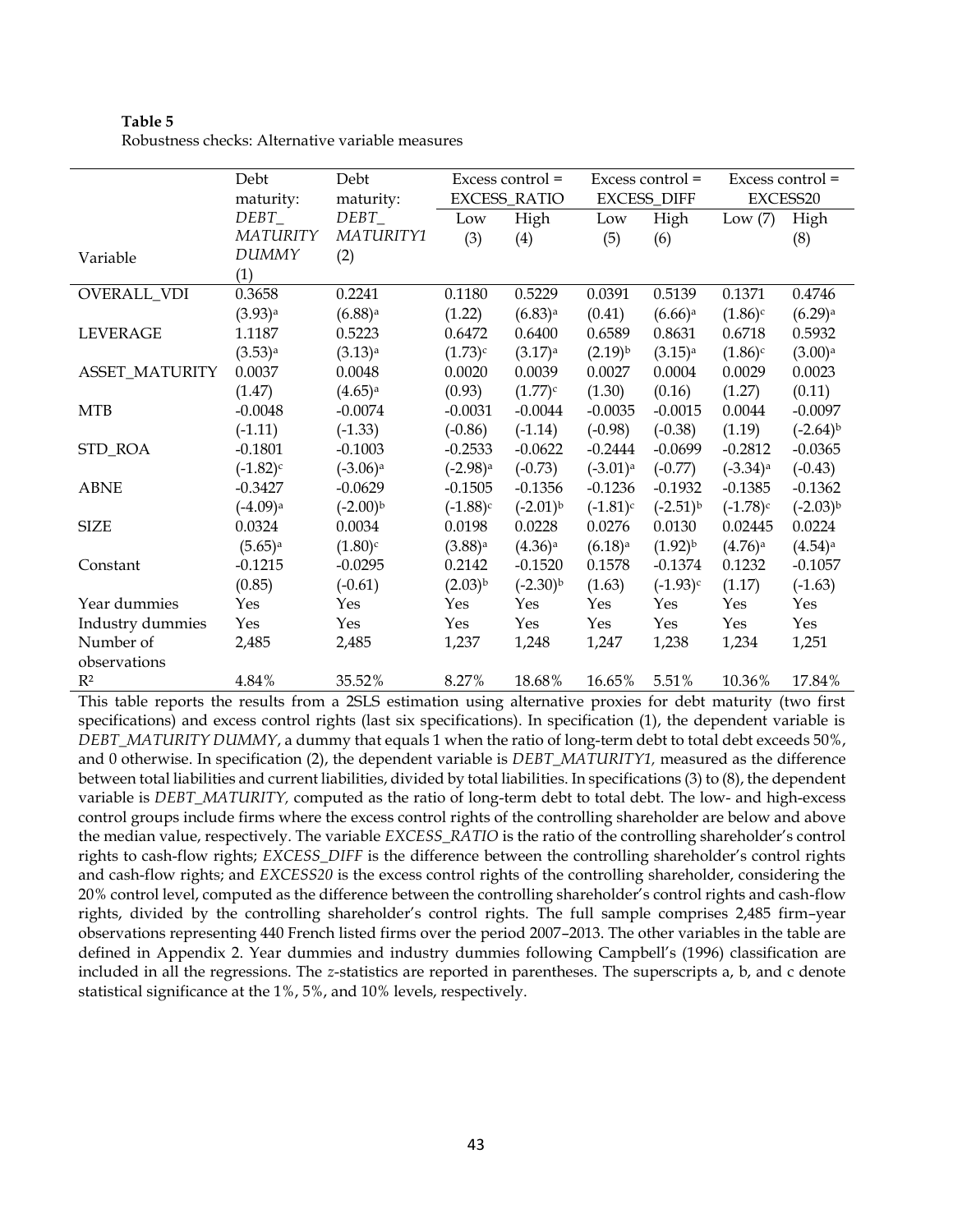**Table 6** Robustness checks: Alternative sample compositions

|                        | Excluding              | Excluding             | Low cash-             | <b>Excluding firms</b> | Excluding             |
|------------------------|------------------------|-----------------------|-----------------------|------------------------|-----------------------|
|                        | firms with             | widely held           | flow rights           | with multiple          | group-                |
| Variable               | institutional          | firms                 | only $(3)$            | large                  | affiliated            |
|                        | control (1)            | (2)                   |                       | shareholders (4)       | firms $(5)$           |
| OVERALL_VDI            | 0.3054                 | 0.3297                | 0.50006               | 0.4704                 | 0.3510                |
|                        | $(5.18)$ <sup>a</sup>  | $(5.62)^a$            | $(5.44)$ <sup>a</sup> | $(4.18)$ <sup>a</sup>  | $(5.60)$ <sup>a</sup> |
| <b>LEVERAGE</b>        | 0.6392                 | 0.6786                | 1.0374                | 1.3149                 | 0.5348                |
|                        | $(3.08)$ <sup>a</sup>  | $(3.66)^{b}$          | $(4.59)$ <sup>a</sup> | $(2.67)^{b}$           | $(2.11)^{b}$          |
| ASSET_MATURITY         | 0.0038                 | 0.0027                | 0.0009                | 0.0053                 | 0.0042                |
|                        | $(2.33)^{b}$           | $(1.69)^c$            | (0.42)                | $(2.04)^{b}$           | $(2.16)^{b}$          |
| <b>MTB</b>             | $-0.0029$              | $-0.0020$             | 0.0015                | 0.0162                 | $-0.0006$             |
|                        | $(-1.06)$              | $(-0.70)$             | (0.38)                | $(2.39)^{b}$           | $(-0.18)$             |
| STD_ROA                | $-0.1824$              | $-0.1165$             | $-0.2135$             | $-0.3600$              | $-0.1204$             |
|                        | $(-2.90)$ <sup>a</sup> | $(-1.79)^c$           | $(-2.30)^{b}$         | $(-2.91)$ <sup>a</sup> | $(-1.74)^c$           |
| <b>ABNE</b>            | $-0.1375$              | $-0.1320$             | $-0.1912$             | $-0.2225$              | $-0.1555$             |
|                        | $(-2.57)^{b}$          | $(-2.48)^{b}$         | $(-2.82)^{b}$         | $(-1.59)$              | $(-2.65)^{b}$         |
| <b>SIZE</b>            | 0.0238                 | 0.0220                | 0.0190                | 0.0228                 | 0.0222                |
|                        | $(6.52)$ <sup>a</sup>  | $(5.37)$ <sup>a</sup> | $(3.67)$ <sup>a</sup> | $(2.92)$ <sup>a</sup>  | $(4.79)$ <sup>a</sup> |
| Constant               | 0.0539                 | 0.0543                | $-0.0115$             | $-0.01858$             | $-0.0027$             |
|                        | (0.62)                 | $(-0.62)$             | $(-0.11)$             | $(-1.29)$              | $(-0.02)$             |
| Year dummies           | Yes                    | Yes                   | Yes                   | Yes                    | Yes                   |
| Industry dummies       | Yes                    | Yes                   | Yes                   | Yes                    | Yes                   |
| Number of observations | 2,279                  | 2,043                 | 1,234                 | 606                    | 1785                  |
| $R^2$                  | 13.02%                 | 11.99%                | 11.86%                | 9.58%                  | 12.40%                |

This table reports the results from a 2SLS estimation of the effect of voluntary disclosure on debt maturity using different sample compositions. In specification (1), firms having an institutional controlling shareholder are excluded from the sample of 4,285 firm–year observations. In specification (2), widely held firms (i.e., without a controlling shareholder when considering the 10% control level) are excluded from the analysis. In specification (3), only firms where the controlling shareholder has low cash-flow rights (i.e., less than 25%) are included. In specification (4), the results are obtained after excluding firms with more than one controlling shareholder (considering the 10% control level). In specification (5), we replicate our results after discarding group-affiliated firms. In all specifications, the dependent variable is debt maturity, *DEBT\_MATURITY*, computed as the ratio of long-term debt to total debt. The full sample comprises 2,485 firm–year observations representing 440 French listed firms over the period 2007–2013. All the variables in the table are defined in Appendix 2. Year dummies and industry dummies following Campbell's (1996) classification are included in all the regressions. The *z*-statistics are reported in parentheses. The superscripts a, b, and c denote statistical significance at the 1%, 5%, and 10% levels, respectively.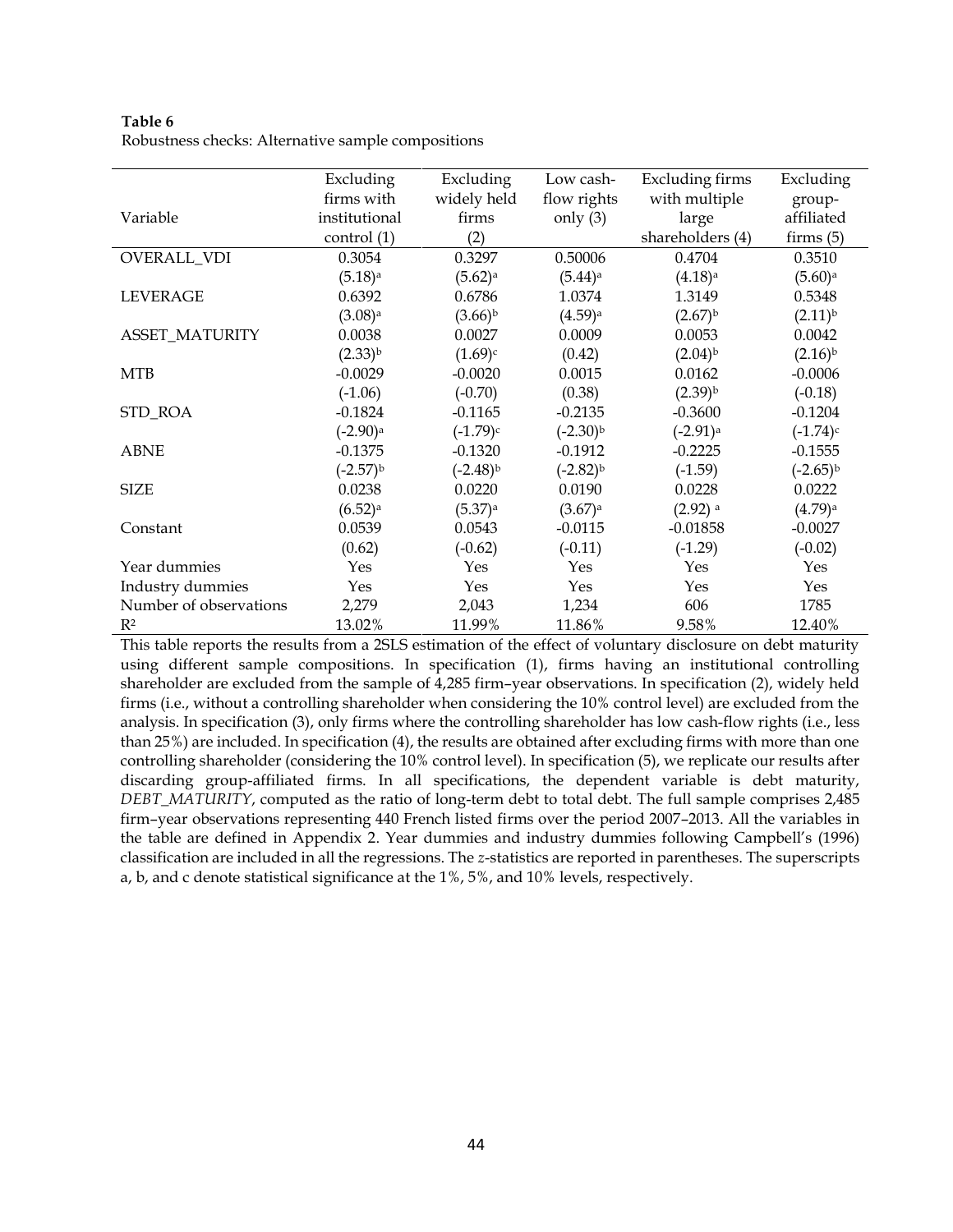|                       | Tobit                  | <b>OLS</b>            | Fama-                  | Fama-                  | Random                | System                 |
|-----------------------|------------------------|-----------------------|------------------------|------------------------|-----------------------|------------------------|
|                       |                        | clustering by         | MacBeth                | MacBeth                | effect                | GMM(6)                 |
| Variable              | (1)                    | firm(2)               | (3)                    | with Newey-            | (5)                   |                        |
|                       |                        |                       |                        | West $(4)$             |                       |                        |
| LAG OVERALL_VDI       |                        |                       |                        |                        |                       | 0.0963                 |
|                       |                        |                       |                        |                        |                       | $(10.31)$ <sup>a</sup> |
| <b>OVERALL_VDI</b>    | 0.3799                 | 0.3401                | 0.4107                 | 0.4107                 | 0.1833                | 0.3225                 |
|                       | $(6.50)$ <sup>a</sup>  | $(3.44)$ <sup>a</sup> | $(13.84)$ <sup>a</sup> | $(15.12)$ <sup>a</sup> | $(2.34)^{b}$          | $(5.30)$ <sup>a</sup>  |
| <b>LEVERAGE</b>       | 0.3536                 | 0.2995                | 0.2798                 | 0.2798                 | 0.2850                | 0.2603                 |
|                       | $(9.35)$ <sup>a</sup>  | $(4.47)$ <sup>a</sup> | $(7.85)$ <sup>a</sup>  | $(6.98)$ <sup>a</sup>  | $(6.04)$ <sup>a</sup> | $(5.19)$ <sup>a</sup>  |
|                       |                        |                       |                        |                        |                       | 0.000                  |
| <b>ASSET_MATURITY</b> | 0.0049                 | 0.0047                | 0.0038                 | 0.0038                 | 0.0023                | 0.0031                 |
|                       | $(3.90)$ <sup>a</sup>  | $(2.51)^{b}$          | $(6.19)$ <sup>a</sup>  | $(6.42)$ <sup>a</sup>  | (1.41)                | (2.25)b                |
| <b>MTB</b>            | $-0.0041$              | $-0.0024$             | $-0.0033$              | $-0.0033$              | 0.0021                | 0.0002                 |
|                       | $(-1.49)$              | $(-0.73)$             | $(-1.29)$              | $(-1.21)$              | (1.01)                | $(2.44)^{b}$           |
| STD_ROA               | $-0.1857$              | $-0.1623$             | $-0.1686$              | $-0.1686$              | $-0.1276$             | $-0.1484$              |
|                       | $(-2.91)$ <sup>a</sup> | $(-2.15)^{b}$         | $(-3.21)^{b}$          | $(-3.25)^{b}$          | $(-2.48)^{b}$         | $(-2.97)$ <sup>a</sup> |
| <b>ABNE</b>           | $-0.0883$              | $-0.0966$             | $-0.1281$              | $-0.1281$              | $-0.0414$             | $-0.0513$              |
|                       | $(-2.01)^{b}$          | $(-2.28)^{b}$         | $(-3.13)^{b}$          | $(-3.33)^{b}$          | $(-1.30)$             | $(-1.80)$ c            |
| <b>SIZE</b>           | 0.0272                 | 0.0247                | 0.0211                 | 0.0211                 | 0.0335                | 0.0253                 |
|                       | $(7.85)^c$             | $(4.17)$ <sup>a</sup> | $(11.47)$ <sup>a</sup> | $(14.97)$ <sup>a</sup> | $(6.53)$ <sup>a</sup> | $(5.62)^a$             |
| Constant              | 0.0150                 | 0.0728                | $-0.0015$              | $-0.0015$              | 0.0675                | $-0.0014$              |
|                       | (0.16)                 | $(-0.98)$             | $(-0.04)$              | $(-0.03)$              | (0.40)                | $(-0.03)$              |
| Year dummies          | Yes                    | Yes                   | No                     | No                     | Yes                   | Yes                    |
| Industry dummies      | Yes                    | Yes                   | Yes                    | Yes                    | Yes                   | Yes                    |
| Number of             | 2,485                  | 2,485                 | 2,485                  | 2,485                  | 2,485                 | 2,045                  |
| observations          |                        |                       |                        |                        |                       |                        |
| Pseudo-R <sup>2</sup> | 23.34%                 |                       |                        |                        |                       | AR(1)                  |
|                       |                        |                       |                        |                        |                       | 0.000                  |
| $R^2$                 |                        | 15.26%                |                        |                        | 19.16%                | AR(2)                  |
|                       |                        |                       |                        |                        |                       | 0.649                  |
| Average $R^2$         |                        |                       | 14.65%                 | 14.65%                 |                       | Hansen                 |
|                       |                        |                       |                        |                        |                       | test 0.919             |

**Table 7** Robustness checks: Alternative statistical techniques

This table reports the results from a 2SLS estimation of the effect of voluntary disclosure on debt maturity using different statistical techniques. In all specifications, the dependent variable is debt maturity, *DEBT\_MATURITY*, computed as the ratio of long-term debt to total debt. All the variables in the table are defined in Appendix 2. Year dummies are included in specifications (1), (2), (5), and (6). Industry dummies following Campbell's (1996) classification are included in all the regressions. The statistics are reported in parentheses. The superscripts a, b, and c denote statistical significance at the 1%, 5%, and 10% levels, respectively.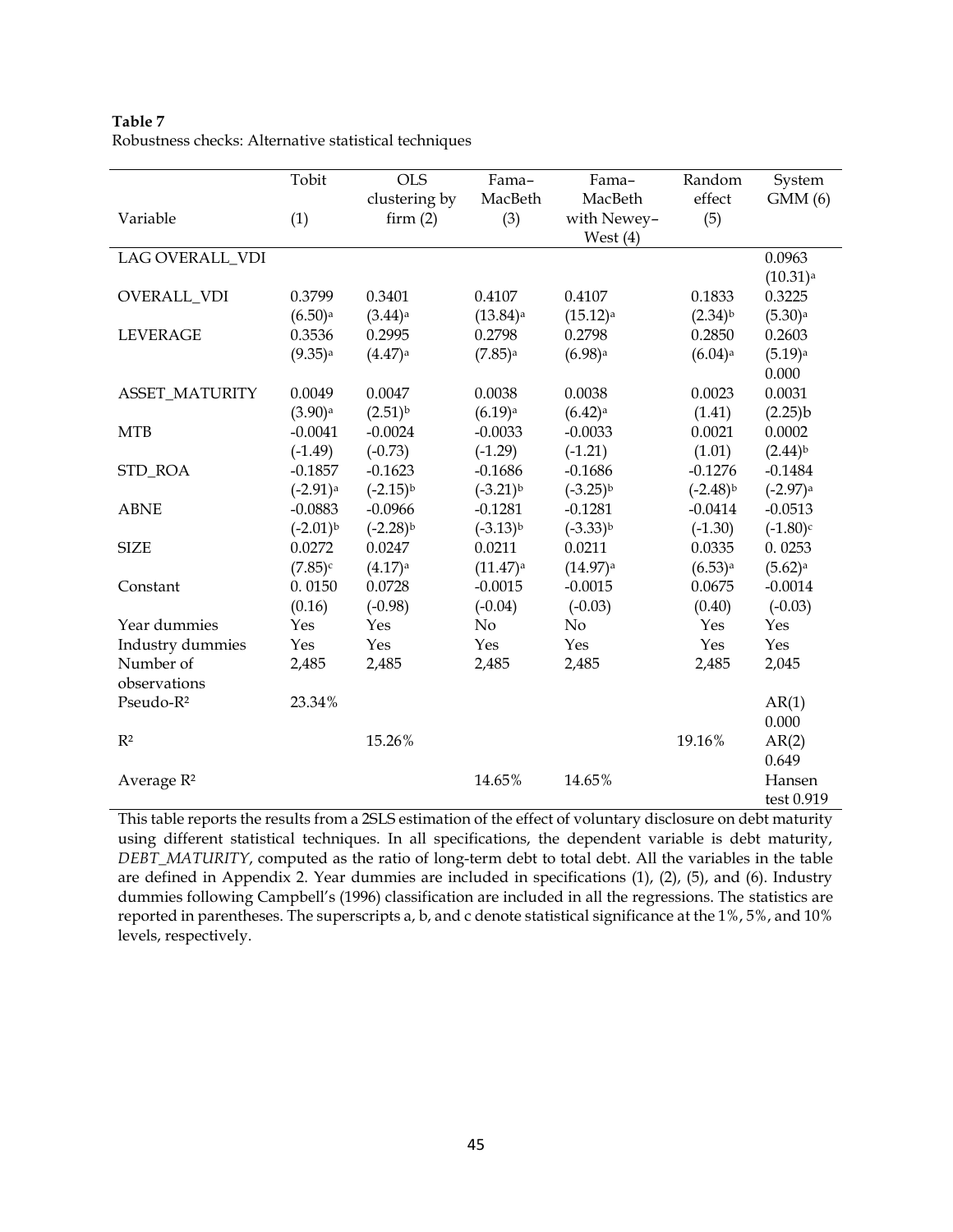**Table 8** Additional analysis

|                         | Public debt/private debt | Equity/debt             |
|-------------------------|--------------------------|-------------------------|
|                         | (1)                      | (2)                     |
| OVERALL_VDI             | 0.1714                   | 0.6681                  |
|                         | $(2.99)$ <sup>a</sup>    | $(2.43)^{b}$            |
| <b>LEVERAGE</b>         | $-0.1461$                | $-5.4502$               |
|                         | $(3.29)$ <sup>a</sup>    | $(-23.94)$ <sup>a</sup> |
| <b>TANGIBILITY</b>      | $-0.0672$                | $-0.0481$               |
|                         | $(-2.42)^{b}$            | $(-1.84)$ c             |
| <b>ROA</b>              | 0.3984                   | $-37.472$               |
|                         | (1.53)                   | $(-17.52)$ <sup>a</sup> |
| <b>MTB</b>              | $-0.0020$                | 0.1899                  |
|                         | $(-0.45)$                | $(8.13)$ <sup>a</sup>   |
| <b>SIZE</b>             | 0.0606                   | $-0.4669$               |
|                         | $(17.33)$ <sup>a</sup>   | $(-2.75)$ <sup>a</sup>  |
| Z_SCORE                 | $-0.03889$               | 3.7473                  |
|                         | $(-1.76)$ c              | $(21.05)$ <sup>a</sup>  |
| Constant                | $-0.3055$                | 0.6364                  |
|                         | $(-3.34)$ <sup>a</sup>   | (1.47)                  |
| Year dummies            | Yes                      | Yes                     |
| Industry dummies        | Yes                      | Yes                     |
| Number of observations  | 2,111                    | 2,485                   |
| Adjusted-R <sup>2</sup> | 21.52%                   | 59.73%                  |

This table reports the results of OLS regressions estimating the effect of voluntary disclosure on different types of external financing. In specification (1), the dependent variable is the ratio of public debt to total debt. In specification (2), the dependent variable is the ratio of equity to debt; TANGIBILITY is the ratio of net plant, property and equipment to total assets; ROA is profitability, measured as return on assets; Z\_SCORE is Altman's (1968) *Z*-score, calculated as (1.2\*working capital + 1.4\*retained earnings + 3.3\*earnings before interest and taxes + 0.999\*sales)/total assets + 0.6\*(market value of equity/book value of debt). All the variables in the table are defined in Appendix 2. Year dummies and industry dummies following Campbell's (1996) classification are included in all the regressions. The *t*-statistics are reported in parentheses. The superscripts a, b, and c denote statistical significance at the 1%, 5%, and 10% levels, respectively.